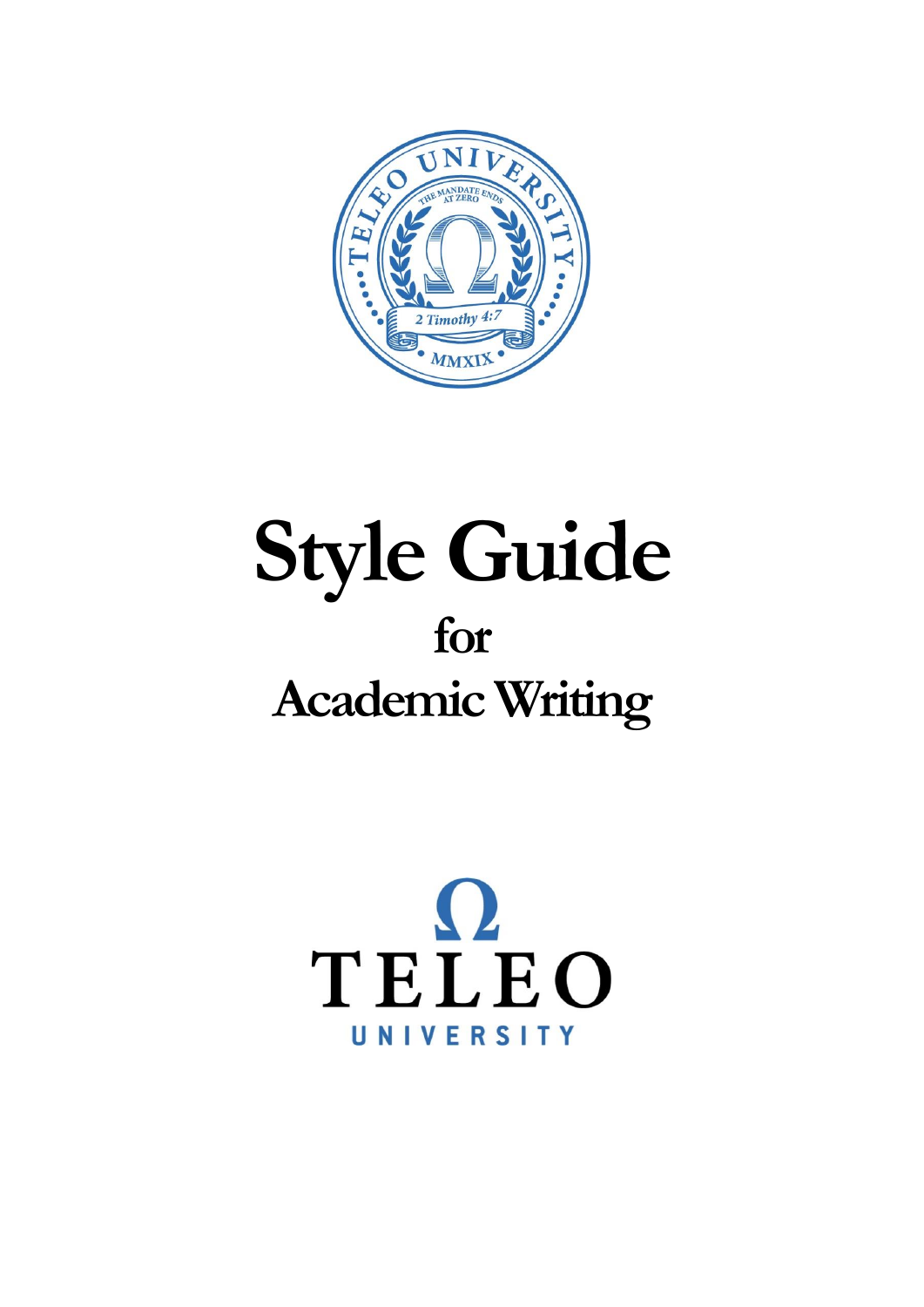# Style Guide for Academic Writing

# **Contents**

| Writing Academic Papers                                                                                                                    | 1                       |
|--------------------------------------------------------------------------------------------------------------------------------------------|-------------------------|
| What is and Academic Style?                                                                                                                |                         |
| Things to Avoid When Writing                                                                                                               |                         |
| English Variations (British or American)<br>$\bullet$                                                                                      |                         |
| Typing and Proofing                                                                                                                        | 3                       |
| Avoiding Plagiarism                                                                                                                        | $\overline{\mathbf{4}}$ |
| <b>MLA Quick Citation Guide </b>                                                                                                           | 6                       |
| Modified MLA Parenthetical Citation Style<br>$\bullet$                                                                                     |                         |
| General Guidelines for Parenthetical In-Text Citation of Sources<br>$\bullet$<br><b>Examples of Common In-Text Citations:</b><br>$\bullet$ |                         |
| General Guidelines for Creating the Works Cited List                                                                                       |                         |
| Core Elements for Works Cited MLA Citations<br>$\bullet$                                                                                   |                         |
| Sample Entries: Books, Articles, Web Sources, etc.                                                                                         |                         |
|                                                                                                                                            |                         |
| <b>General Formatting Requirements</b>                                                                                                     |                         |
| Formatting for Headers and Sub-Headers                                                                                                     |                         |
| Sample of Sub-header Levels 2 and 3                                                                                                        |                         |
| Sample of a Numbered List                                                                                                                  |                         |
| Sample Student Paper with Works Cited                                                                                                      |                         |
| <b>Sample Thesis Pages</b><br>$\bullet$                                                                                                    |                         |
|                                                                                                                                            | 23                      |
| A. Citation Guide for T-Net Manuals                                                                                                        |                         |
| B. Abbreviations of Bible Books                                                                                                            |                         |
| C. Capitalization List                                                                                                                     |                         |
|                                                                                                                                            |                         |

© T-Net International P.O. Box 460579 • Aurora, CO 80046 Phone 720.886.0737 [• www.TNetWork.com](http://www.tnetwork.com/) info@TNetWork.com Version 1.1 January 5, 2022

**Authority of this Style Guide:** The Teleo University Style Guide is adapted from the Modern Language Association (MLA) Handbook 9<sup>th</sup> Edition. This version and date of this guide supersede all previous editions of the Teleo University Style Guide.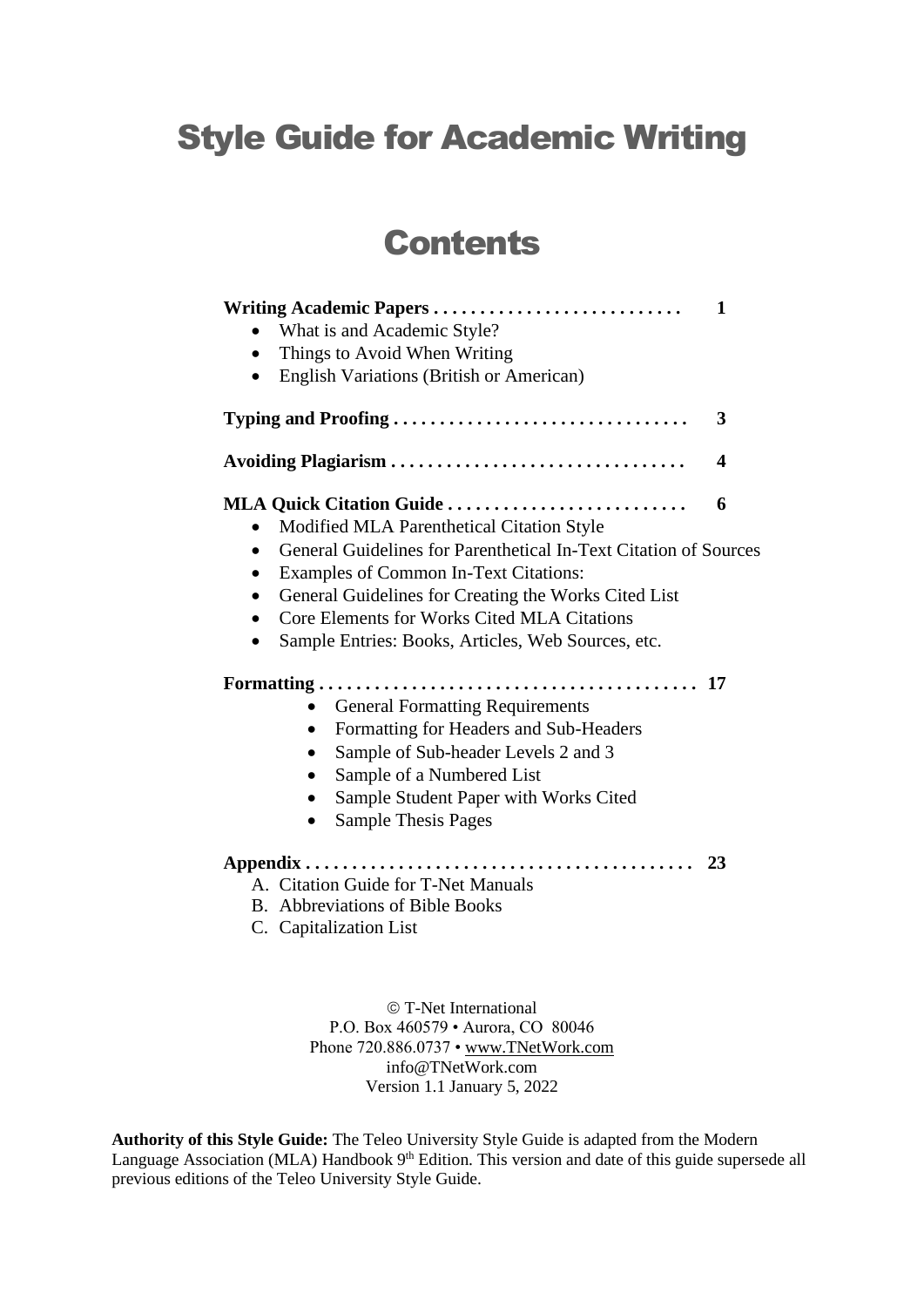# Writing Academic Papers

The faculty have created a brief list of suggestions to improve student academic writing style. From among the many valuable resources for improved writing style the most basic and concise resource to follow is *The Elements of Style*, by William Strunk, Jr., and E. B. White. (Third Edition: published by Macmillan, 1979).

#### **1. What is an Academic Style?**

Academic writing is different from other writing. It is a formal style of writing used in universities and scholarly publications. LibGuides at the University of Hull in Yorkshire, England suggests seven things that will help students obtain an academic tone in their writing.

- **First, Use Formal Language.** Avoid writing in the say way you speak. They suggest avoiding the three Cs:
	- o **Contractions (won't, isn't, can't, etc.)**
	- o **Clichés** (expressions that are trite, worn-out, and overused: time flies, more than meets the eye, the bottom line, etc.)
	- o **Colloquialisms** (popular expressions used in casual language: life's short, loads of, he's a flake, that's cool etc.).

Also, try to use more formal words for some commonly used spoken words. For example, use 'quotation' rather than 'quote', 'many' rather than 'lots of' and 'obtain', 'acquire' or 'become' instead of 'get'."

- **Second, Use Cautious Rather Than Definite Statements.** Use guarded words like "this suggests " or "may indicate" rather than writing the definite statement, "this proves." Also, avoid over generalizations in your writing.
- Third, Be Clear. Use a logical structure in your essay, report or chapter. Use shorter sentences to add clarity. Academic writing does not require long, complex sentences.
- **Fourth, Back Your Points with Evidence.** When you make a point in academic writing you need to back up that point by evidence from reliable sources. Use authoritative books, articles, and reports. Or describe results you have observed or experienced in your field work.
- **Fifth, Give a Balanced Viewpoint.** When you include alternative viewpoints in your writing your readers will see that you have looked at your subject from different perspectives and read varied sources.
- **Sixth, Be Objective.** Keep your wording impersonal. Avoid attempting to persuade your reader with overly emotional words like horrendous, amazing, or dreadful.
- **Seventh, Admit Limitations.** You will be working with limitations of time, research resources, scope of study and more. Clearly acknowledge the limits of your written work (LibGuides, https://libguides.hull.ac.uk/writing/style).

#### **2. Things to Avoid When Writing**

- **Avoid**…single sentence paragraphs. A good paragraph should communicate one clear idea using at least three sentences. You should include a topic sentence, supporting sentences, and a closing or transition sentence.
- **Avoid…use person pronouns.** Use the personal pronoun "I" only when necessary. Because you are reporting on a ministry project you will be required to use personal pronouns more often than found in a research thesis or dissertation. Use "we" when it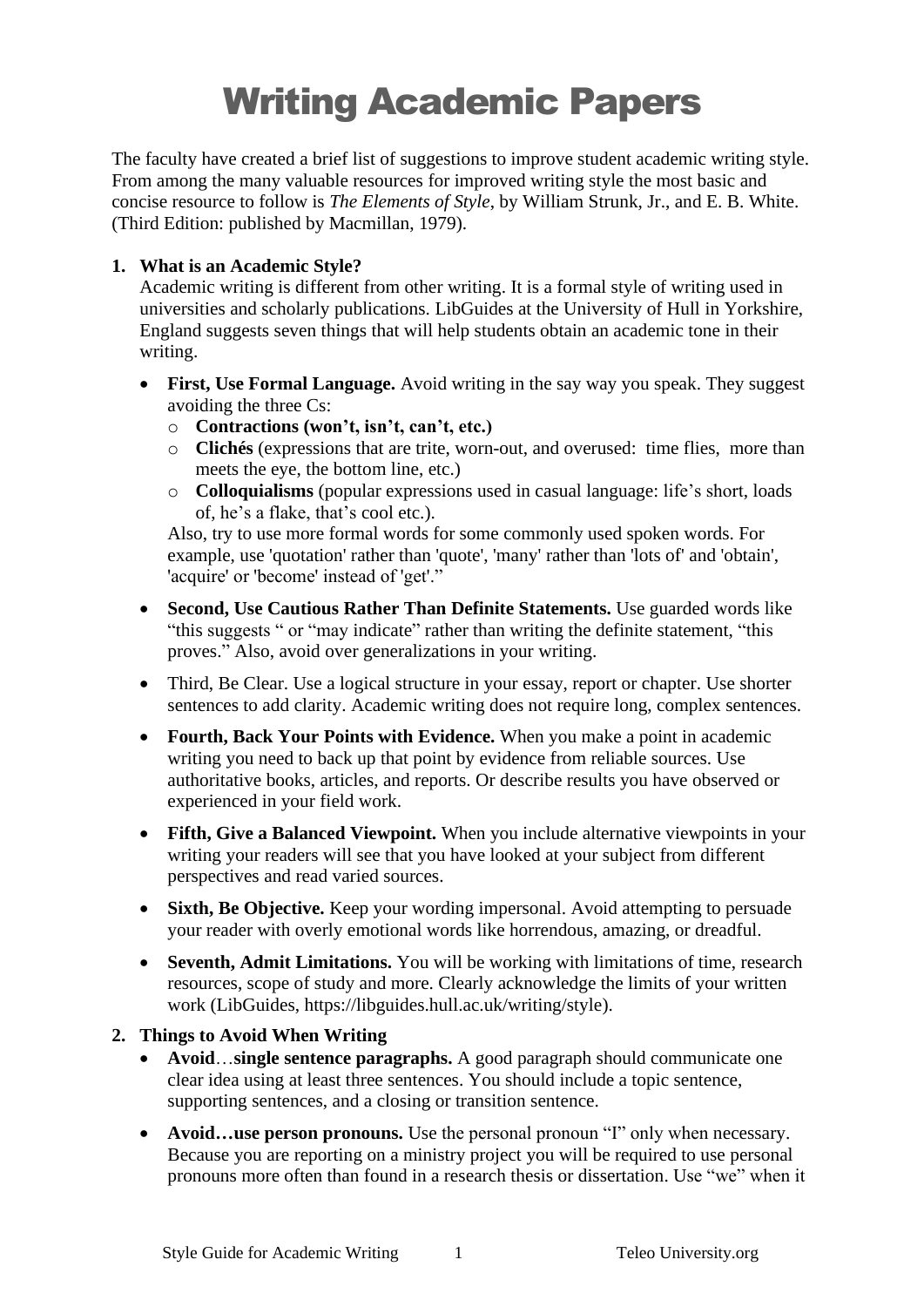refers to a specific group of people of which you are a member. Finally, do not use "you" to directly address the reader.

- **Avoid…the use of exclamation marks.** Allow your writing to communicate emphasis rather than using an exclamation mark. Include them only when part of a quotation.
- **Avoid…the use of contractions.** In academic writing always spell out contractions as separate words. Examples: don't, do not.
- **Avoid…Firstly, Secondly, Thirdly, etc.** Instead, use First, Second, Third.
- **Avoid... use of the phrase, "The Author."** In reflective doctoral papers (especially for Core 1 and Core 3), or for the more personal portions of your doctoral project (chapters 4 and 5 and portions of 1), use "I" or "me" (sparingly). Avoid use of "the author" as it is artificial. The reader knows who "the author" is.
- **Avoid…beginning sentences with "This" or "It."** Work on identifying the antecedent so as to clearly and specifically identify to what or to whom you are referring. You don't want to leave your reader asking, "What?" or "Who?"
- **Avoid...overuse of the word "today."** "Christians today need" could be simply "Christians need" or "Contemporary Christians need."
- **Avoid…using "bold type" for emphasis.** Reserve Bold for the appropriate headings and sub-heading.
- **Avoid...italicizing words for emphasis**. Do italicize titles of books, journals, etc. when citing sources.
- **Avoid**…**overuse of parenthesis.** Use commons for parenthetical phrases.
- **Avoid…Long and run-on sentences.**
- 3. **English Variations (British or American)** There are many differences in the types of English language used throughout the world. Teleo University is based in the United States of America. Therefore, the default English will be American. However, because we encourage students to use Grammarly software you are free to choose one of the following four variations supported by Grammarly: American, British, Canadian, or New Zealand/Australian. You must, however, consistently use the selected English variation throughout your Ministry Project thesis.

If you compare British and American English, you will find spelling differences that concern vowels, double letters, and suffixes such as -ize/-ise or -yze/-yse. Australian and New Zealand English tend to follow the same conventions as British English. Canadian English often uses the spellings found in British English, but occasionally uses variants that appear in American English, too (https://www.grammarly.com/blog/how-to-switchdialects/)

- **American:** I didn't **realize** your **favorite color** is green.
- **British:** I didn't **realise** your **favourite colour** is green.
- **Canadian:** I didn't **realize** your **favourite colour** is green.
- **New Zealand/Australian:** I didn't **realise** your **favourite colour** is green.
- 4. **Abbreviations of Bible Books** In the text of your paper do not abbreviate the Bible book name. However, do so in the parenthetical citation. See Appendix B for MLA recommended abbreviations for books of the Bible.
- 5. **Capitalization** See Appendix C for recommended capitalizations of important and frequently used words.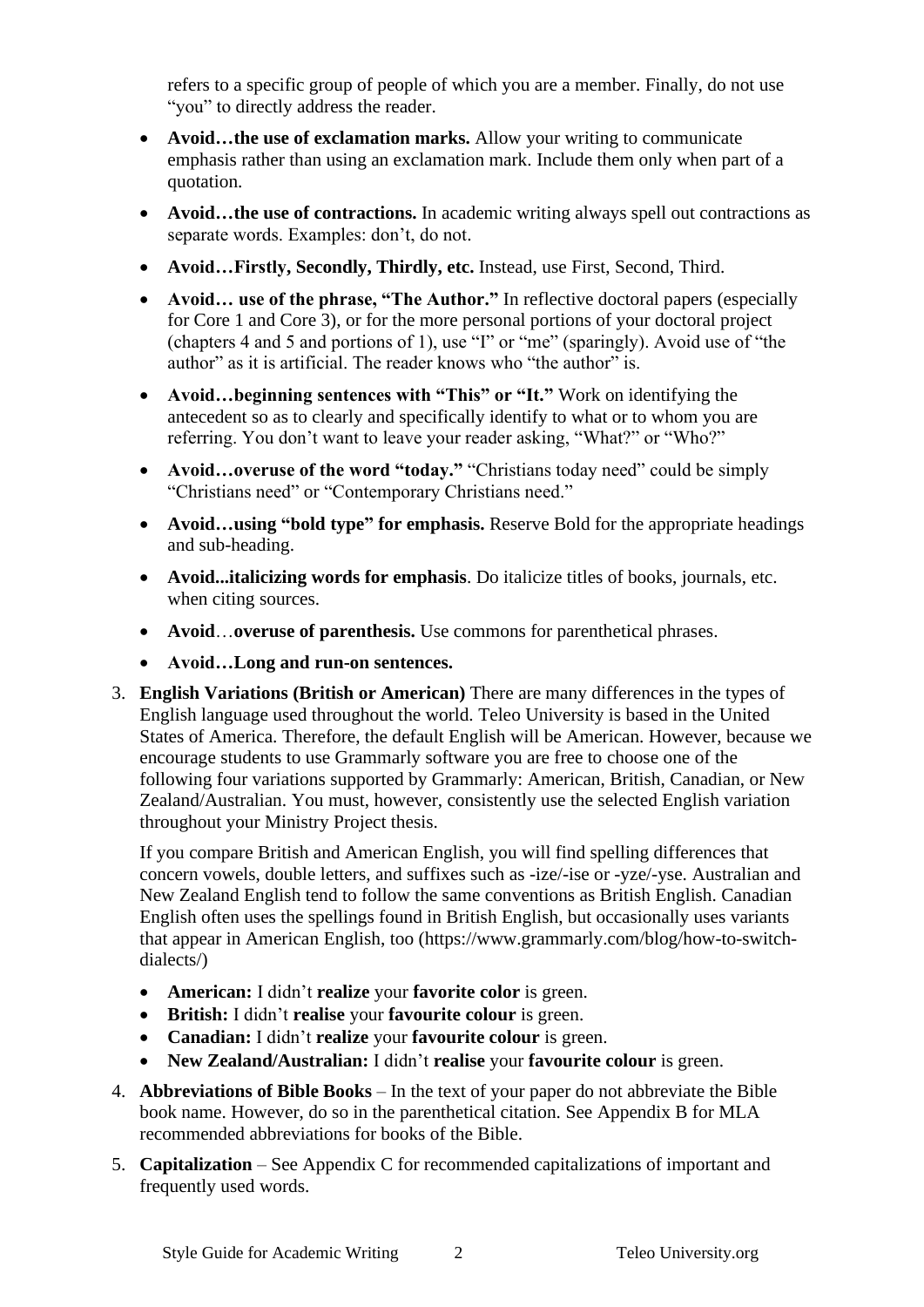# Typing and Proofing

#### **Assistance in Typing and Proofing**

- 1. **Use standard word processing software.** Word processing software makes updates and edits easy and avoids the need to print the drafts multiple times during writing and editing. Be sure to save your work to a thumb drive, storage card, internet cloud or disk. Save your work often and date the electronic files so that you know you are working with the latest version of your work. Occasionally print a hard copy of your work as well.
	- Word Ministry Project Templates. Students are encouraged to download and use report, thesis, and doctoral dissertation templates provided at the Teleo University website.
- 2. **Use a Typist if needed.** You may need to find a volunteer or employ a typist who can take your handwritten manuscript and put it into word processing software. The student must cover all expenses incurred for this. You need to instruct your typist to make spelling or grammatical corrections or to type only what you have written. Be sure your typist is aware of the Modern Language Association (MLA) style guidelines.
- 3. **Grammarly.** There is a spelling and grammar software that you will be REQUIRED to use if you do not hire a professional editor to review your thesis or dissertation. Grammarly has a FREE version that will greatly assist you or you may choose to purchase a subscription to during the final stages of writing and editing. Do not accept every suggested change provided by Grammarly or other editing software. You are ultimately responsible to ensure that your document communicates clearly and correctly.
- 4. **Other Proofing Software.** Students have the advantage of proofing software to help check spelling and grammar because of typing their papers using word processing software. Microsoft Word has an excellent "Editor" feature that will provide spelling, grammar and writing suggestions. There are also many software programs available for purchase. Grammarly Premium is the first you may wish to consider. There are writing suggestions and a plagiarism check with citation suggestions to help students avoid making citation mistakes.
- 5. **Proofing.** Software is not a substitute for a human proofing your paper. Your document must be free of grammatical, spelling, citation and typographical errors. It is not the responsibility of the faculty adviser and your defense committee to proofread your document. Therefore, it is recommended that you have someone other than yourself proofread your thesis or dissertation.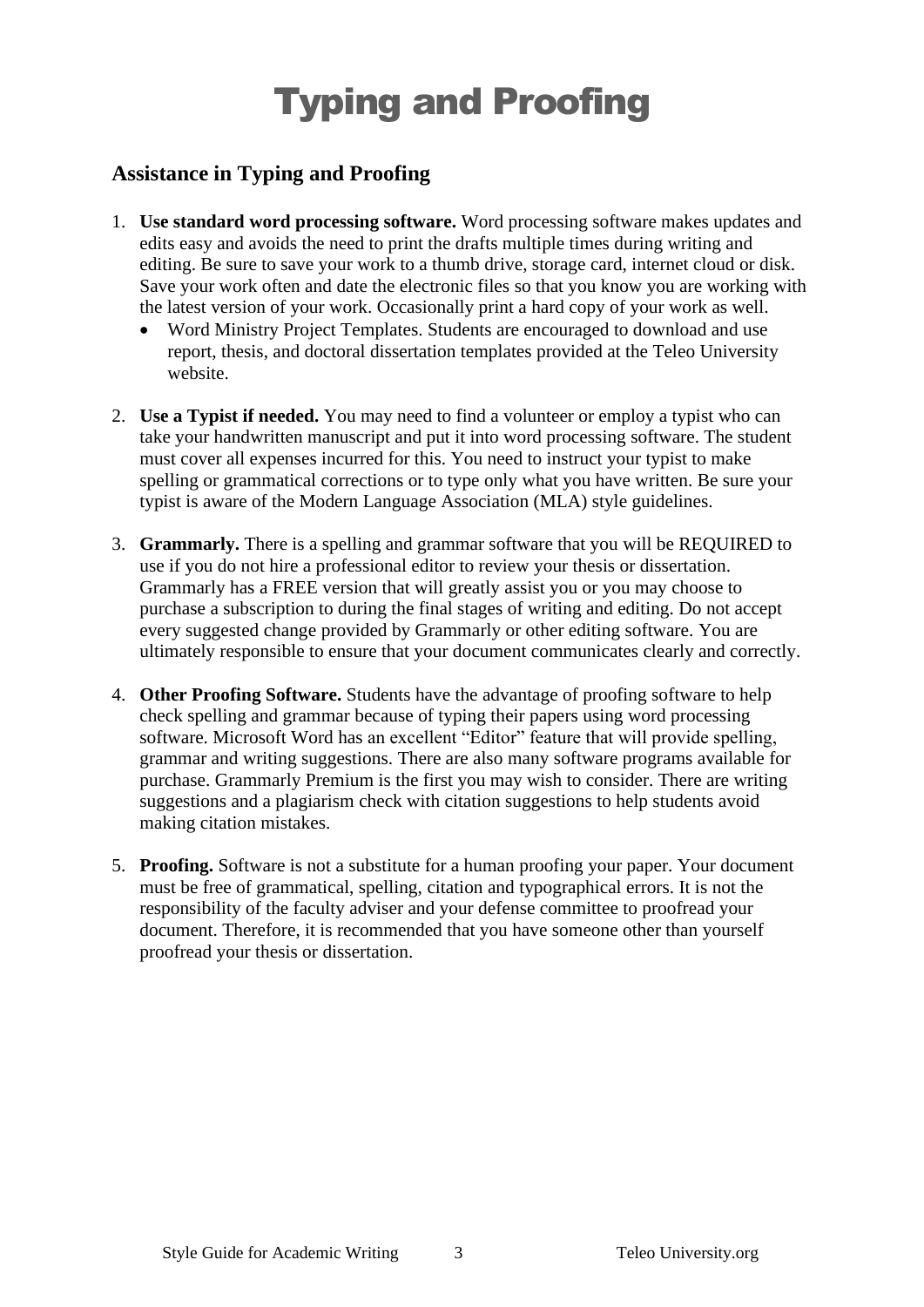# Avoiding Plagiarism

Most cases of plagiarism can be avoided by citing sources. A citation is the reference to a source, a book, paper, or author, etc., acknowledging that certain material has been borrowed and providing your readers with the information necessary to find that source. Citing sources is usually enough to prevent plagiarism.

#### **Avoiding Plagiarism**

1. **Plagiarism.** Presenting the ideas or work of another as if they were your own or without giving credit and citing the source is plagiarism. If you present a thesis or dissertation that includes plagiarism you risk being expelled from the program without the opportunity to complete your degree. For further explanation on plagiarism read the following outline published May 18, 2017, by the website, plagiarism.org.

#### **What is Plagiarism?**

Many people think of plagiarism as copying another's work or borrowing someone else's original ideas. But terms like "copying" and "borrowing" can disguise the seriousness of the offense:

#### **According to the Merriam-Webster online dictionary, to "plagiarize" means:**

- to steal and pass off (the ideas or words of another) as one's own
- to use (another's production) without crediting the source
- to commit literary theft
- to present as new and original an idea or product derived from an existing source

In other words, plagiarism is an act of fraud. It involves both stealing someone else's work and lying about it afterward.

#### **But can words and ideas really be stolen?**

According to United States law, the answer is yes. The expression of original ideas is considered intellectual property and is protected by copyright laws, just like original inventions. Almost all forms of expression fall under copyright protection as long as they are recorded in some way (such as a book or a computer file).

#### **The most common types of plagiarism to avoid are:**

- **Paraphrasing plagiarism** rephrasing someone else's ideas without citation. This is the most common form of plagiarism. Paraphrasing is not plagiarism as long as you cite your sources. Unless the specific idea is common knowledge, you must cite the source if you paraphrase just as you would with a direct quote.
- **Direct or verbatim plagiarism** directly copying a passage of text without citation. If you use another person's work word for word or even delete or change a few words, but do so without attribution or quotation marks you have committed direct plagiarism. This form of plagiarism is easily identified by plagiarism software detection programs.
- **Mosaic or patchwork plagiarism** combining text and ideas from various sources without citation. Here a student may draw on different sources using direct and paraphrase plagiarism to create a new text that retains many of the same words and structures of the original but without citation of the sources.
- **Accidental plagiarism or incorrect citations** not citing correctly, failing to cite a source, or not providing all the necessary information in you source citation.

#### **All the following are considered plagiarism:**

- turning in someone else's work as your own
- copying words or ideas from someone else without giving credit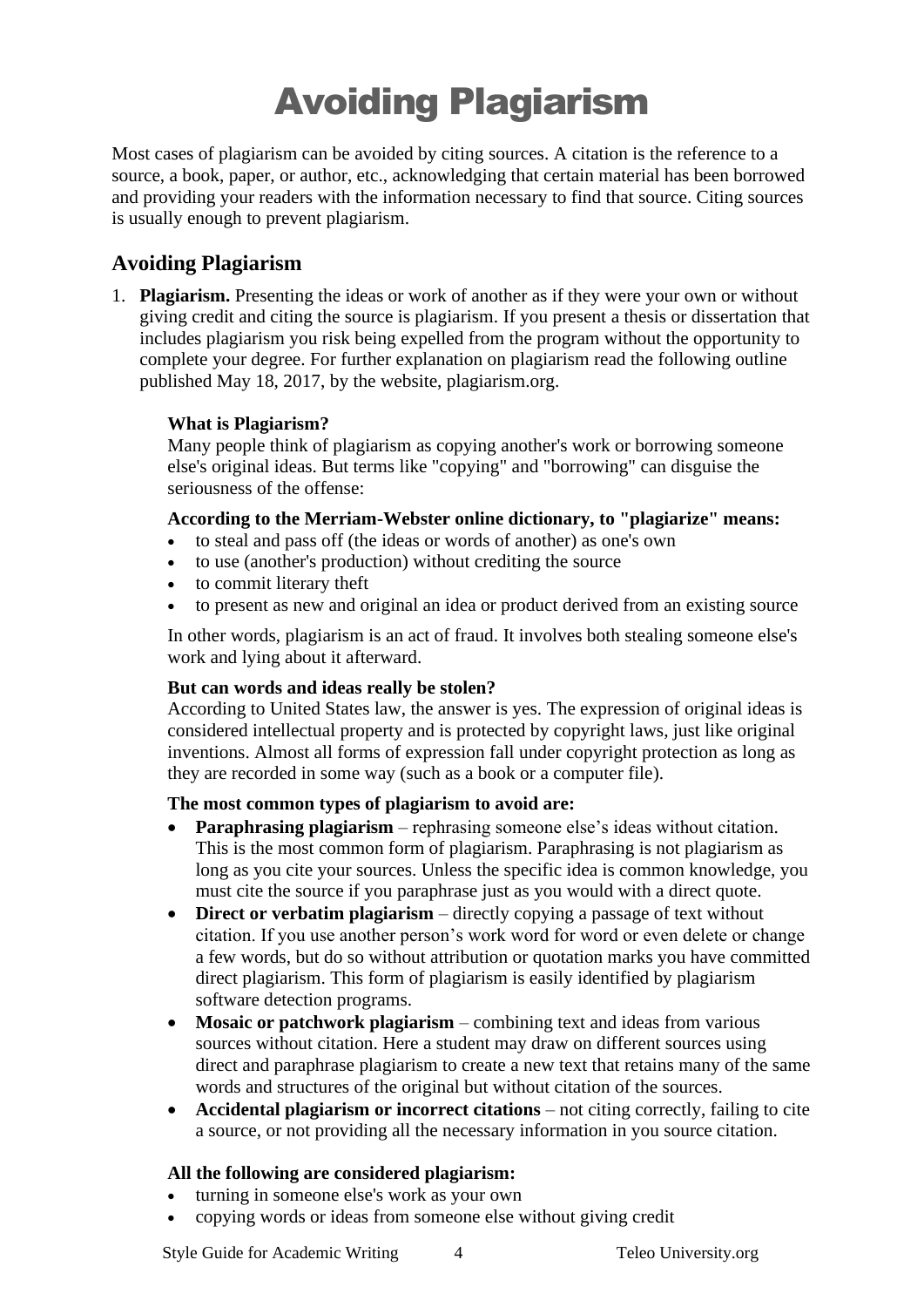- failing to put a quotation in quotation marks
- giving incorrect information about the source of a quotation
- changing words but copying the sentence structure of a source without giving credit
- 2. **Plagiarism Software Detection.** To uphold the academic integrity of our institution we will review all thesis and dissertations for plagiarism using software programs designed to detect plagiarism. Turnitin.com and Grammarly are two such programs. Grammarly, for instance, checks for plagiarism against over 8 billion web pages. Turnitin.com assists in identifying similarities between the student's work and Internet sources and academic databases.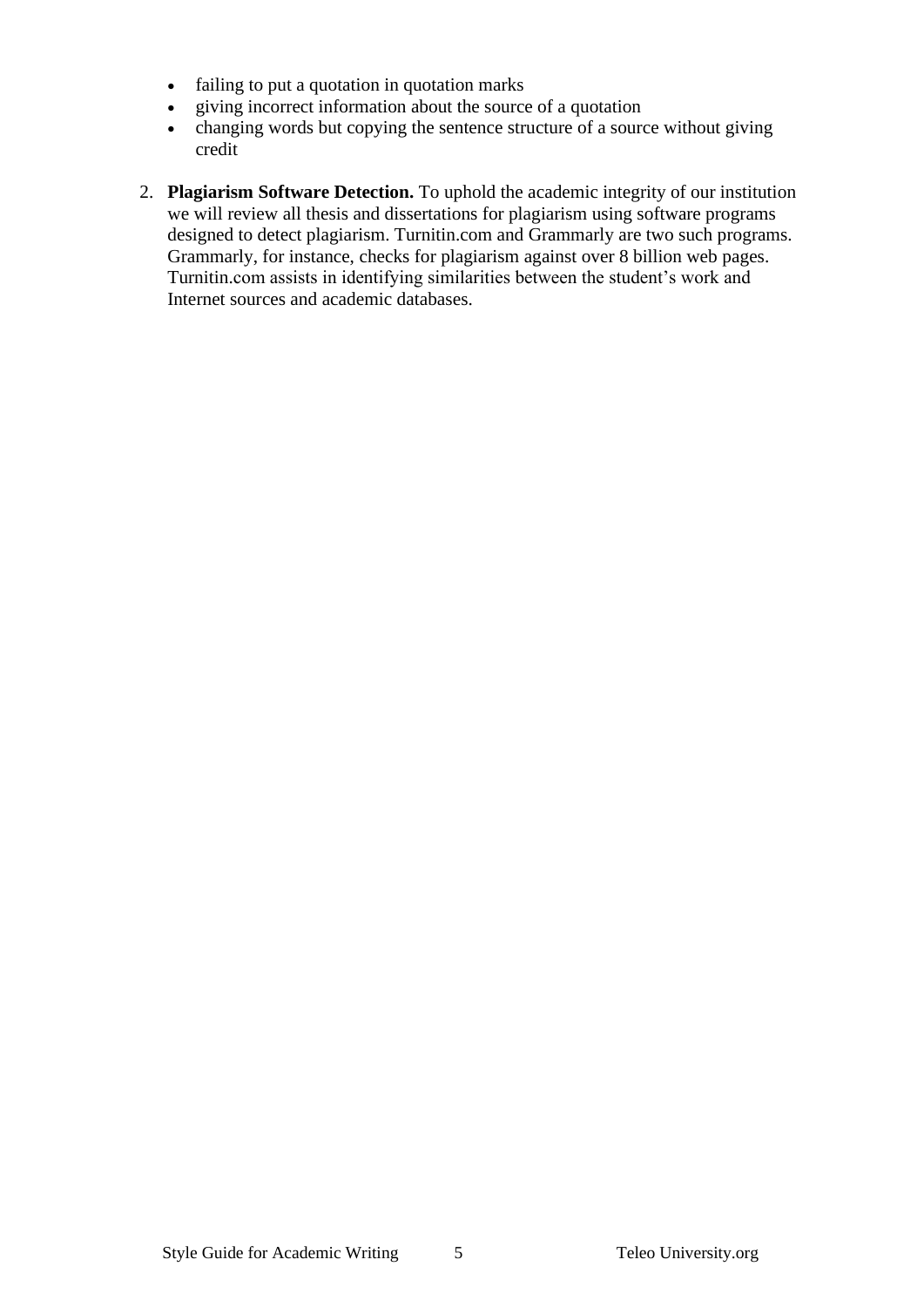# MLA Quick Citation Guide

Citing sources is required in research papers, thesis, and dissertations. To avoid plagiarism it is critical to cite the sources used in your writing. Teleo University uses the Modern Language Association (MLA) system of citation. The student should cite sources based on the current MLA Handbook or the citation and MLA style guide currently posted at the Purdue University Online Writing Lab known as "OWL" [\(owl.purdue.edu/owl/\)](https://owl.purdue.edu/owl/).

#### **Modified MLA Parenthetical Citation Style**

The Modern Language Association (MLA) establishes values for acknowledging sources used in a research paper. MLA citation style uses a simple two-part parenthetical documentation system for citing sources: citations in the text of a paper point to the alphabetical Works Cited list that appears at the end of the paper. Together, these references identify and credit the sources used in the paper and allow others to access and retrieve this material. Below, is an introduction to parenthetical citations within the text of your writing and guidelines on preparing the required "Works Cited" section. This MLA Quick Citation Guide is based on the MLA (Modern Language Association) Style, 8th edition (2016) of the MLA Handbook and the online explanations of the handbook at owl.purdue.edu/owl and the Penn State University (guides.libraries.psu.edu/mlacitation). Visit https://style.mla.org/ for further information on MLA guidelines. **Citation formatting guidelines will update as MLA editions change. Follow the current MLA formatting and citation guidelines at the time you write your paper or use the following MLA Quick Citation Guide.** 

#### **General Guidelines for Parenthetical In-Text Citation of Sources**

In MLA style, writers place references to sources in the paper to briefly identify them and enable readers to find them in the Works Cited list. These parenthetical references should be kept as brief and as clear as possible. Usually, the simplest way to do this is to put the source information in parentheses at the end of the sentence just before the period.

- Give only the information needed to identify a source. Usually the author's last name and a page reference suffice.
- Place the parenthetical reference as close as possible to its source. Insert the parenthetical reference where a pause would naturally occur, preferably at the end of a sentence.
- Information in the parenthesis should complement, not repeat, information given in the text. If you include an author's name in a sentence, you do not need to repeat it in your parenthetical statement.
- The parenthetical reference should precede the punctuation mark that concludes the sentence, clause, or phrase that contains the cited material.
- Electronic and online sources are cited just like print resources in parenthetical references. If an online source lacks page numbers, omit numbers from the parenthetical references. If an online source includes fixed page numbers or section numbering, such as numbering of paragraphs, cite the relevant numbers.
- Any source information that you provide in-text must correspond to the source information on the Works Cited page. More specifically, whatever signal word or phrase you provide to your readers in the text must be the first thing that appears on the left-hand margin of the corresponding entry on the Works Cited page.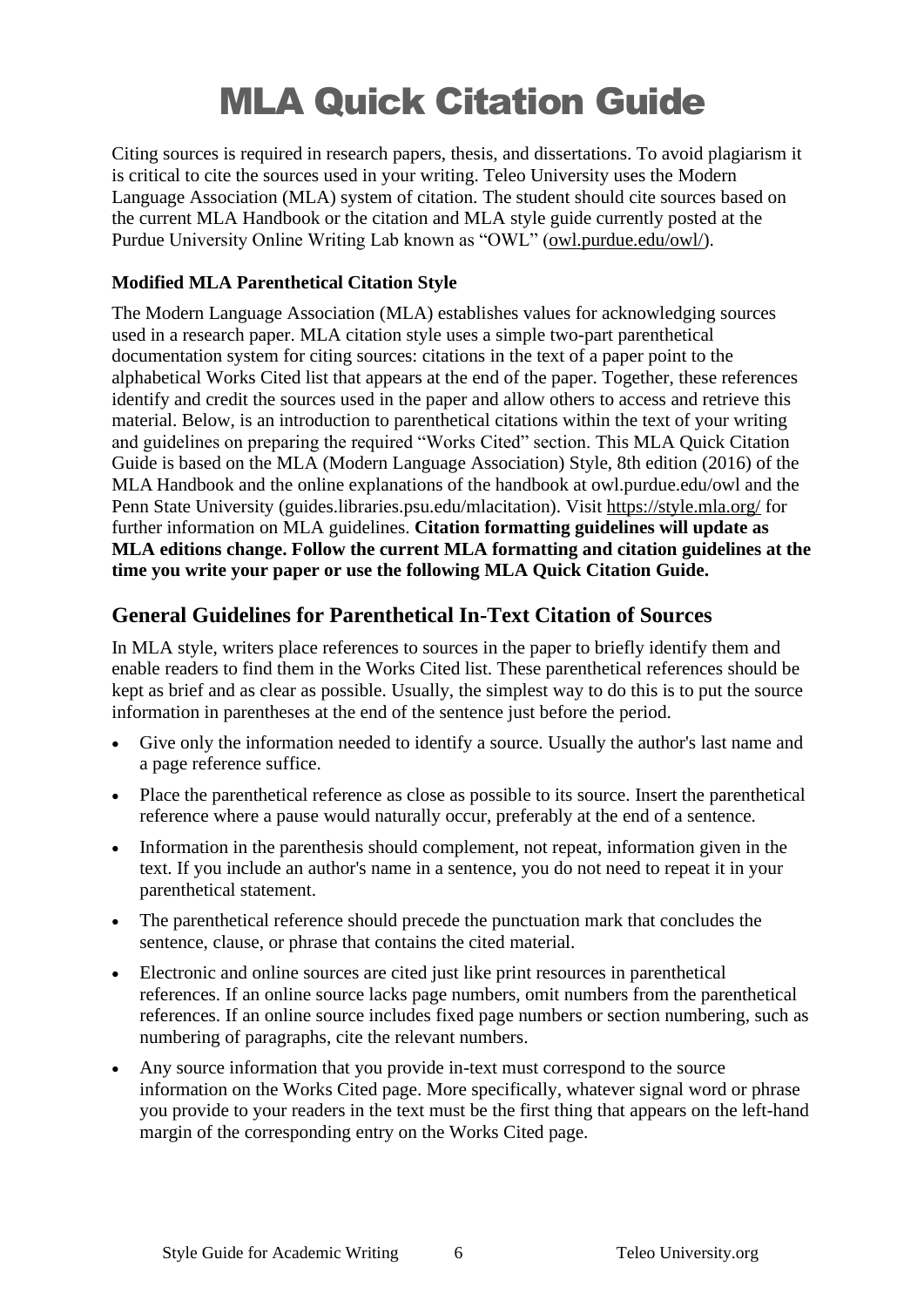### **Examples of Common In-Text Citations:**

| <b>Author's name in-text</b>                     | Dover has expressed this concern (118-21).                                                                                                                                                                                                                                                                                                                                                                                                                                        |
|--------------------------------------------------|-----------------------------------------------------------------------------------------------------------------------------------------------------------------------------------------------------------------------------------------------------------------------------------------------------------------------------------------------------------------------------------------------------------------------------------------------------------------------------------|
| <b>Author's name in reference</b>                | This concern has been expressed (Dover 118-21).                                                                                                                                                                                                                                                                                                                                                                                                                                   |
| Two authors of a work                            | Davis and Marcus argue that one should read a<br>text for what it says on its surface, rather than<br>looking for some hidden meaning (9).<br>The authors claim that surface reading looks at<br>what is "evident, perceptible, apprehensible in<br>texts" (Best and Marcus 9).                                                                                                                                                                                                   |
| Three or more authors of a work                  | According to Franck et al., "Current agricultural<br>policiespoor health of Americans" (327).<br>The authors claim that one cause of obesity in the<br>United States is government-funded farm<br>subsidies (Franck et al. 327).                                                                                                                                                                                                                                                  |
| Two locations cited within a work                | Williams alludes to this premise (136-39, 145).                                                                                                                                                                                                                                                                                                                                                                                                                                   |
| Two works cited, separated by a;                 | Research shows that listening to a particular<br>accent improves comprehension of accented<br>speech in general (Gass and Varonis 143;<br>Thomas 24).                                                                                                                                                                                                                                                                                                                             |
| References to volumes and pages                  | (Wilson 2:1-18)                                                                                                                                                                                                                                                                                                                                                                                                                                                                   |
| References to an entire volume                   | (Henderson, vol. 3)                                                                                                                                                                                                                                                                                                                                                                                                                                                               |
| In-text reference to an entire<br>volume         | In volume 3, Henderson suggests                                                                                                                                                                                                                                                                                                                                                                                                                                                   |
| <b>Corporate authors</b>                         | When a source has a corporate author, use the<br>name of the corporation followed by the page<br>number for the in-text citation. Example: (United<br>Nations, Economic Commission for Africa 51-<br>63)                                                                                                                                                                                                                                                                          |
| Works with no known author                       | Use a shortened title of the work instead of an<br>author name. Place the title in quotation marks if<br>it is a short work (such as an article) or italicize it<br>if it is a longer work (e.g., books, entire web<br>sites) and provide a page number if it is available.<br>If abbreviating a title, omit initial articles and<br>begin with the word by which it is alphabetized<br>in the Works Cited list. Example: as stated by the<br>presidential commission (Report 4). |
| <b>Online source with numbered</b><br>paragraphs | $(Fox, pars. 4-5)$                                                                                                                                                                                                                                                                                                                                                                                                                                                                |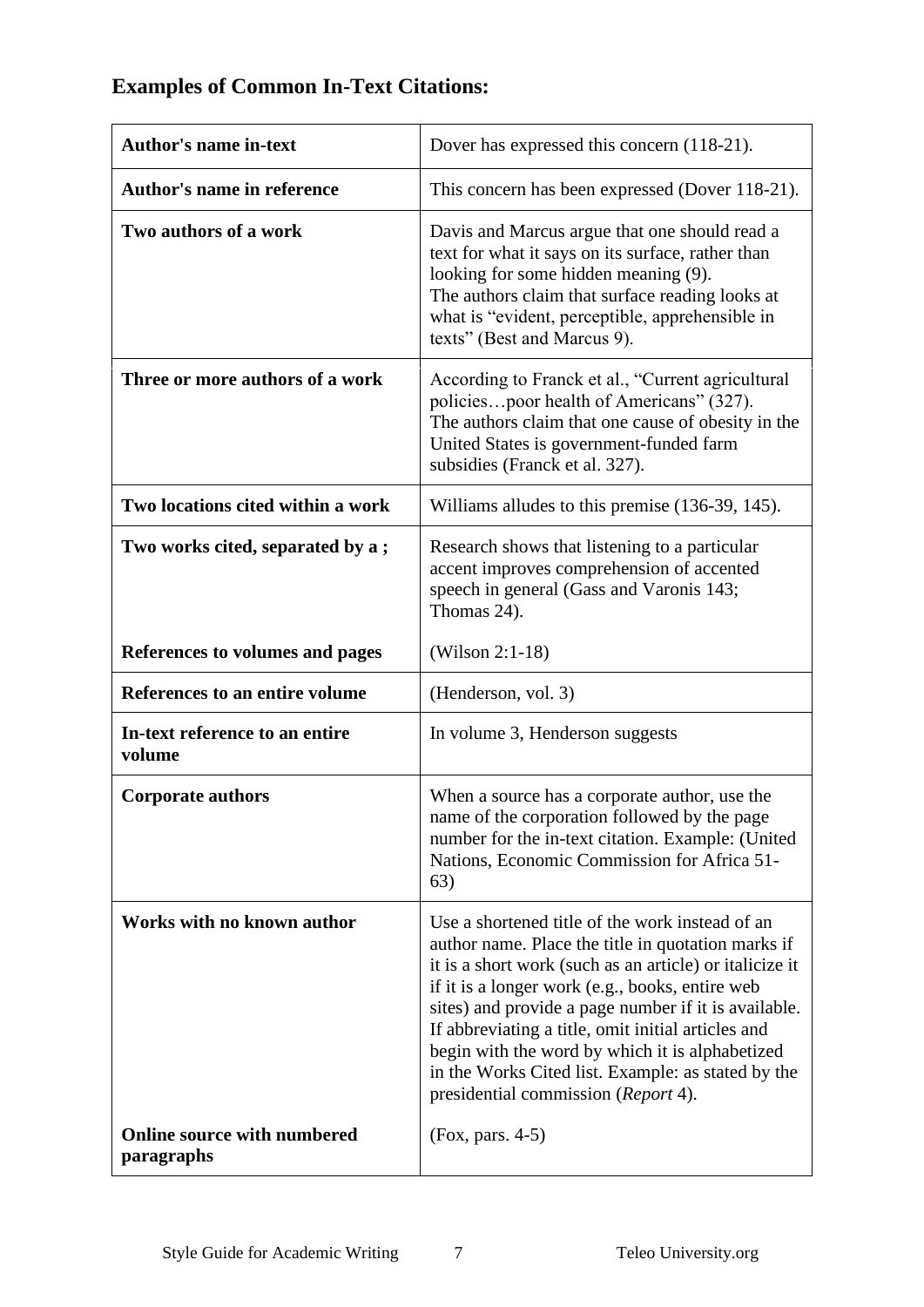#### **Citing the Bible**

In your first parenthetical citation, you want to make clear which Bible you are using (and underline or italicize the title), as each version varies in its translation, followed by book (do not italicize or underline), chapter, and verse. For example:

Ezekiel saw "what seemed to be four living creatures," each with faces of a man, a

lion, an ox, and an eagle (*English Standard Version*, Ezek. 1.5-10).

If future references employ the same edition of the Bible you are using, list only the book, chapter, and verse in the parenthetical citation:

John of Patmos echoes this passage when describing his vision (Rev. 4.6-8).

#### **Citing multiple works by the same author**

If you cite more than one work by an author, include a shortened title for the particular work from which you are quoting to distinguish it from the others. Put short titles of books in italics and short titles of articles in quotation marks.

Murray has argued that computers are not useful tools for small children (*Too Soon*

38), though he has acknowledged elsewhere that "early exposure to computer games

does lead to better small motor skill development in a child's second and third year"

("Hand-Eye Development" 17).

#### **Citing authors with the same last name**

Sometimes more information is necessary to identify the source from which a quotation is taken. For instance, if two or more authors have the same last name, provide both authors' first initials (or even the authors' full name if different authors share initials) in your citation. For example:

Although some medical ethicists claim that cloning will lead to designer children (R.

Miller 12), others note that the advantages for medical research outweigh this

consideration (A. Miller 46).

#### **Citation for long quotations**

For quotations that are more than four lines of prose or three lines of verse, display quotations as an indented block of text and omit quotation marks. Place your parenthetical citation at the end of the block of text, after the final punctuation mark.

In addition to awareness-raising, practicing listening to accented speech has been

shown to improve listening comprehension. This article recommends developing

listening training programs for library faculty and staff, based on research from the

linguistics and language teaching fields. Even brief exposure to accented speech can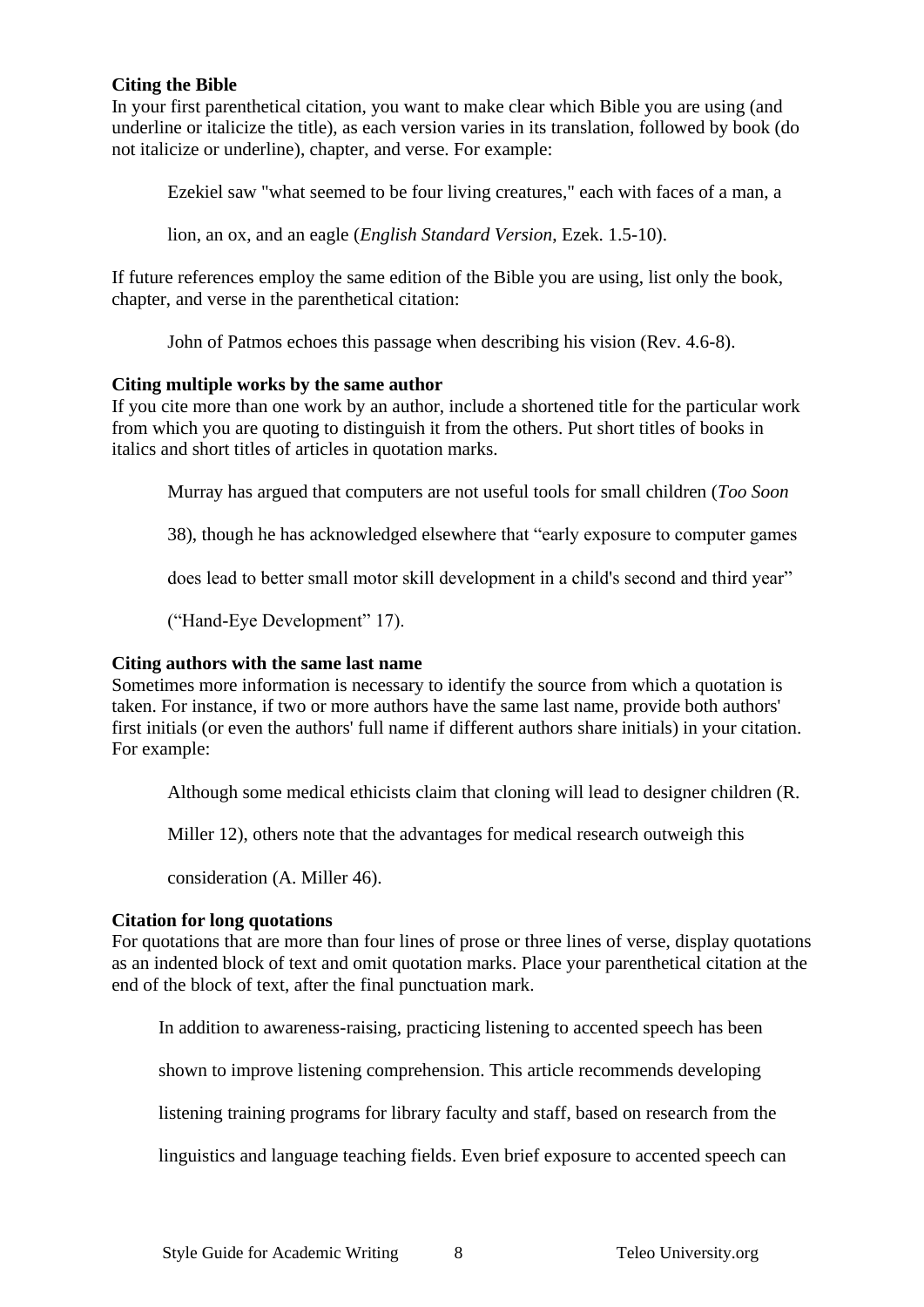help listeners improve their comprehension, thereby improving the level of service to

international patrons. (O'Malley 19)

#### **General Guidelines for Creating the Works Cited List**

References cited in the text of a research paper must appear at the end of the paper in a Works Cited list or bibliography. This list provides the information necessary to identify and retrieve each source that specifically supports your research.

- Arrange entries in alphabetical order by authors' last names (surnames), or by title for sources without authors.
- Cite T-Net Tier 1 and Tier 2 manuals using the citations found in Appendix A of this Guide.
- Capitalize the first word and all other principal words of the titles and subtitles of cited works listed. (Do not capitalize articles, prepositions, coordinating conjunctions, or the "to" in infinitives.)
- Shorten the publisher's name; for example, omit articles, business abbreviations (Co., Inc.), and descriptive words (Press, Publisher).
- Use the conjunction "and," not an ampersand  $[\&]$ , when listing multiple authors of a single work.
- **Italics:** Choose a font in which the italic style contrasts clearly with the regular style.
- **Double-spaced:** All entries should be double-spaced.
- **Indentation:** Align the first line of the entry flush with the left margin and indent all subsequent lines (5 spaces) to form a "hanging indent."
- **Pagination:** Do not use the abbreviations **p.** or **pp.** to designate page numbers.

#### **Core Elements for Works Cited MLA Citations**

This guide contains examples of common citation formats in MLA (Modern Language Association) Style, based on the 8th edition (2016) of the MLA Handbook. The 8th edition of the MLA Handbook recommends using the following core elements in every citation. If elements are missing from the source, they should be omitted from the citation.

- 1. Author.
- 2. Title of source.
- 3. Title of container,
- 4. Other contributors,
- 5. Version,
- 6. Number,
- 7. Publisher,
- 8. Publication date.
- 9. Location.

For online sources:

- Include the URL (without http:// or https://). Angle brackets are not used around it.
- Use DOIs (digital object identifiers) when possible.
- Citing the date when an online work was consulted is optional.
- Placeholders for unknown information like n.d. ("no date") are **no longer used**.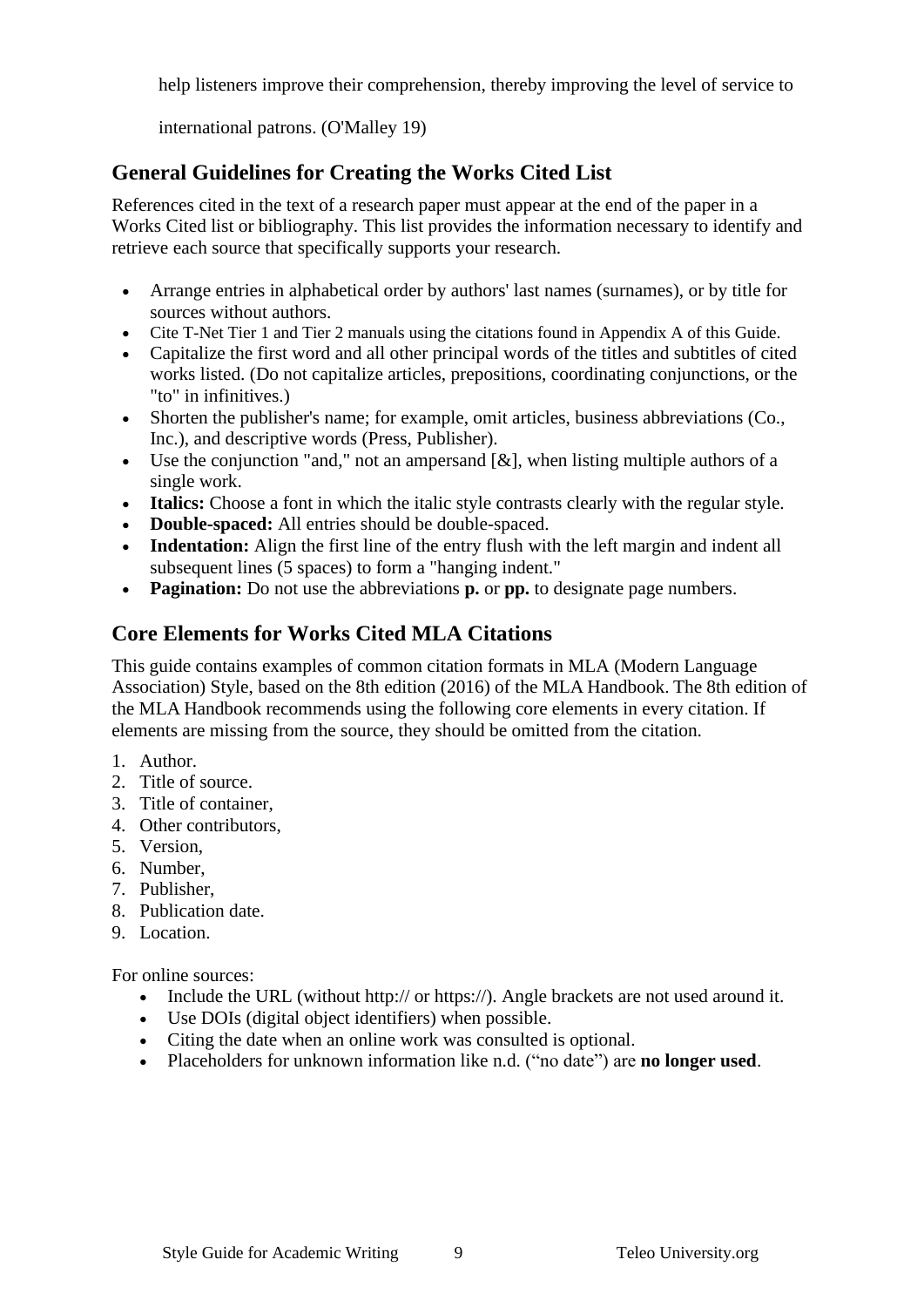#### **An Explanation of Each Core Element**

#### **1. Author.**

- Begin the entry with the author's last name, followed by a comma and the rest of the name, as presented in the work.
- When a work is published without an author's name, do not list the author as "Anonymous." Instead, skip the author element and begin the entry with the work's title.
- When a work is published by an organization that is also its author, begin the entry with the title, skipping the author element, and list the organization only as publisher.

#### **2. Title of Source.**

- Titles are given in the entry in full exactly as they are found in the source. A subtitle is included after the main title separated by a colon.
- Italicize the title if the work is independent; in quotation marks if the work is part of a larger work (container).

#### **3. Title of Container,**

- When the source being documented forms a part of a larger whole, the larger whole can be thought of as a container that holds the source. The container is crucial to the identification of the source. The title of the container is normally italicized and is followed by a comma, since the information that comes next describes the container.
- The container may be a book that is a collection of essays, stories, poems, or other kinds of works.

Bazin, Patrick. "Toward Metareading." The Future of the Book, edited by Geoffrey

Nunberg, U of California P, 1996, pp. 153-68.

• It may be a periodical (journal, magazine, newspaper), + Adding city to title of local newspaper: 2.6.1 which holds articles, creative writing, and so on.

Baron, Naomi S. "Redefining Reading: The Impact of Digital Communication

Media." PMLA, vol. 128, no. 1, Jan. 2013, pp. 193-200. Williams, Joy.

"Rogue Territory." The New York Times Book Review, 9 Nov. 2014, pp. 1+.

• Or a web site, which contains articles, postings, and almost any other sort of work.

Hollmichel, Stefanie. "The Reading Brain: Differences between Digital and Print." So

Many Books, 25 Apr. 2013, somanybooksblog.com/2013/04/25/the-reading-

brain-differences-between-digital-and-print/.

#### **4. Other Contributors,**

• In addition to the author, there may be other contributors to the source who should be credited, such as editors, illustrators, translators, etc. If their contributions are relevant to your research, or necessary to identify the source, include their names in your documentation. Note: In the eighth edition, terms like editor, illustrator, translator, etc., are no longer abbreviated.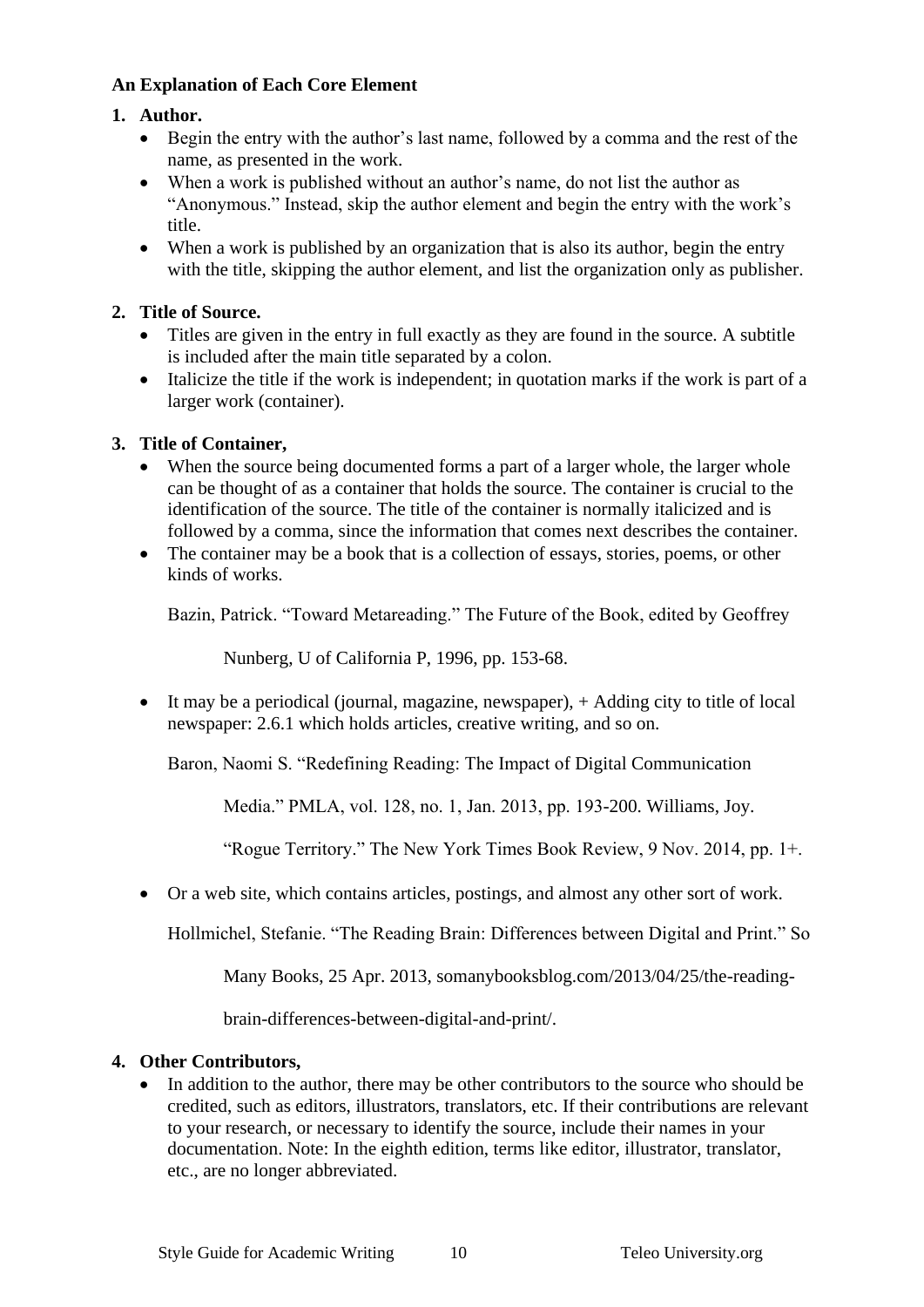Foucault, Michel. Madness and Civilization: A History of Insanity in the Age of

Reason. Translated by Richard Howard, Vintage-Random House, 1988.

Woolf, Virginia. Jacob's Room. Annotated and with an introduction by Vara

Neverow, Harcourt, Inc., 2008.

#### **5. Version,**

• If a source is listed as an edition or version of a work, include it in your citation.

The Bible. Authorized King James Version, Oxford UP, 1998.

Crowley, Sharon, and Debra Hawhee. Ancient Rhetoricsfor Contemporary Students.

3rd ed., Pearson, 2004.

#### **6. Number,**

• If a source is part of a numbered sequence, such as a multi-volume book or journal with both volume and issue numbers, those numbers must be listed in your citation.

Dolby, Nadine. "Research in Youth Culture and Policy: Current Conditions and

Future Directions." Social Work and Society: The International Online-Only

Journal, vol. 6, no. 2, 2008, www.socwork.net/sws/article/view/60/362.

Accessed 20 May 2009.

Quintilian. Institutio Oratoria. Translated by H. E. Butler, vol. 2, Loeb-Harvard UP,

1980.

#### **7. Publisher,**

• The publisher produces or distributes the source to the public. If there is more than one publisher, and they are all are relevant to your research, list them in your citation, separated by a forward slash (/).

Klee, Paul. Twittering Machine. 1922. Museum of Modern Art, New York. The

Artchive, www.artchive.com/artchive/K/klee/twittering\_machine.jpg.html.

Accessed May 2006.

Women's Health: Problems of the Digestive System. American College of

Obstetricians and Gynecologists, 2006.

Daniels, Greg and Michael Schur, creators. Parks and Recreation. Deedle-Dee

Productions and Universal Media Studios, 2015.

• Note: The publisher's name need not be included in the following sources: periodicals, works published by their author or editor, websites whose titles are the

Style Guide for Academic Writing 11 Teleo University.org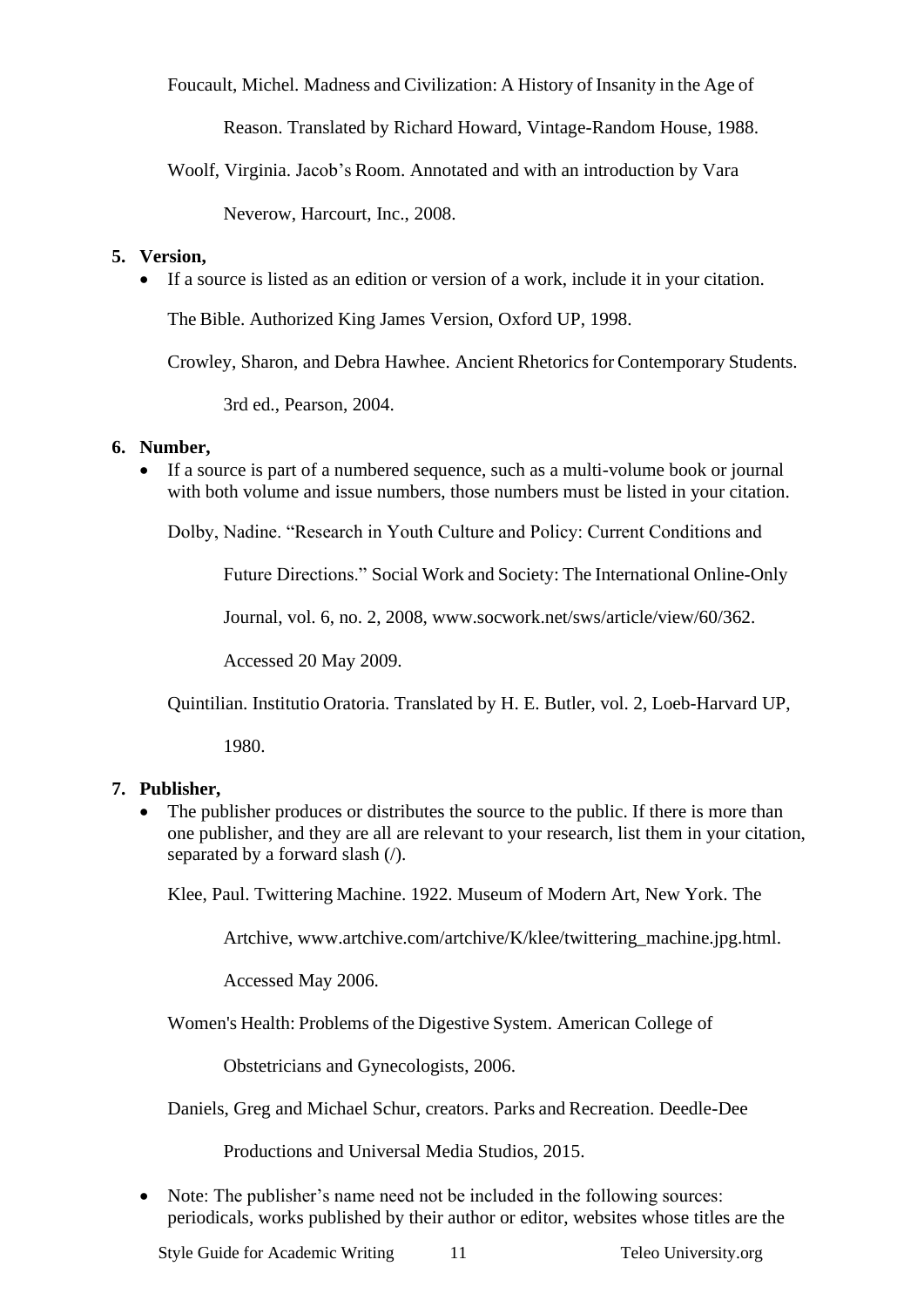same name as their publisher, websites that make works available but do not actually publish them (such as YouTube, WordPress, or JSTOR).

#### **8. Publication Date**

- The same source may have been published on more than one date, such as an online version of an original source. For example, a television series might have aired on a broadcast network on one date, but released on Netflix on a different date. When the source has more than one date, it is sufficient to use the date that is most relevant to your writing. If you are unsure about which date to use, go with the date of the source's original publication.
- In the following example, Mutant Enemy is the primary production company, and "Hush" was released in 1999. Below is a general citation for this television episode:

"Hush." Buffy the Vampire Slayer, created by Joss Whedon, performance by Sarah

Michelle Gellar, season 4, Mutant Enemy, 1999.

• However, if you are discussing, for example, the historical context in which the episode originally aired, you should cite the full date. Because you are specifying the date of airing, you would then use Warner Brothers Television Network (rather than Mutant Enemy), because it was the network (rather than the production company) that aired the episode on the date you are citing.

"Hush." Buffy the Vampire Slayer, created by Joss Whedon, performance by Sarah

Michelle Gellar, season 4, episode 10, WB Television Network, 14 Dec. 1999.

#### **9. Location.**

- You should be as specific as possible in identifying a work's location.
- An essay in a book or an article in a journal should include page numbers.

Adiche, Chimamanda Ngozi. "On Monday of Last Week." *The Thing around Your*

*Neck*, Alfred A. Knopf, 2009, pp. 74-94.

• The location of an online work should include a URL. Remove any "http://" or "https://" tag from the beginning of the URL.

Wheelis, Mark. "Investigating Disease Outbreaks Under a Protocol to the Biological

and Toxin Weapons Convention." *Emerging Infectious Diseases*, vol. 6, no. 6,

2000, pp. 595-600, wwwnc.cdc.gov/eid/article/6/6/00-0607\_article. Accessed

8 Feb. 2009.

- For online sources:
	- Include the URL (without http:// or https://). Angle brackets are not used around it.
	- Use DOIs (digital object identifiers) when possible.
	- Placeholders for unknown information like n.d. ("no date") are **no longer used**.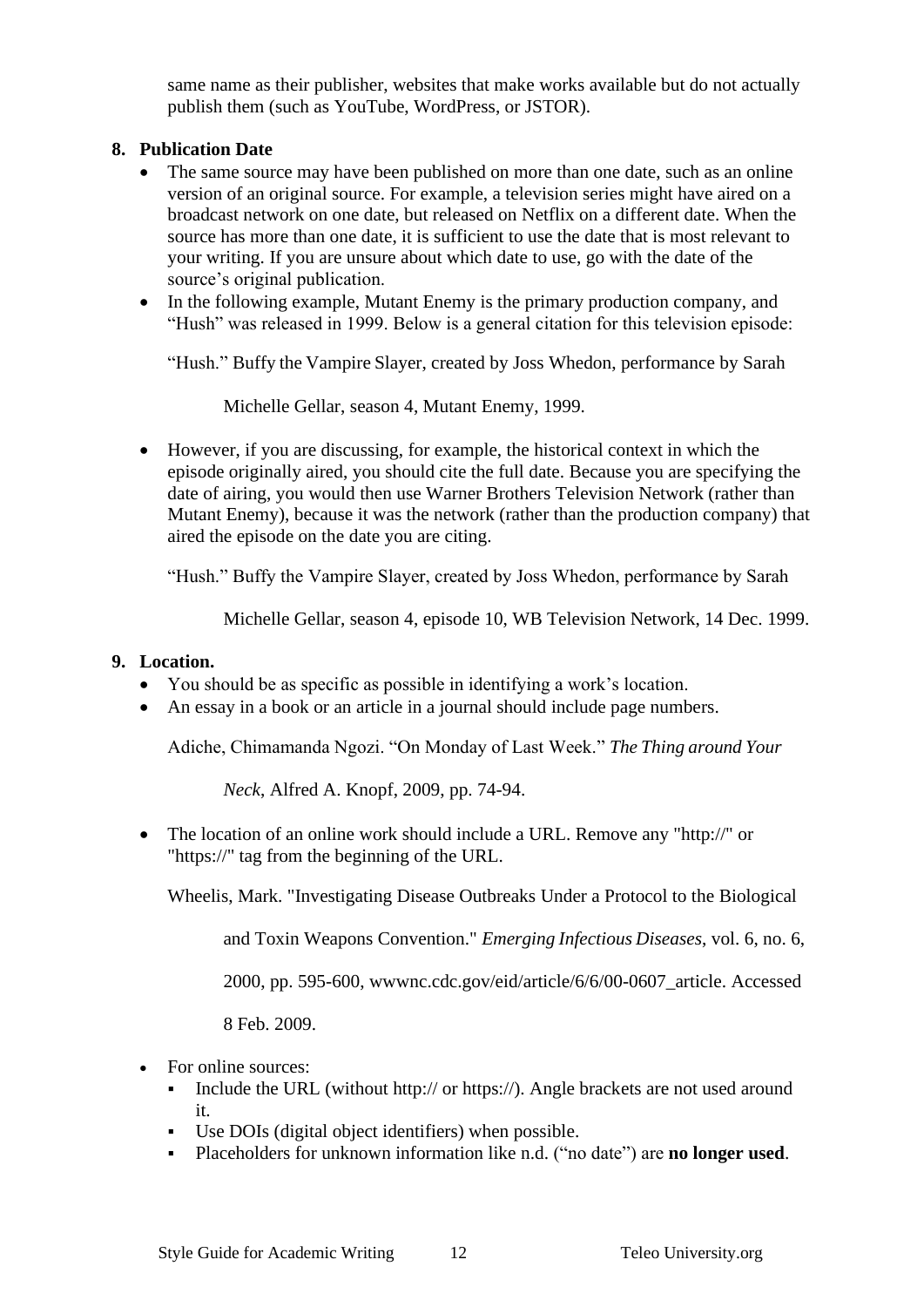#### **10. Optional Elements**

The eighth edition is designed to be as streamlined as possible. Include any information that helps readers easily identify the source, without including unnecessary information that may be distracting. The following is a list of optional elements that can be included in a documented source at the writer's discretion.

• **Date of original publication:** If a source has been published on more than one date, the writer may want to include both dates if it will provide the reader with necessary or helpful information.

Erdrich, Louise. Love Medicine. 1984. Perennial-Harper, 1993.

• **City of publication:** The seventh edition handbook required the city in which a publisher is located, but the eighth edition states that this is only necessary in particular instances, such as in a work published before 1900. Since pre-1900 works were usually associated with the city in which they were published, your documentation may substitute the city name for the publisher's name.

Thoreau, Henry David. Excursions. Boston, 1863.

• **Date of access:** When you cite an online source, the MLA Handbook recommends including a date of access on which you accessed the material, since an online work may change or move at any time.

Bernstein, Mark. "10 Tips on Writing the Living Web." A List Apart: For People Who

Make Websites, 16 Aug. 2002, alistapart.com/article/writeliving. Accessed 4

May 2009.

#### **Sample Entries: Books, Articles, Web Sources, Etc.**

Entries in the works cited list are created using the MLA core elements—facts common to most sources, like author, title, and publication date. To use the template, evaluate the work you are citing to see which elements apply to the source. Then, list each element relevant to your source in the order given on the template.

#### **Print book**

Mantel, Hilary. *Wolf Hall*. Picador, 2010.

#### **Book by a corporate or organization author**

American Medical Association. *American Medical Association Family Medical Guide,* 4th

edition, Wiley, 2004.

#### **Book by an unknown author**

*Beowulf*. Translated by Alan Sullivan and Timothy Murphy, edited by Sarah Anderson,

Pearson, 2004.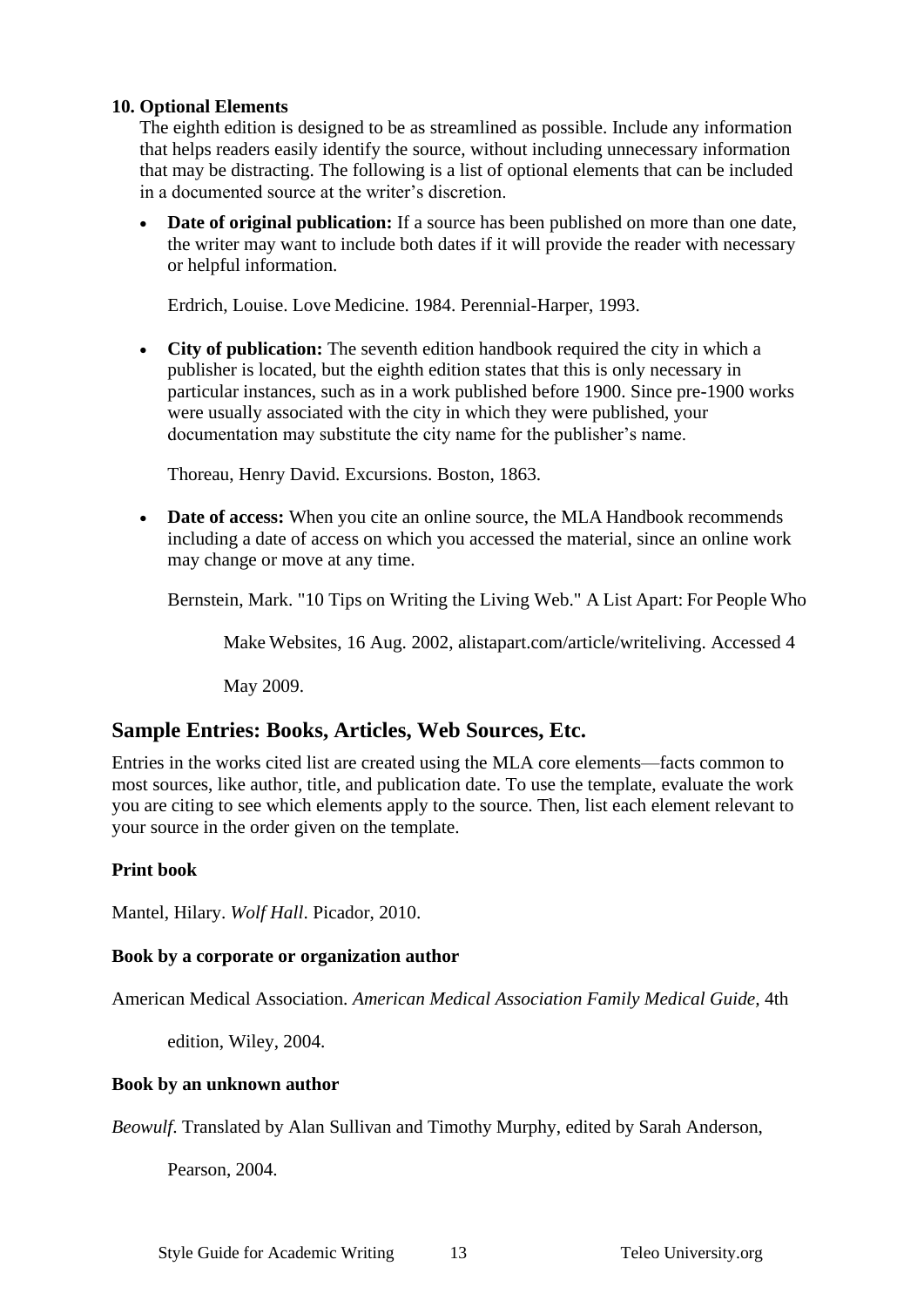#### **An edited book**

Sánchez Prado, Ignacio M., editor. *Mexican Literature in Theory*. Bloomsbury, 2018.

#### **Article or chapter within an edited book**

Winne, Philip H. "Self-regulated Learning Viewed from Models of Information Processing." *Self-regulated Learning and Academic Achievement,* edited by Barry J. Zimmerman and Dale H. Schunk, Lawrence Erlbaum Associates, 2001, pp. 153-190.

#### **Translation**

Tolstoy, Leo. *War and Peace.* Translated by Anthony Briggs, Viking, 2006.

#### **E-Reader book (such as Kindle)**

Tetlock, Phillip E., and Dan Gardner. Superforecasting: The Art and Science of Prediction. Kindle edition, Crown, 2015.

#### **Article on a website**

Deresiewicz, William. "The Death of the Artist—and the Birth of the Creative Entrepreneur." *The Atlantic*, 28 Dec. 2014, theatlantic.com/magazine/archive/2015/01/ the-death-ofthe-artist-and-the-birth-of-thecreative-entrepreneur/383497/.

#### **Book on a website**

Poe, Edgar Allan. "The Masque of the Red Death." *The Complete Works of Edgar Allan Poe*, edited by James A. Harrison, vol. 4, Thomas Y. Crowell, 1902, pp. 250-58. *HathiTrust Digital Library*, hdl.handle.net/2027/coo.31924079574368.

#### **Entire website with author**

Kraizer, Sherryll. *Safe Child.* Coalition for Children, 2011, www.safechild.org.

#### **Web page with no author**

"All Things Nittany." *About Penn State.* Penn State University, 2006,

www.psu.edu/ur/about/nittanymascot.html.

#### **Website with author**

Kraizer, Sherryll. Safe Child. Coalition for Children, 2008, www.safechild.org.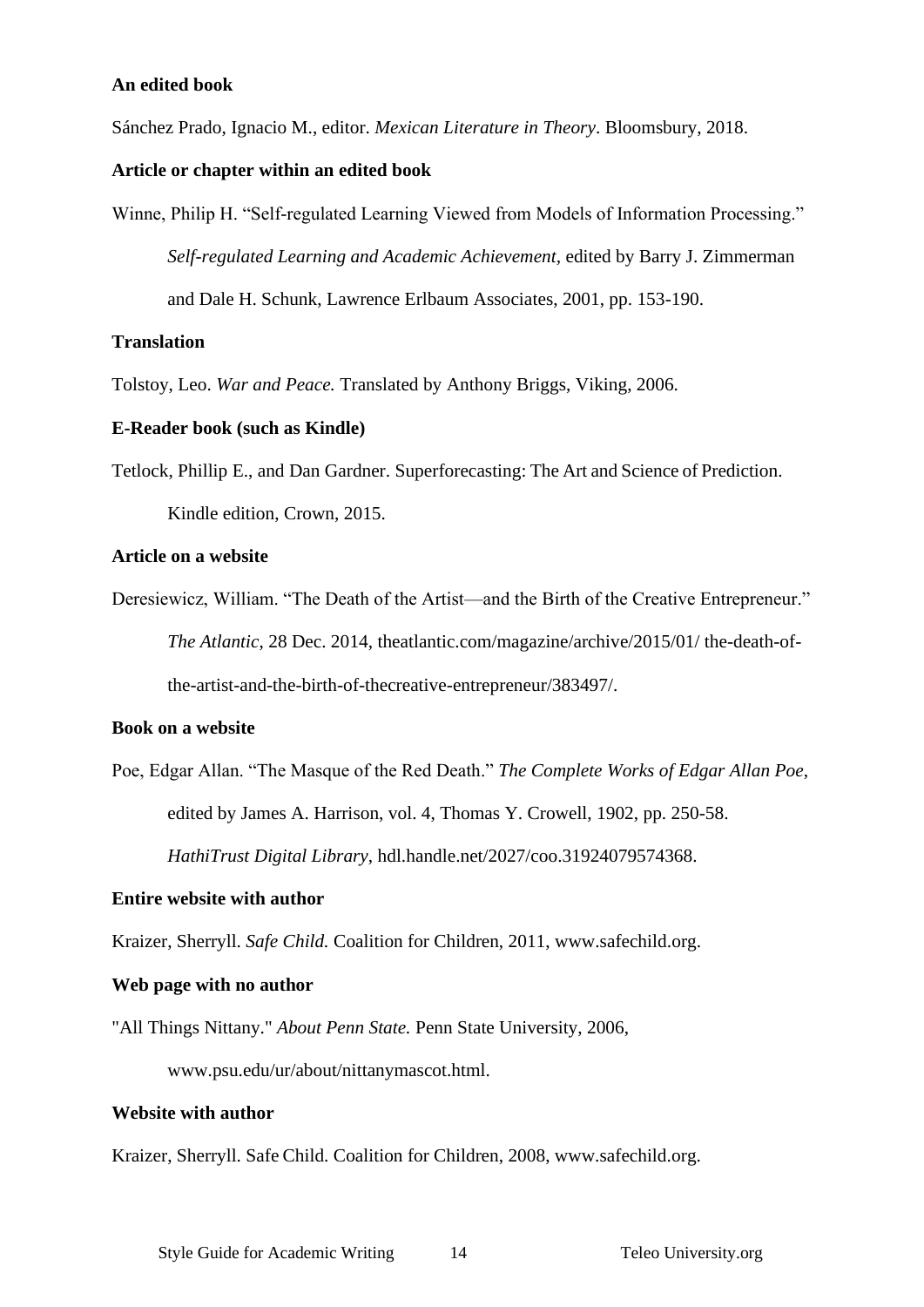#### **Web page with no author:**

"Several Injured in Wrong-Way Crash on FDR: NYPD." NBCNewYork.com, 13 Nov. 2014, www.nbcnewyork.com/news/local/NYC-FDR-Drive-East-Side-Highway-Wrong-Way-Crash-Traffic-Jam-282538721.html.

#### **Article in a monthly magazine:**

Swedin, Eric G. "Designing Babies: A Eugenics Race with China?" *The Futurist,* May/June 2006, pp. 18-21.

#### **Article in a magazine article from an online database: ProQuest**

- Poe, Marshall. "The Hive." *Atlantic Monthly*, Sept. 2006, pp. 86-95. ProQuest,
	- search.proquest.com/docview/223086760/1FF29321A1C34D09PQ/1?accountid=131 58.

#### **Article in a weekly magazine:**

Will, George F. "Waging War on Wal-Mart." *Newsweek,* 5 July 2004, p. 64.

#### **Article in a daily newspaper:**

Dougherty, Ryan. "Jury Convicts Man in Drunk Driving Death." *Centre Daily Times,* 11 Jan.

2006, p. 1A.

#### **Article in a scholarly journal:**

Stock, Carol D. and Philip A. Fisher. "Language Delays Among Foster Children:

Implications for Policy and Practice." *Child Welfare*, vol. 40, no. 3, 2006, pp. 445-

462.

#### **Article in an online magazine:**

Schumaker, Erin. "What's the Deal with 'Natural' Sunscreen?" Huffington Post, 5 July 2016, www.huffingtonpost.com/entry/does-natural-sunscreen-

work us 57767571e4b0a629c1a98df8.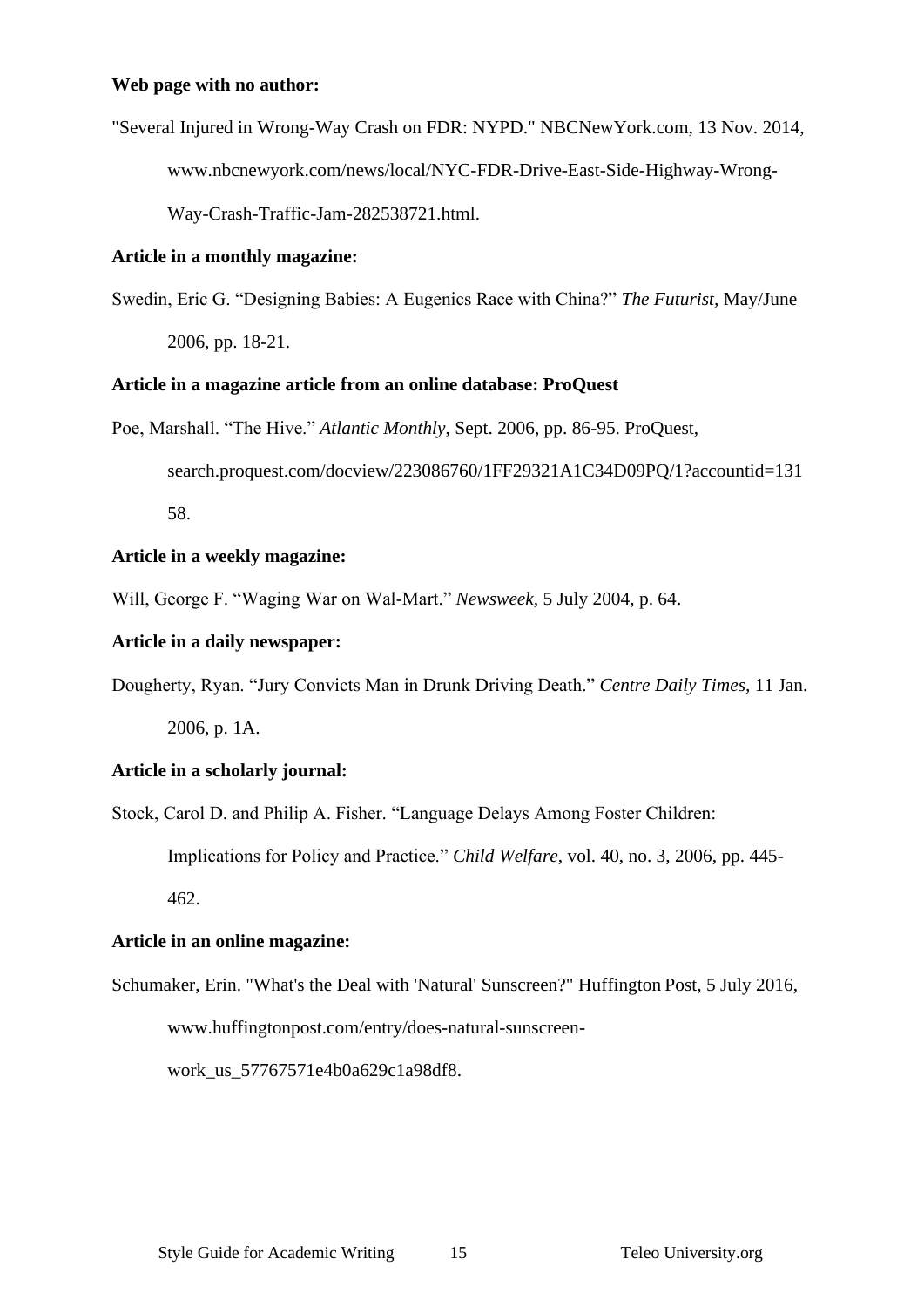#### **Journal article in a database**

Goldman, Anne. "Questions of Transport: Reading Primo Levi Reading Dante." *The Georgia Review*, vol. 64, no. 1, spring 2010, pp. 69-88. *JSTOR*,

www.jstor.org/stable/41403188.

#### **Book review**

Rifkind, Donna. "Breaking Their Vows." Review of *The Mermaid Chair* by Sue Monk Kidd. *Washington Post,* 10 Apr. 2005, p. T6.

#### **Two authors**

Gass, Susan, and Evangeline M. Varonis. "The Effect of Familiarity on the

Comprehensibility of Nonnative Speech." *Language Learning*, vol. 34, no. 1, 1984, pp. 65-89.

#### **Three or more authors**

Munro, Murray J., et al. "Salient Accents, Covert Attitudes: Consciousness-raising for Preservice Second Language Teachers." *Prospect*, vol. 21, no. 1, 2006, pp. 67-79.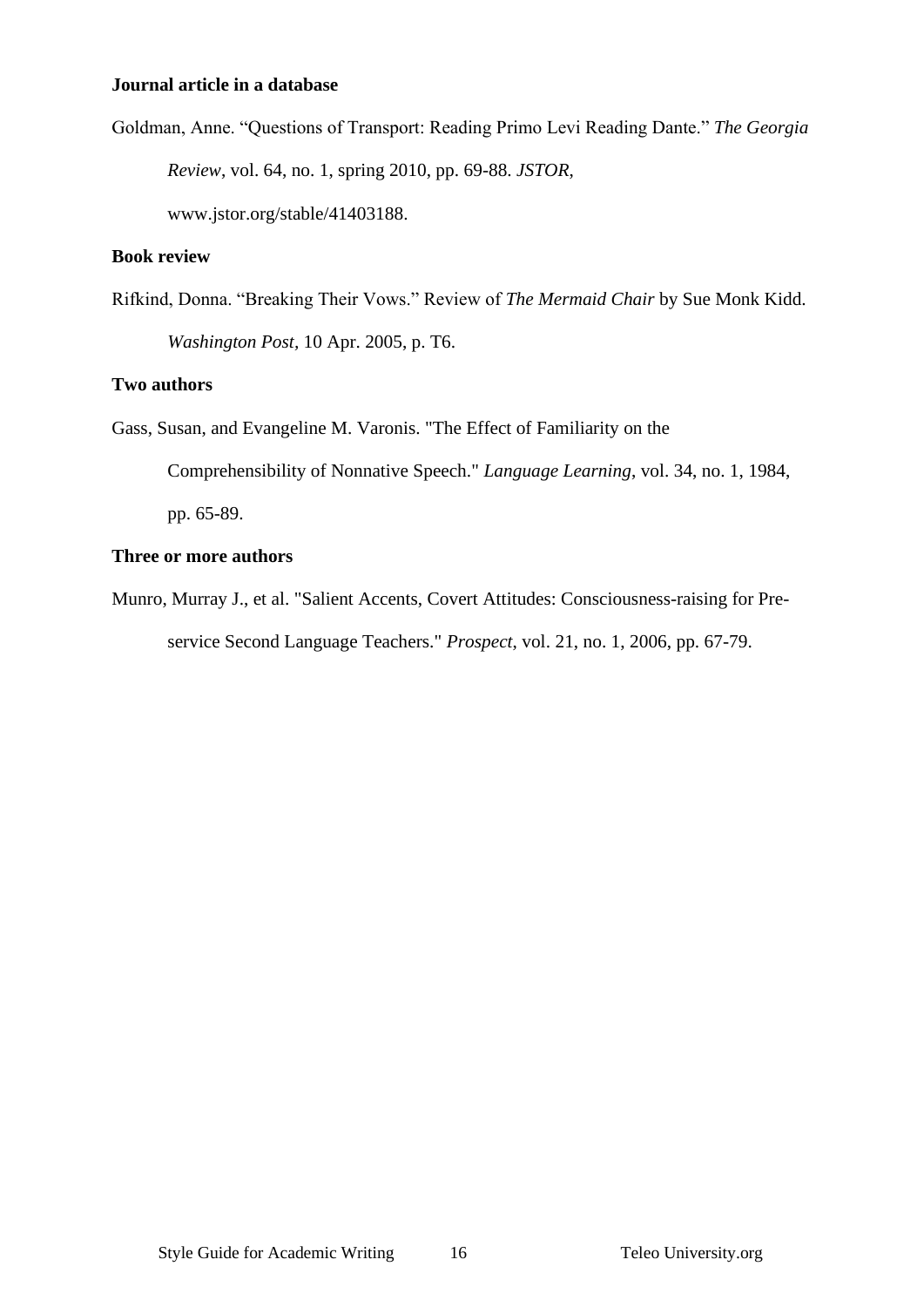# Formatting

#### **General Formatting Requirements**

The following is a list of basic formatting instructions:

- 1. Thesis and project reports must be typed, double-spaced on 8-1/2 x 11-inch with one inch margins on the top, bottom, and both sides. The left margin may be placed at 1.5 inches to ensure room for binding.
- 2. The size of the text font should be 12-point Times New Roman or a similar font that is an easily readable typeface (e.g., Century Schoolbook, or Palatino Linotype) in which the regular style contrasts clearly with the italic.
- 3. The parenthetical citations must be placed directly following or as close as possible to the material summarized or quoted.
- 4. The paper must only have the left margin justified. The right margin must always be raged edge. In other words, the paper must not have fully-justified margins.
- 5. The paper must use the centered headers and left margin sub-header formatting as described below.

#### **Sample Formatting for Headers and Sub-Headers**

The pages illustrate the correct formatting for a thesis or reports. You will see that all text is double-spaced, paragraphs are indented five spaces, and margins are one inch top, bottom, and sides.

#### **PART ONE: SECTION HEADER TITLE**

#### **CHAPTER 1**

#### **CHAPTER TITLE**

**Major Topic Headers in the Text are Centered (Sub-header Level 1: Title Case)**

**Sub-headings are Placed on the Left Margin (Sub-header Level 2: Title Case)**

**Bold and placed at the start of a paragraph. (Sub-header Level 3: Sentence case.)**

**Bold and placed at the start of a paragraph. (Sub-header Level 3: Sentence case.)**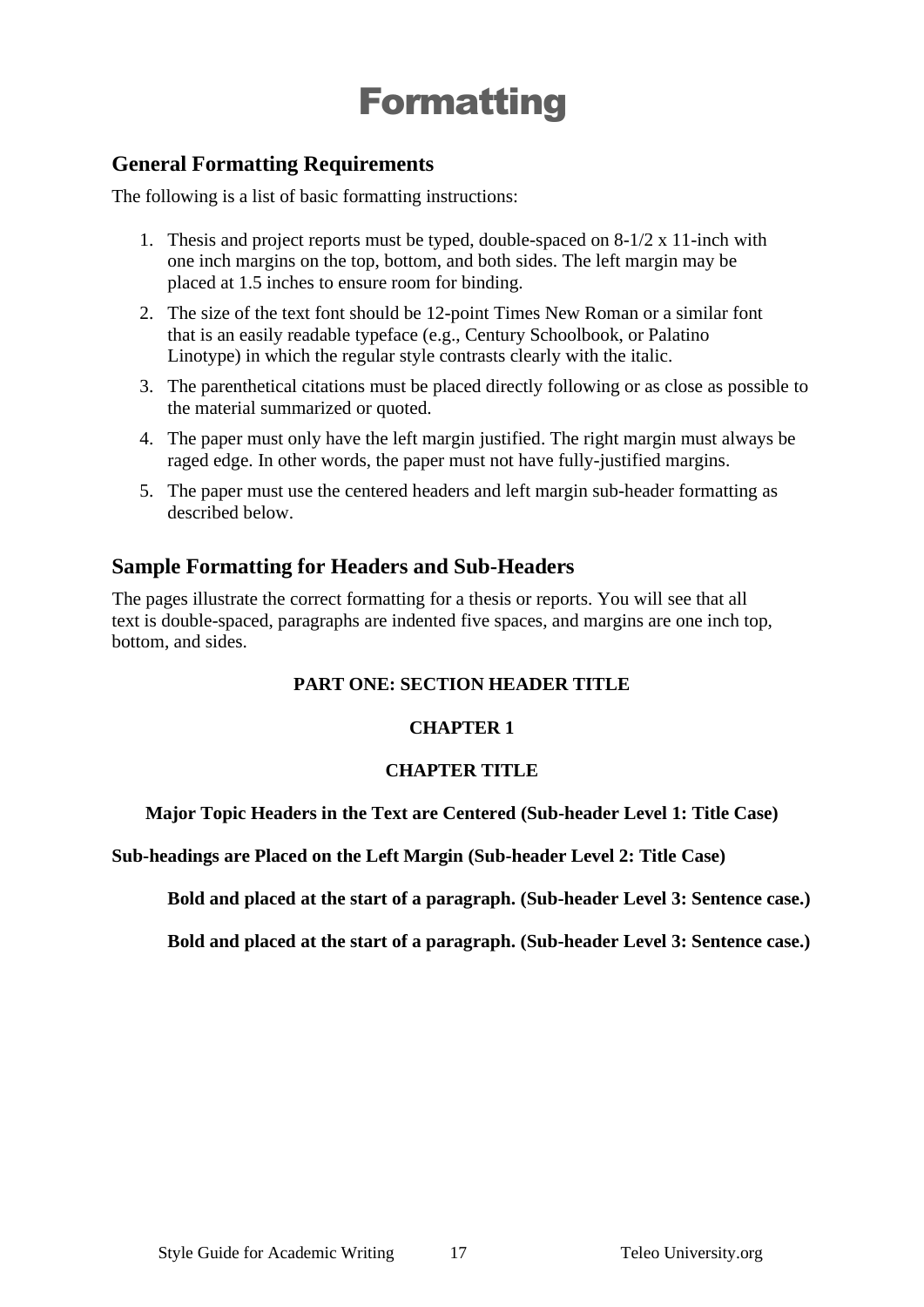#### **Sample of Sub-header Levels 2 and 3**

#### **Discipleship: Establishing New Believers**

Christian leaders have recognized the importance of spiritual formation for new believers and have acknowledged that the church must greatly improve in the area of new Christian follow-up (Mead 50-51; Moyer 348). None has stated as clearly as Wesley, "How dare you lead people to Christ without providing adequate opportunity for growth and nurture. Anything else is simply begetting children for the murderer" (qtd. in Merrill 39). Three basic formats summarize the variety of ways that local churches have offered nurturing for new and growing Christians: classes, small groups, and one-on-one discipleship.

**New believers' class.** Many congregations have had great success with a special class for new believers. Often this is a short class that is repeated several times a year, or it may simply be ongoing, and the lesson topics recycle every two or three months. The danger of the class format is that it can become too focused on academic content and curriculum rather than relationships (Coleman et al. 149-152; Merrill 46; Stutzman 63). The key to successful nurture of new believers is relationship (Stutzman 59). Warren states that "believers grow faster when you provide a track to grow on" (Purpose 335). He also acknowledges that Christians need relationships in order to grow and that believers develop best in the context of fellowship (338-339).

**Small group and one-on-one discipleship.** "Balanced discipleship takes place in the ongoing, nurturing environment of accountability provided by the cell group" (Slaughter 75). One of the most successful models of small group discipleship was that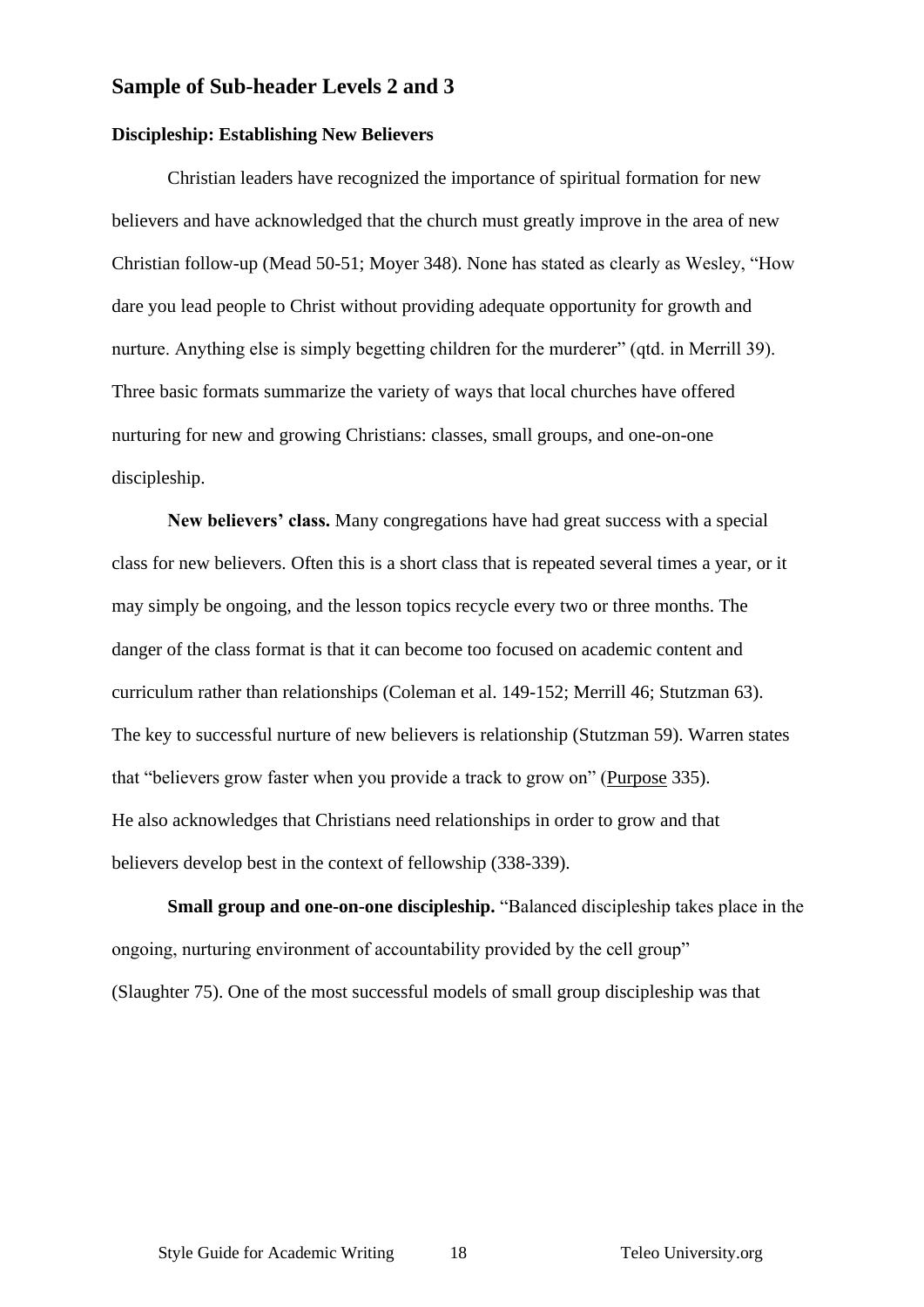#### **Sample of a Numbered List**

To qualify for this study, churches had to meet the following criteria:

- 1. Churches for this study were selected from the Portland, Oregon metropolitan area.
- 2. This study included only churches that hold to an orthodox position on the Trinity and Salvation by faith in Jesus Christ.
- 3. Churches selected for the study were required to have a minimum average of ten visitors per week. For larger churches, the number of visitors should have equaled approximately 1 percent of the average weekly worship attendance.
- 4. Participating churches were required to have reported a minimum of thirty conversions for the previous year. For larger churches, the total number of conversions reported had to equal at least 2 percent of Sunday worship attendance.
- 5. For those churches that promote church membership, a consideration for participation in this study was that at least 50 percent of the new members received in the past twelve months be formerly unchurched. However, this criterion had to be evaluated in light of the membership philosophy of each local church.
- 6. To qualify for this study, churches were required to demonstrate a minimum level of effectiveness in connecting adults into groups. The combined number of adults attending Christian education classes and small groups had to equal at least 25 percent of the weekend worship attendance.
- 7. Churches selected for this study were required to indicate that at least 10 percent of their congregation was involved in an identifiable ministry.
- 8. Finally, churches had to be willing and able to provide the data necessary to complete the study.

#### **Sample Student Report with Works Cited (Following Pages)**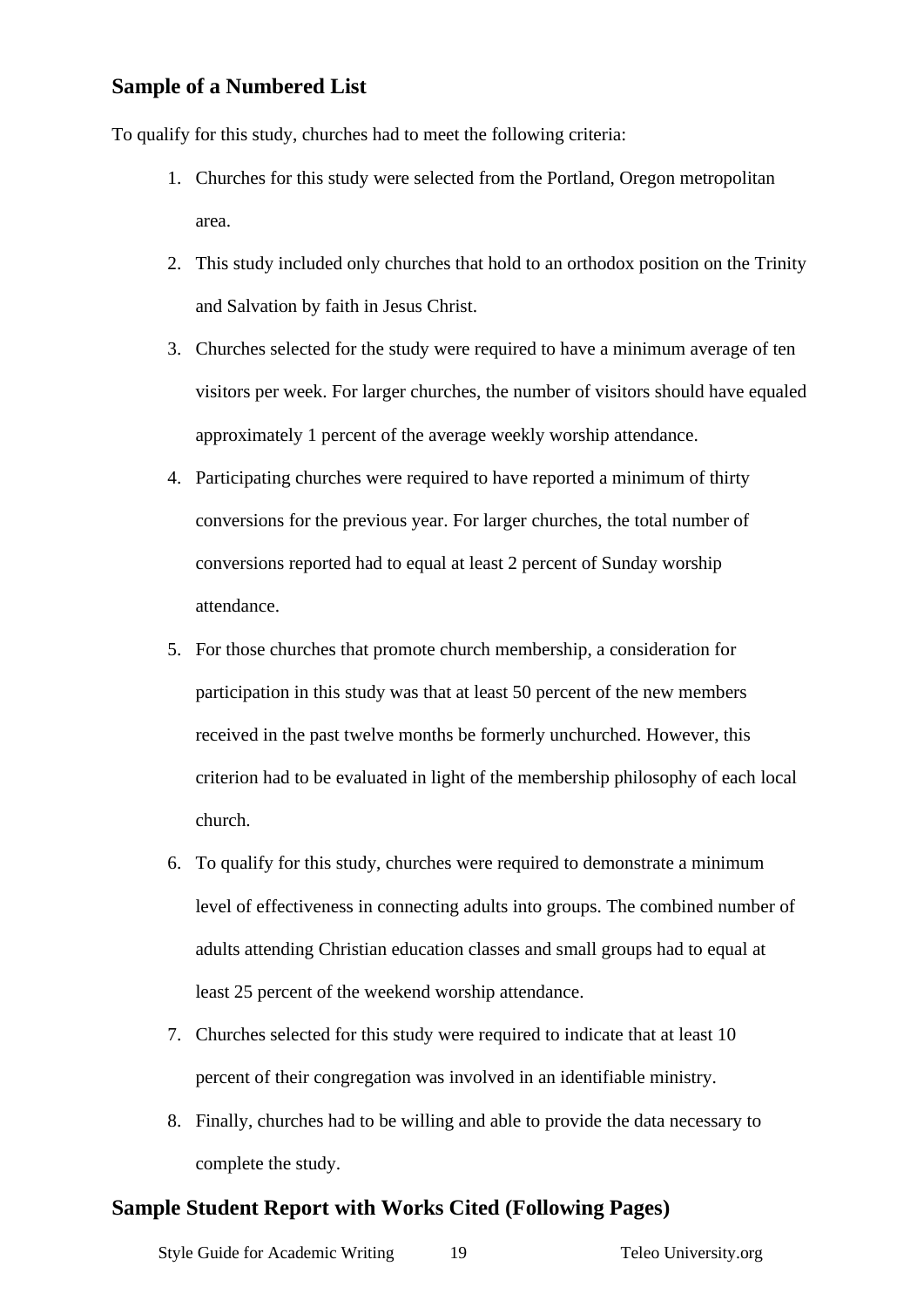Student Name Trainer Name, Country BT521 Finishing the Great Commission Day Month Year (13 May 2019)

#### **Targeted Area for Finishing the Great Commission**

A one-page description of the area targeted for finishing the Great Commission followed by these three items: Training Center/Target Area Demographic Data Chart; Finishing the Great Commission in Your Region Worksheet; and Three-Year Goals Chart of the Strategic Objectives.

A one-page description of the area targeted for finishing the Great Commission followed by these three items: Training Center/Target Area Demographic Data Chart; Finishing the Great Commission in Your Region Worksheet; and Three-Year Goals Chart of the Strategic Objectives.

#### **Sub-headings on Left Margin**

Or, you may need to add sub-heading with multiple paragraphs for each sub-heading. Some of this will depend on the level of degree you seek to earn—master's degree or Doctor of Ministry.

#### **Sub-headings on Left Margin**

Or, you may need to add sub-heading with multiple paragraphs for each sub-heading. Some of this will depend on the level of degree you seek to earn—master's degree or Doctor of Ministry.

A one-page description of the area targeted for finishing the Great Commission followed by these three items: Training Center/Target Area Demographic Data Chart; Finishing the Great Commission in Your Region Worksheet; and Three-Year Goals Chart of the Strategic Objectives.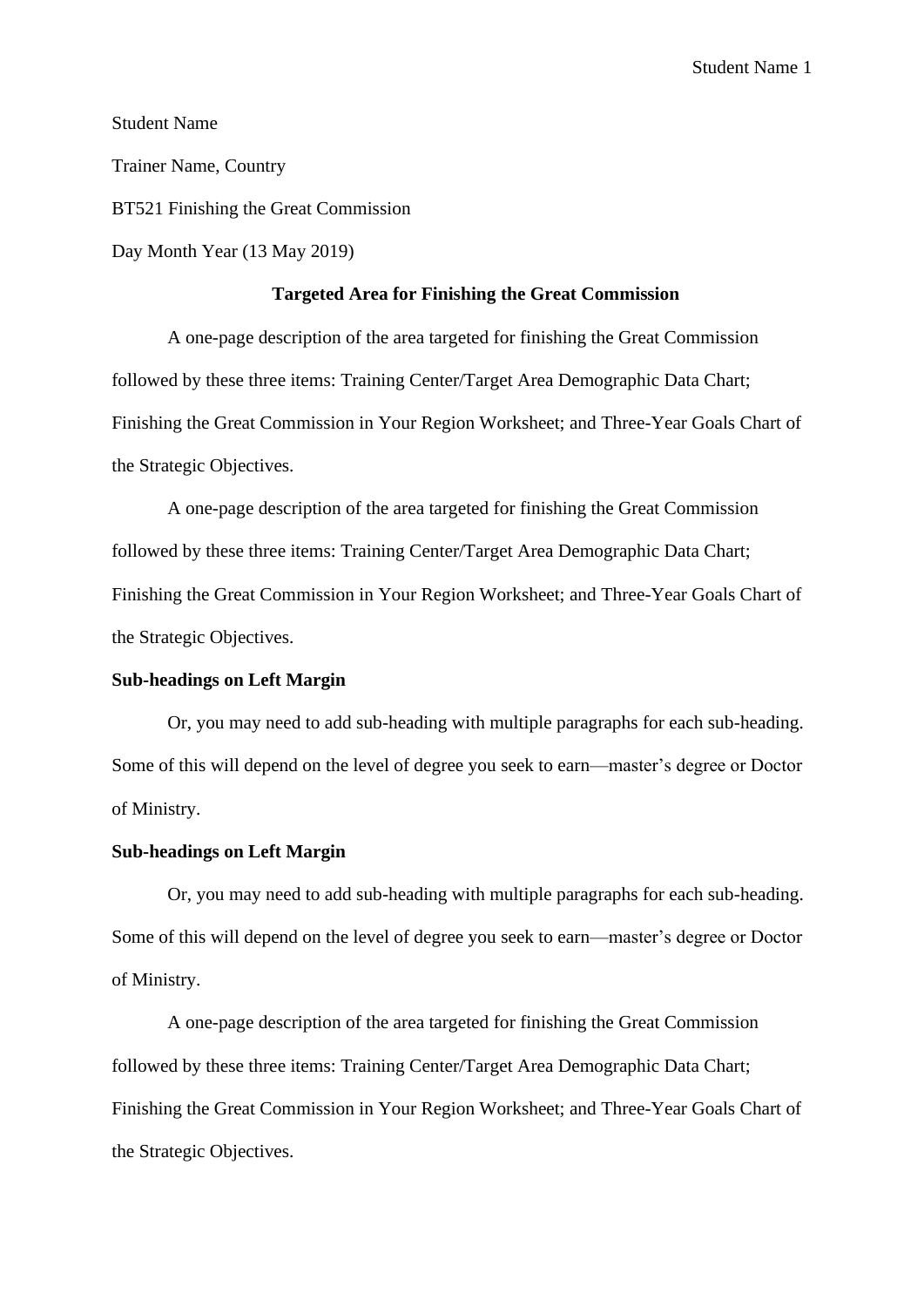#### WORKS CITED

Adsit, Christopher B. *Personal Disciple-Making: A Step-by-Step Guide for Leading a* 

*Christian from New Birth to Maturity*. San Bernardino: Here's Life, 1988.

Anderson, Leith. *A Church for the 21st Century*. Minneapolis: Bethany, 1992.

Arn, Win, and Charles Arn. *The Master's Plan of Making Disciples*. 1982. Grand Rapids: Baker, 1998.

Bird, Warren, and Michelle C. Bird. "When Should Newcomers Become Leaders?"

*Leadership* 11.4 (1990): 90-128.

Burnett, David. *Clash of Worlds*. Crowborough, England: MARC, 1990.

#### **Student Paper Download Template**

**An electronic copy of this report format is available at My Teleo www.teleouniversity.org to assist you or your typist in meeting the standard format requirements.**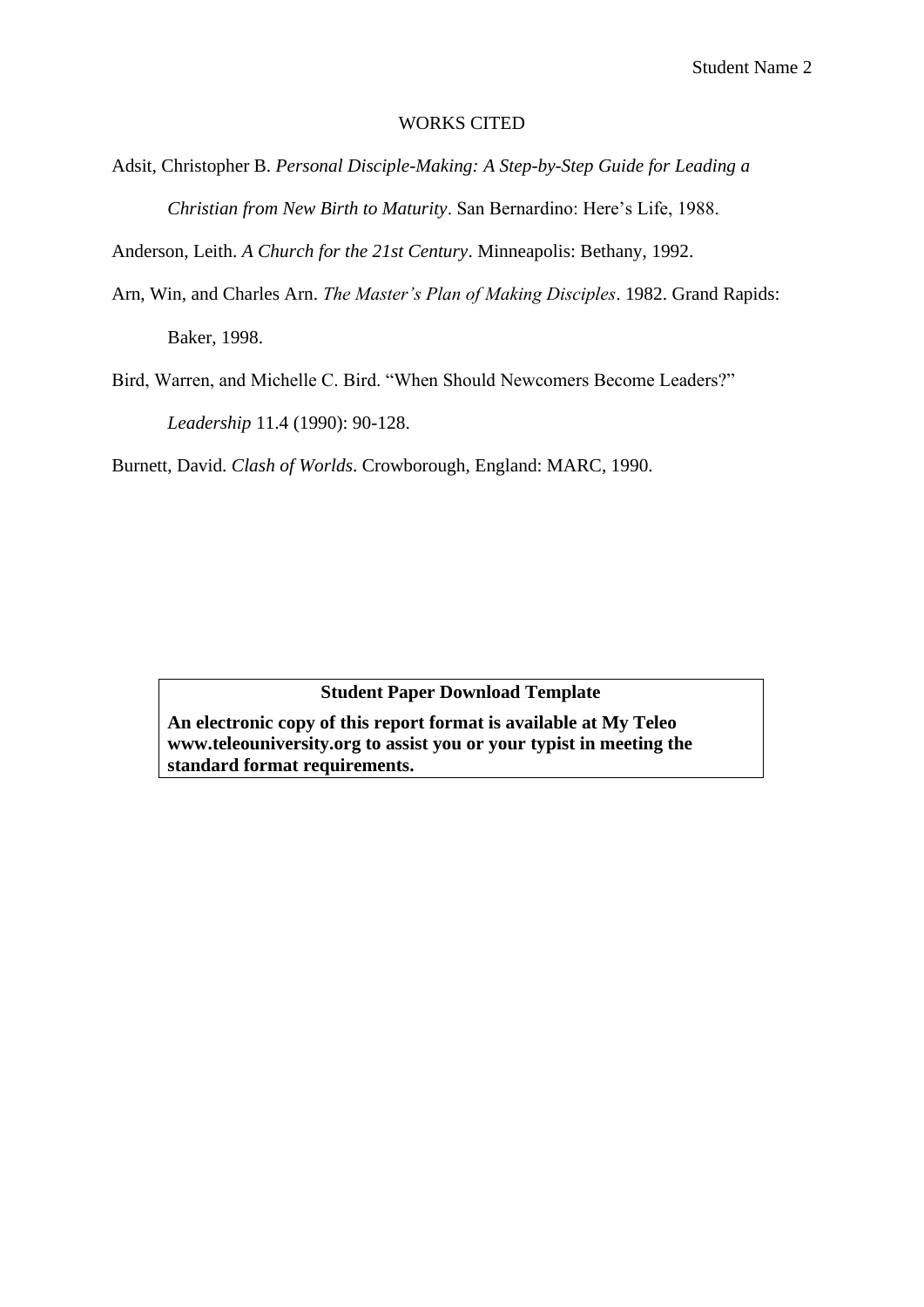#### **Sample Thesis Pages**

The following is a list of the components that may be included in your thesis or dissertation. Samples of most of these pages are provided in this section. An electronic copy of these pages is available at My Teleo www.teleouniversity.org to assist you or your typist in meeting the standard format requirements in the 8.5 X 11 paper size.

> **Abstract** (required: dissertation 150-350 words; thesis 100-150 words) **Approval Page** (required) **Title Page** (required) **Copyright Page** (required) **Table of Contents** (required) List of Tables (only if needed) List of Figures (only if needed) Acknowledgments (optional) **\*Body of Thesis/Dissertation** (divided into chapters) **Appendixes** (required) **Works Cited** (required) Works Consulted (optional)

\*For the body of the thesis or dissertation, use the chapters outlined in the curriculum for the Ministry Project Report or the five chapter research thesis option.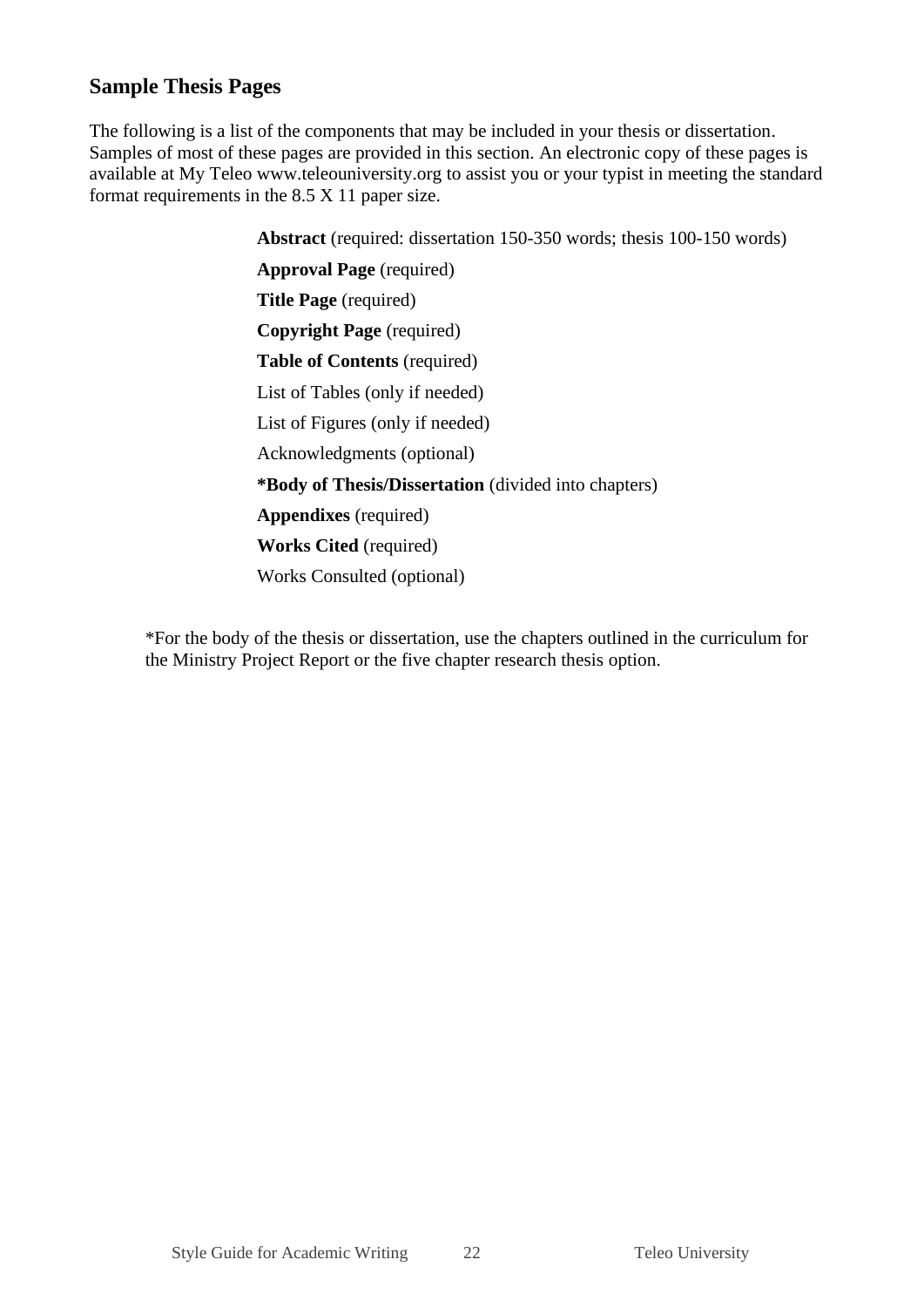#### ABSTRACT

# MISSIO DEI DETERMINES MISSIONES ECCLESIA: A STUDY ON THE MISSIONAL THEOLOGY AND PRACTICE AMONG IPC CHURCHES IN KOTTAYAM, KERALA, INDIA

by

#### Thomas Thoppil Varghese

The purpose of this study was to evaluate the current missional theology and practice of Pentecostal churches in Kottayam. The research primarily is to listen and study the definition of the mission of the God and the mission of the church that the Pentecostal churches in Kottayam are advocating. "Mission" is an important activity of the IPC churches in Kottayam. It is reflected in their mission statement as "supporting a missionary in a mission field" and is evident by the support they provide to fifty-three missionaries in north India. This view is frequently advocated in their common meetings and conferences.

This research revealed the definition the IPC churches have on the mission of God and the mission of the church. The reason for holding this definition is doctrinal and historical. The present definitions of *missio Dei* and mission of the church by IPC churches are action oriented and focus on the spiritual dimension only. The influence of the doctrine of *Parousia* and fear from society was an unexpected discovery. It led them to define mission as activity in the spiritual dimension and to be much less interested with the concerns of the society. Thorough information with regard to the patterns; and principles of a missional church is needed for the churches in Kottayam to be more effective within society.

> An abstract is a concise review of a lengthy finished paper that inspires its readers to read the whole document on the topic. It aims to summarize the objective, subject-matter, methods, discussions, and conclusions of a paper. The total length of the abstract should be 100 to 250 words or one page or less double-spaced.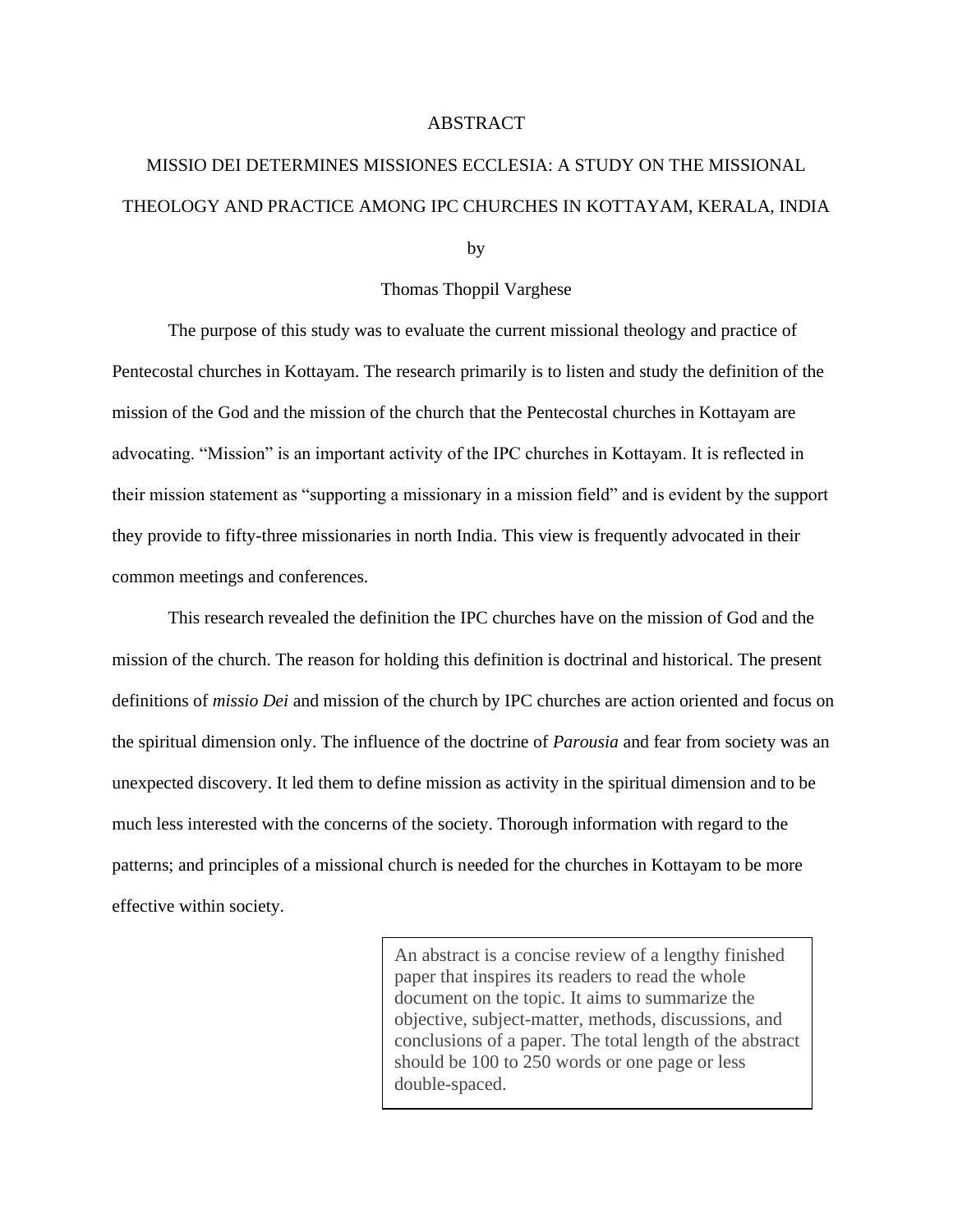Text begins approximately 2 from top of page. All text double spaced. Left margin 1.5 inches. Other margins 1 inch. No page number.

DISSERTATION APPROVAL

This is to certify that the dissertation entitled

#### MINISTRY MULTIPLICATION TO FINISH

#### THE GREAT COMMISSION IN GOMA, DRC

presented by

Student's Full Name

has been accepted toward fulfillment

of the requirements for the

#### DOCTOR OF MINISTRY degree at

Teleo University

| <b>Faculty Adviser</b> | Date |
|------------------------|------|
|                        |      |
| <b>First Reader</b>    | Date |
|                        |      |
| <b>Second Reader</b>   |      |
|                        |      |
| Academic Dean          | Date |
|                        |      |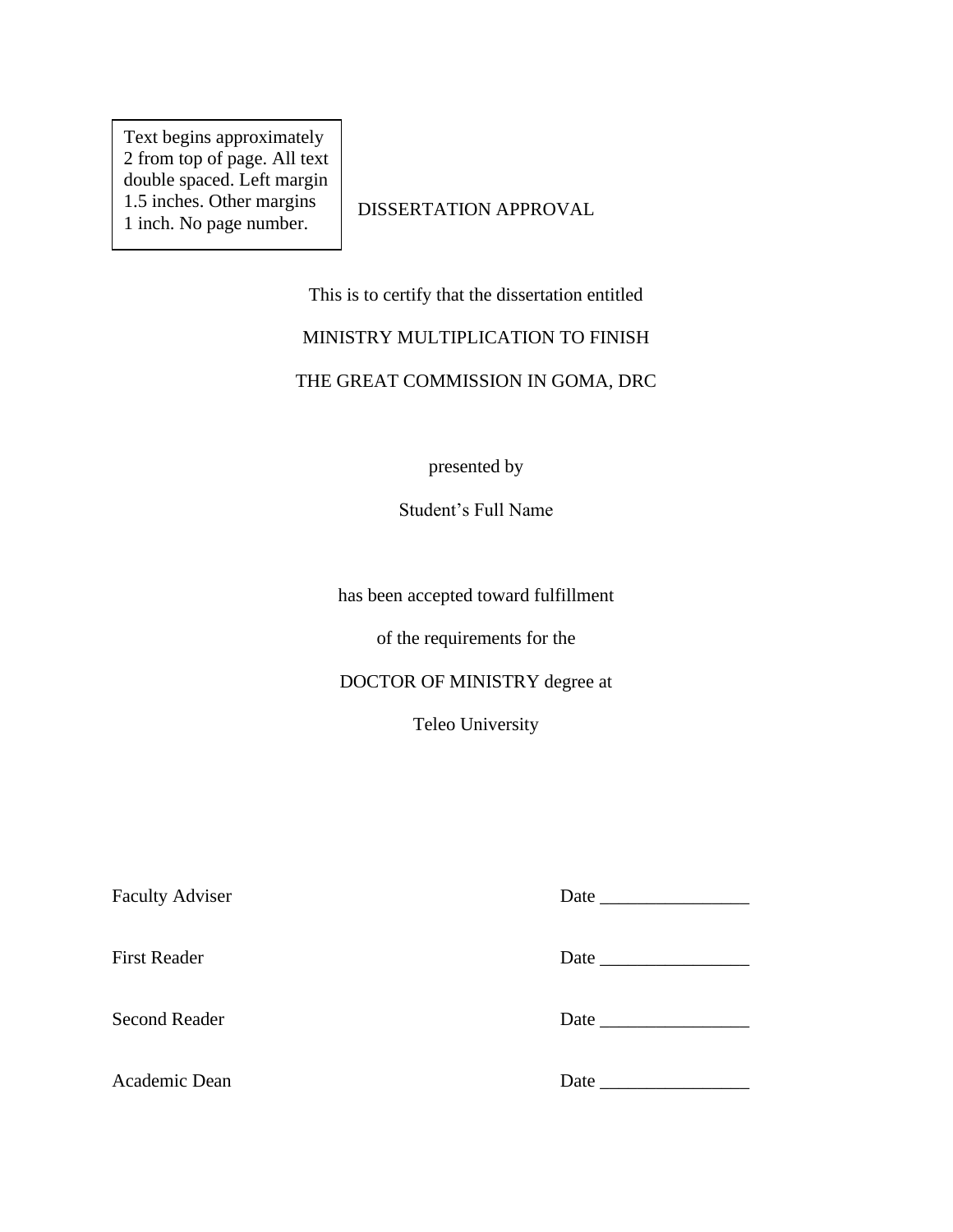#### MINISTRY MULTIPLICATION TO FINISH

#### THE GREAT COMMISSION IN GOMA, DRC





Month Year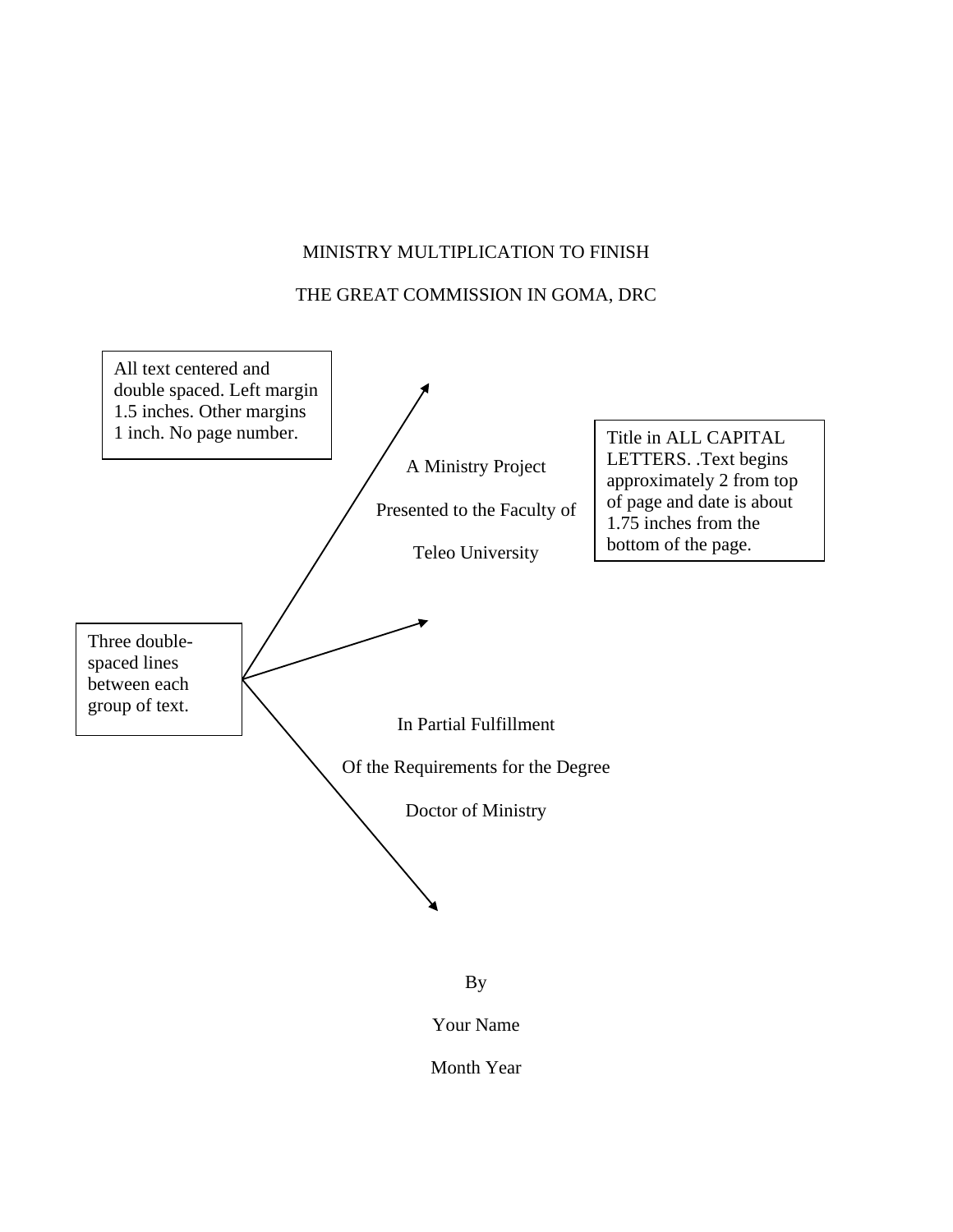The copyright should be centered at the bottom of the page that follows the title page.

**©** 2022

Student Name

#### ALL RIGHTS RESERVED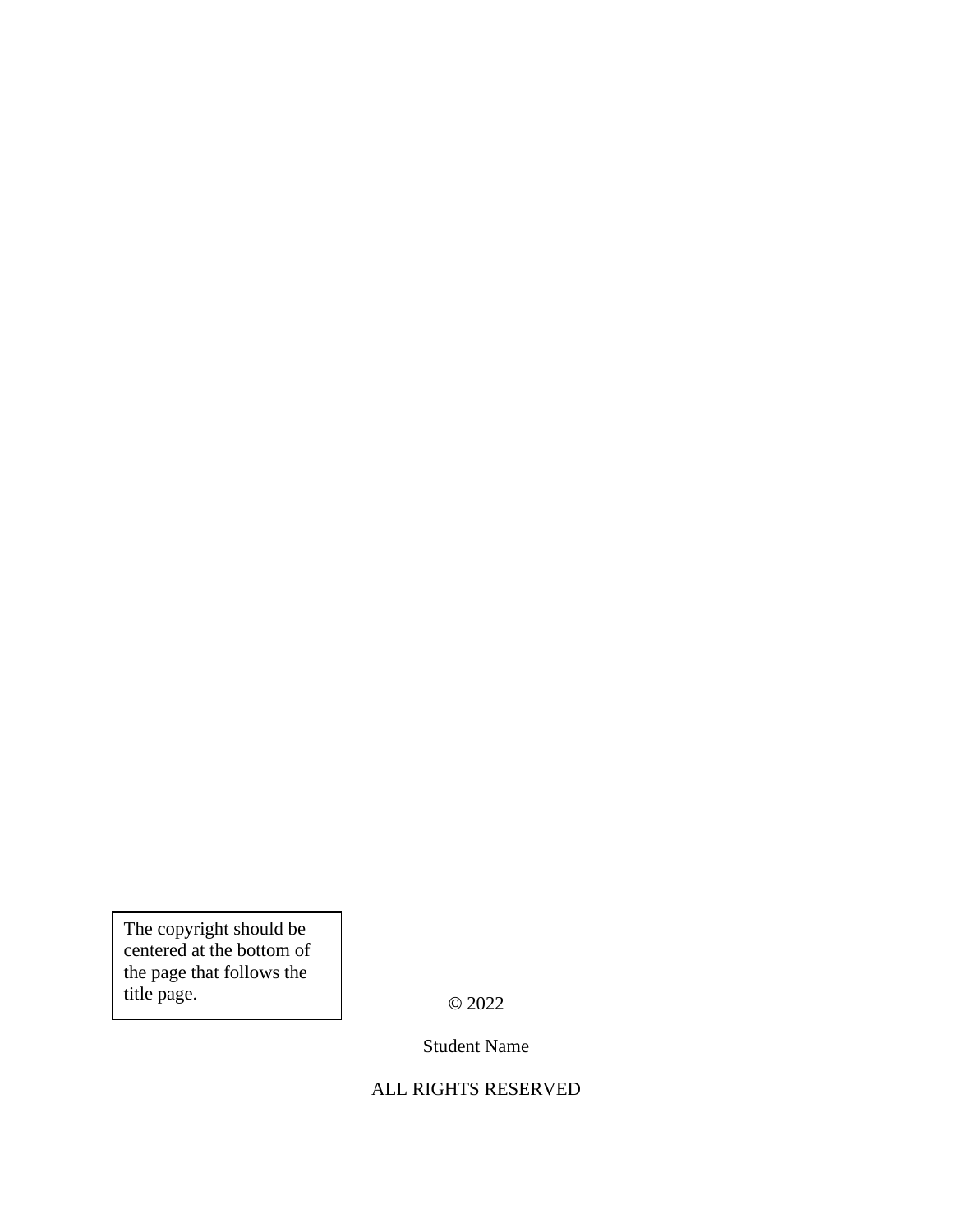#### TABLE OF CONTENTS

| Page                                                   |              |
|--------------------------------------------------------|--------------|
|                                                        | $\mathbf{V}$ |
|                                                        | vi           |
| Part One: Ministry Context                             |              |
|                                                        |              |
|                                                        | 2            |
|                                                        | 7            |
|                                                        | 15           |
|                                                        | 17           |
|                                                        | 19           |
|                                                        |              |
|                                                        | 30           |
|                                                        | 33           |
| Part Two: Theological Reflection and Literature Review |              |
|                                                        |              |
|                                                        | 39           |
|                                                        | 45           |
|                                                        |              |
|                                                        | 60           |
|                                                        | 65           |
|                                                        | 72           |
|                                                        | 75           |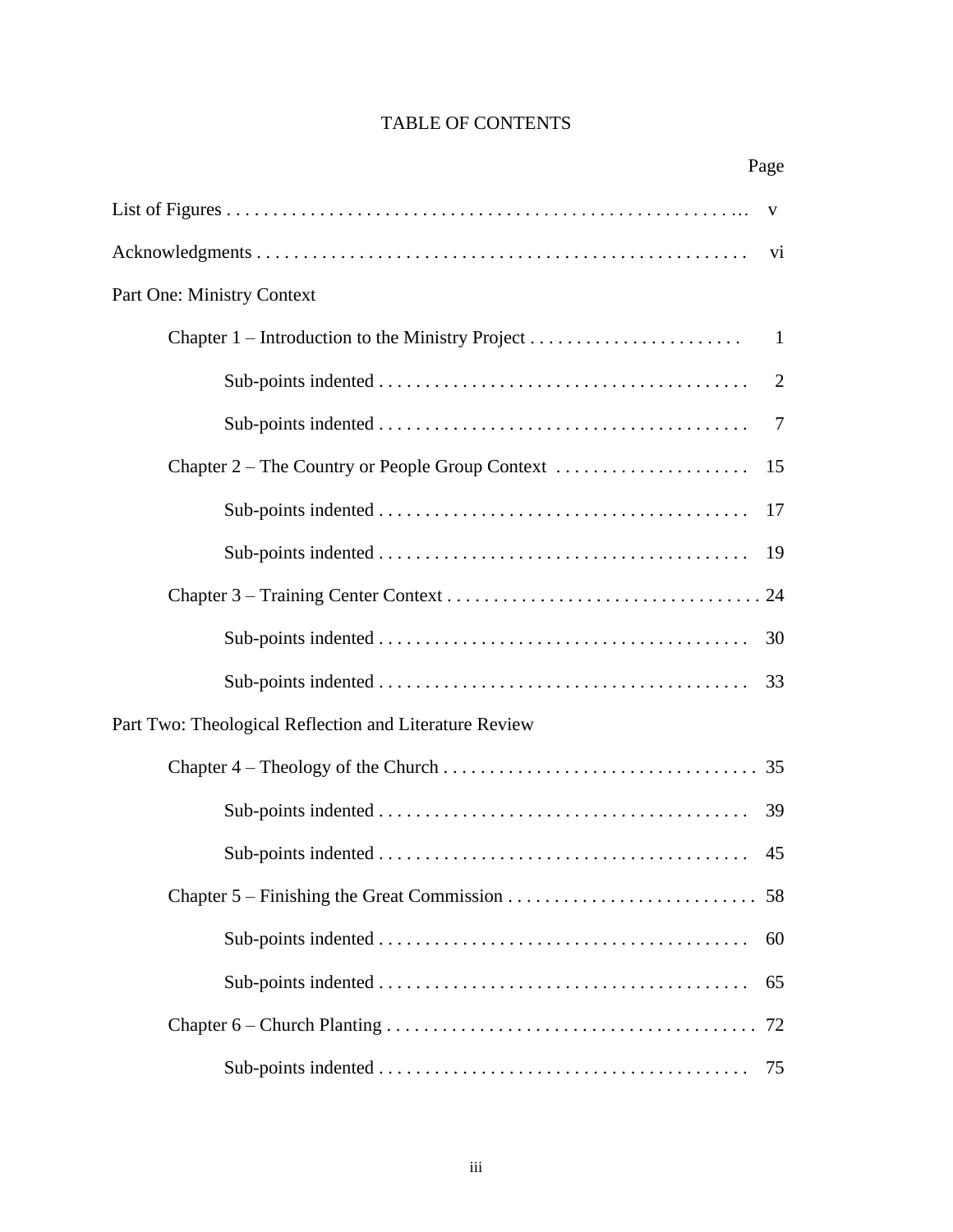|                                                               | 79 |
|---------------------------------------------------------------|----|
| Part Three: Project Strategy and Implementation               |    |
|                                                               | 86 |
|                                                               | 92 |
|                                                               | 98 |
| Chapter 8 – Implementation Description and Evaluation<br>104  |    |
| 107                                                           |    |
| 115                                                           |    |
| <b>Summary and Conclusion</b>                                 |    |
|                                                               |    |
| 122                                                           |    |
| 127                                                           |    |
| Appendixes                                                    |    |
| Appendix A: Country or People Group Demographic Data 131      |    |
| Appendix B: Training Center/Target Area Demographic Data 132  |    |
| Appendix C: Finishing the Great Commission in Your Region 133 |    |
|                                                               |    |
|                                                               |    |
|                                                               |    |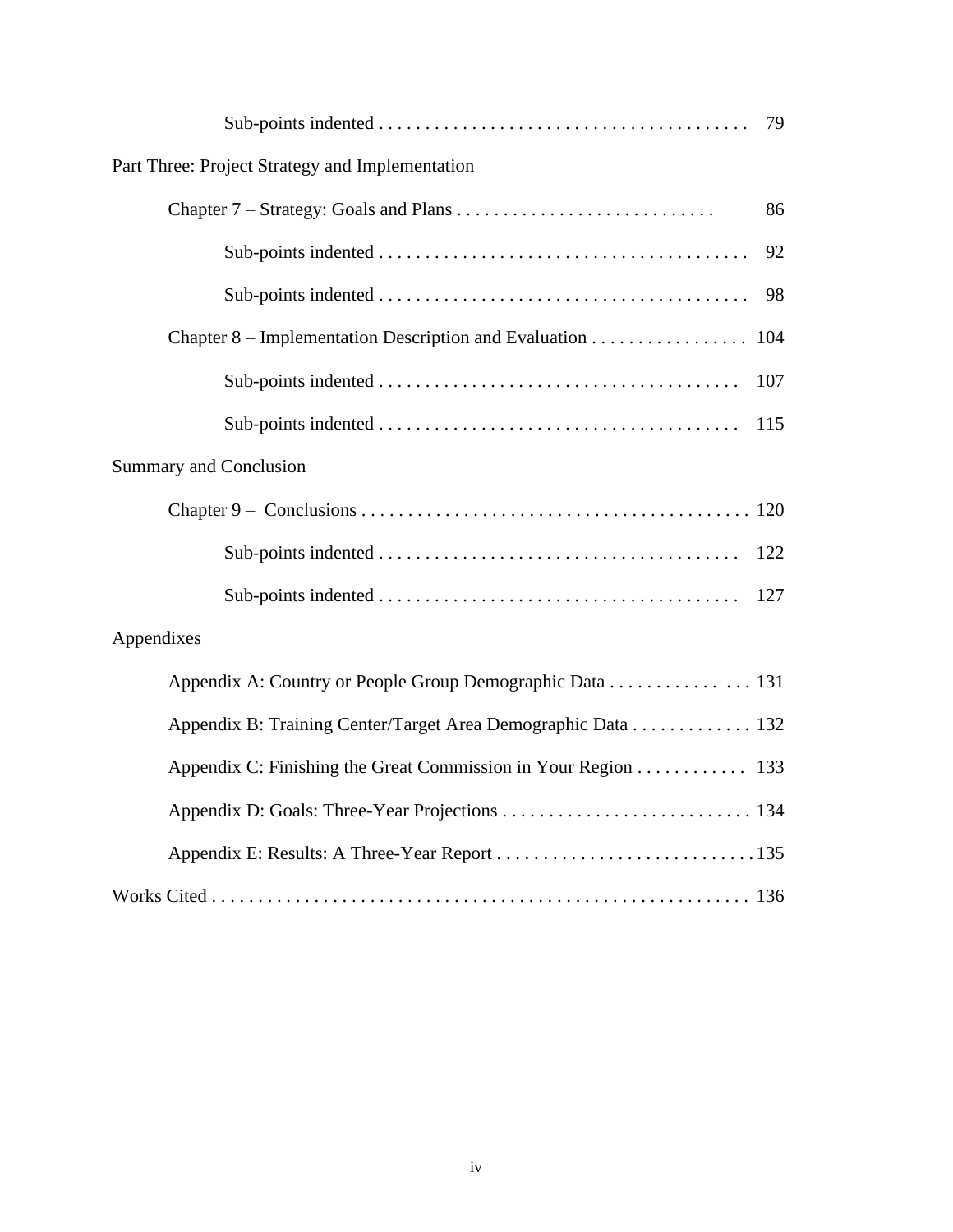#### LIST OF FIGURES

|      | Page                                                          |
|------|---------------------------------------------------------------|
| 2.1  |                                                               |
| 2.2  |                                                               |
| 4.1  |                                                               |
| 4.2  |                                                               |
| 4.3  |                                                               |
| 4.4  |                                                               |
| 4.5  |                                                               |
| 4.6  | Opportunities to Hear a Clear Presentation of the Gospel 89   |
| 4.7  | New Believer Follow-up for Basic Spiritual Growth 96          |
| 4.8  |                                                               |
| 4.9  | Connecting Newcomers into Vital Relationships 100             |
| 4.10 | How Unchurched People Have Formed Significant Friendships 102 |
| 4.11 |                                                               |
| 4.12 |                                                               |
| 4.13 |                                                               |
| 4.14 |                                                               |
| 4.15 |                                                               |
| 4.16 |                                                               |
| 4.17 |                                                               |
| 4.18 | How Soon Are New People Encouraged to Serve? 117              |
| 4.19 |                                                               |
| 4.20 |                                                               |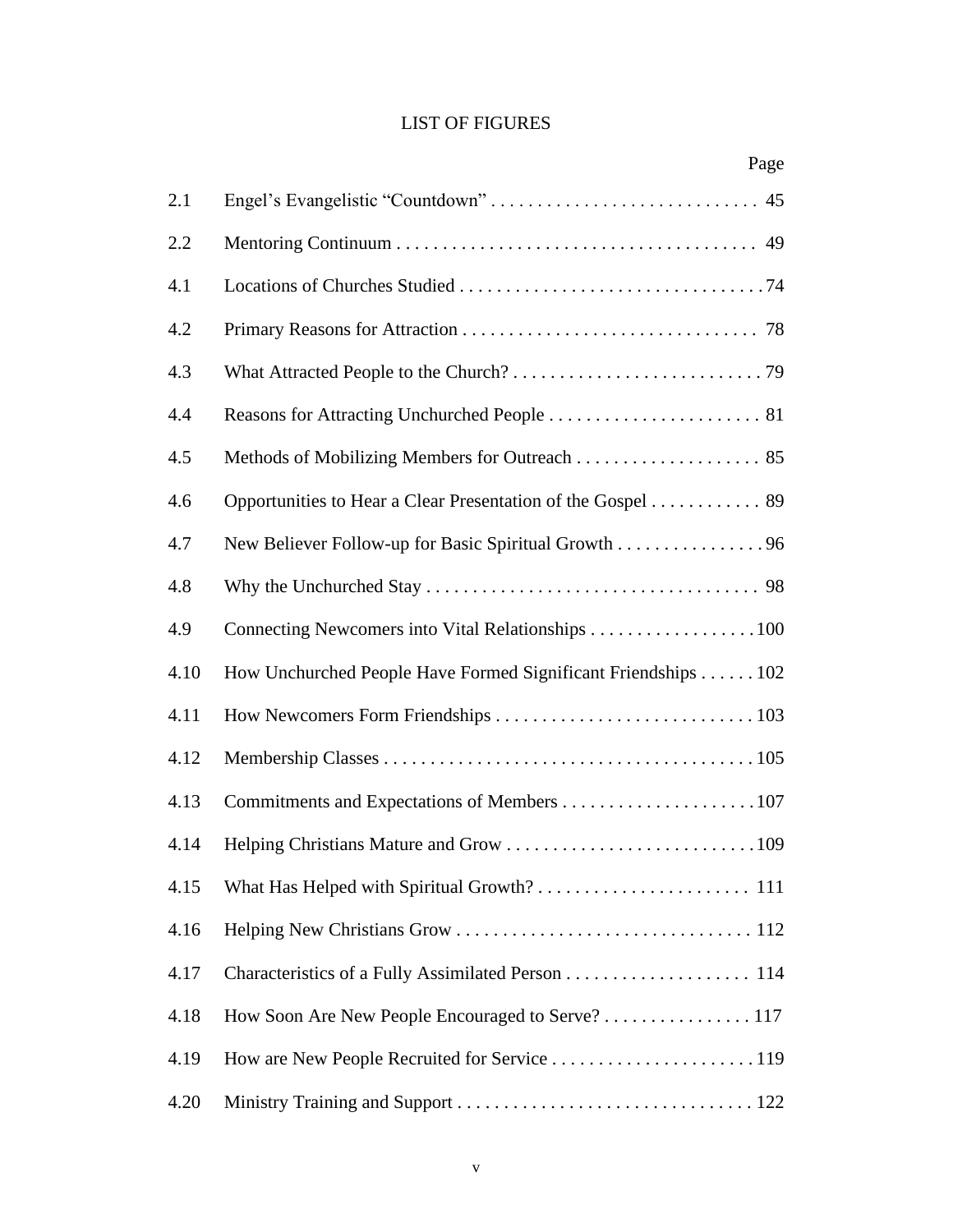#### ACKNOWLEDGMENTS

I thank Dr. Dale E. Galloway, Dr. David Bauer, Dr. Harold Burgess, and Dr. Leslie Andrews of Asbury Theological Seminary for their guidance and encouragement. I thank my church family, Dr. Ray Cotton, and the pastoral staff and congregation of New Hope Community Church for their kindness and support through this process. I thank my secretary, Susan Nichols, for her help, and I especially appreciate the support, accountability, encouragement, and assistance of my congregational reflection group, Jerry Schmidt, Carl Buckle, Renee Carr, and Dave Vanasen, who met with me regularly during the fourteen months of research and writing. Dave Vanasen's assistance and encouragement was especially helpful.

I thank Dennis Blevins, Director of Mission Portland, for his partnership in this study of Portland area churches. I also thank the great churches of Portland that participated in this study. We are working together to see the transformation of our city through the love of our Savior Jesus Christ.

Finally, I express my deepest gratitude to my wife and children for their kindness in freeing me to complete this project. Their love, support, and understanding have been greatly appreciated during these many months of research and writing. I am grateful for all of those who have taken this journey with me.

vi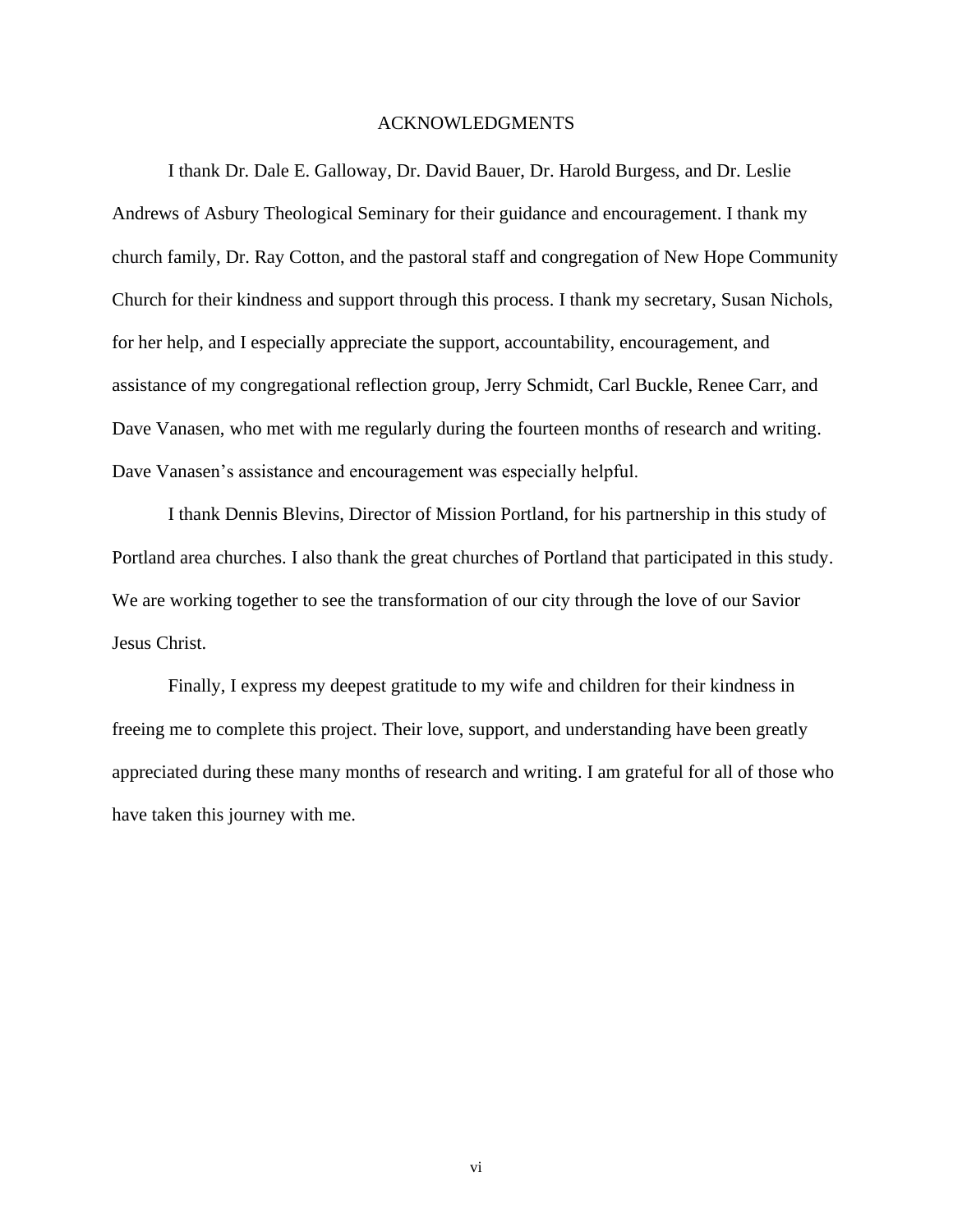#### **PART THREE: PROJECT STRATEGY AND IMPLEMENTATION**

#### **CHAPTER 7**

#### **STRATEGY: GOALS AND PLANS**

#### **Overview of the Chapter**

Author's last name and page number is placed in the upper right .5 inches from the top beginning with Chapter 1.

Describe in detail the specific components of a new ministry strategy, informed by the previous theological analysis. Include the following: 1. The strategic objectives and goals. 2. The content of the strategy, demonstrating how it is contextually sensitive. 3. A description of the target populations where implementing the multiplication (incl. how chosen). 4. The people who will provide leadership and training. 5. How the people and process will be managed

#### **The Strategic Objectives and Goals**

Describe here the details of the strategy, objectives, goals and action plans you are using to multiply Great Commission ministry. You may find that you want to combine two headings into one section.

#### **Sub-heading Level 2 on Left Margin**

Or, you may need to add sub-heading with multiple paragraphs for each sub-heading. Some of this will depend on the level of degree you seek to earn—master's degree or Doctor of Ministry.

**Sub-headings level 3 at the start of a paragraph.** Or, you may need to add sub-heading with multiple paragraphs for each sub-heading. Some of this will depend on the level of degree you seek to earn—master's degree or Doctor of Ministry.

**Sub-headings level 3 at the start of a paragraph.** Or, you may need to add sub-heading with multiple paragraphs for each sub-heading. Some of this will depend on the level of degree you seek to earn—master's degree or Doctor of Ministry.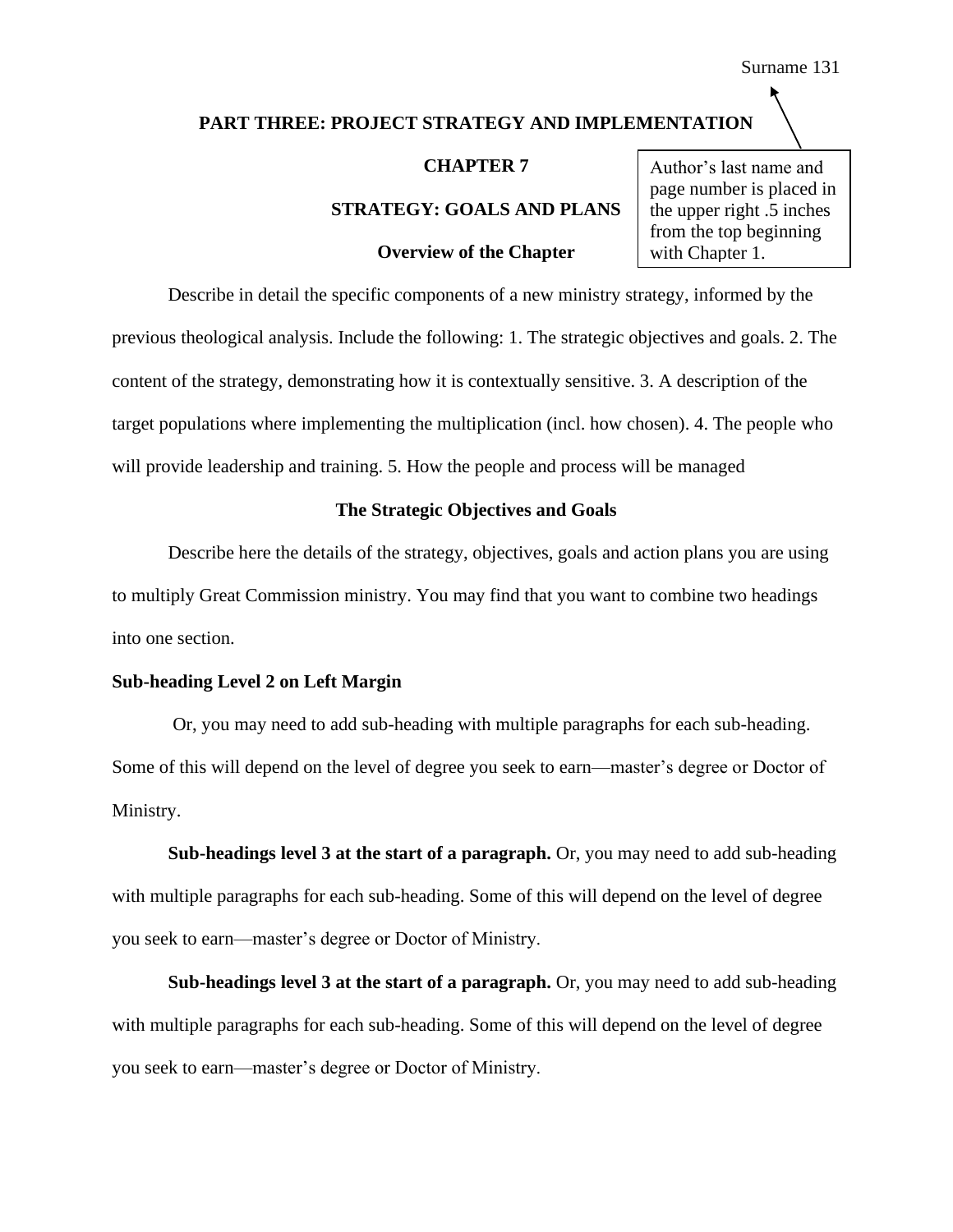#### **Sub-heading Level 2 on Left Margin**

Or, you may need to add sub-heading with multiple paragraphs for each sub-heading. Some of this will depend on the level of degree you seek to earn—master's degree or Doctor of Ministry.

#### **The Content of the Strategy**

The content of the strategy, demonstrating how it is contextually sensitive. Describe here the details of the strategy, objectives, goals and action plans in which you are using to multiply

#### **Sub-heading Level 2 on Left Margin**

Or, you may need to add sub-heading with multiple paragraphs for each sub-heading. Some of this will depend on the level of degree you seek to earn—master's degree or Doctor of Ministry.

#### **Sub-heading Level 2 on Left Margin**

Or, you may need to add sub-heading with multiple paragraphs for each sub-heading. Some of this will depend on the level of degree you seek to earn—master's degree or Doctor of Ministry.

#### **Sub-heading Level 2 on Left Margin**

Or, you may need to add sub-heading with multiple paragraphs for each sub-heading. Some of this will depend on the level of degree you seek to earn—master's degree or Doctor of Ministry.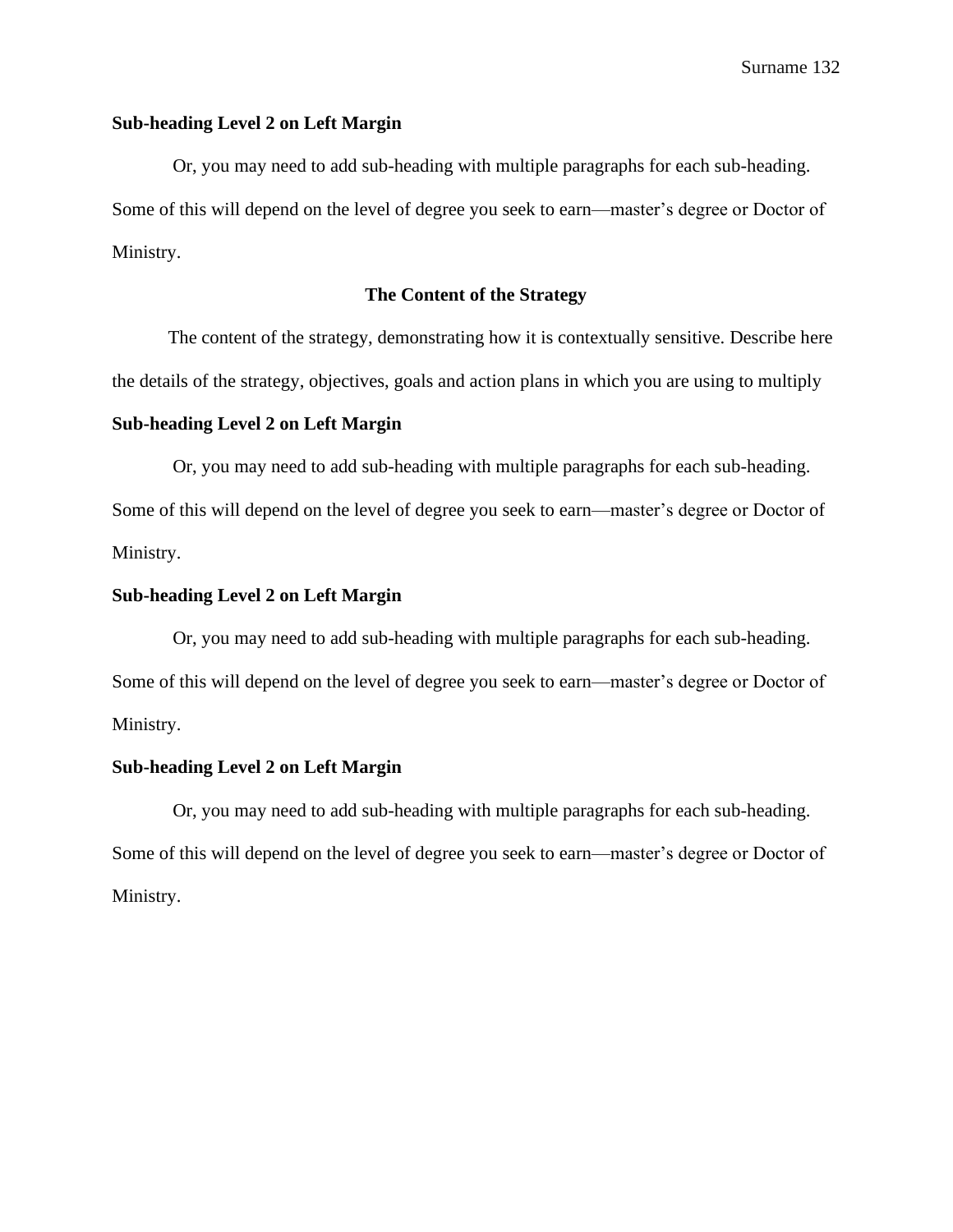#### APPENDIX A

| <b>Country or People Group Demographic Data</b>                                                                                                             |                        |                    |
|-------------------------------------------------------------------------------------------------------------------------------------------------------------|------------------------|--------------------|
| <b>Country or People Group Described Below:</b>                                                                                                             |                        |                    |
| <b>Date Chart Complete</b> (also indicate below the year and source of data):                                                                               |                        |                    |
| <b>Data Topics</b>                                                                                                                                          | Data                   | <b>Year/Source</b> |
| Population                                                                                                                                                  |                        |                    |
| Ethnic Groups and Percentages (list the top 5 by percent of population)                                                                                     |                        |                    |
| #1                                                                                                                                                          | Percent of population: |                    |
| #2                                                                                                                                                          | Percent of population: |                    |
| #3                                                                                                                                                          | Percent of population: |                    |
| #4                                                                                                                                                          | Percent of population: |                    |
| #5                                                                                                                                                          | Percent of population: |                    |
| Others:                                                                                                                                                     |                        |                    |
| Languages and Percentages (list the top 5 by percent of population)                                                                                         |                        |                    |
| #1                                                                                                                                                          | Percent of population: |                    |
| #2                                                                                                                                                          | Percent of population: |                    |
| #3                                                                                                                                                          | Percent of population: |                    |
| #4                                                                                                                                                          | Percent of population: |                    |
| #5                                                                                                                                                          | Percent of population: |                    |
| Others:                                                                                                                                                     |                        |                    |
| Religions and Percentages (list the top 4 by percent of population)                                                                                         |                        |                    |
| #1                                                                                                                                                          | Percent of population: |                    |
| #2                                                                                                                                                          | Percent of population: |                    |
| #3                                                                                                                                                          | Percent of population: |                    |
| #4                                                                                                                                                          | Percent of population: |                    |
| Other Religions/Percentage:                                                                                                                                 |                        |                    |
| Age of Population by Percentage of Total                                                                                                                    |                        |                    |
| $0-14$ years<br>$\bullet$                                                                                                                                   | Percent of population: |                    |
| $15-24$ years<br>$\bullet$                                                                                                                                  | Percent of population: |                    |
| $25-54$ years                                                                                                                                               | Percent of population: |                    |
| 55-64 years<br>$\bullet$                                                                                                                                    | Percent of population: |                    |
| • 65 years and over:                                                                                                                                        | Percent of population: |                    |
| Urbanization: Percent of Total Population                                                                                                                   |                        |                    |
| Literacy: Percent of population age 15                                                                                                                      |                        |                    |
| and over who can read and write                                                                                                                             |                        |                    |
| Literacy: Percentage literate population                                                                                                                    |                        |                    |
| Inflation rate in the last 1-3 years                                                                                                                        |                        |                    |
| GDP (Gross Domestic Product) per capita<br>The value of all goods and services produced within a<br>nation in a given year divided by the total population. |                        |                    |
| Internet users: total/percent of population                                                                                                                 |                        |                    |
| Other:                                                                                                                                                      |                        |                    |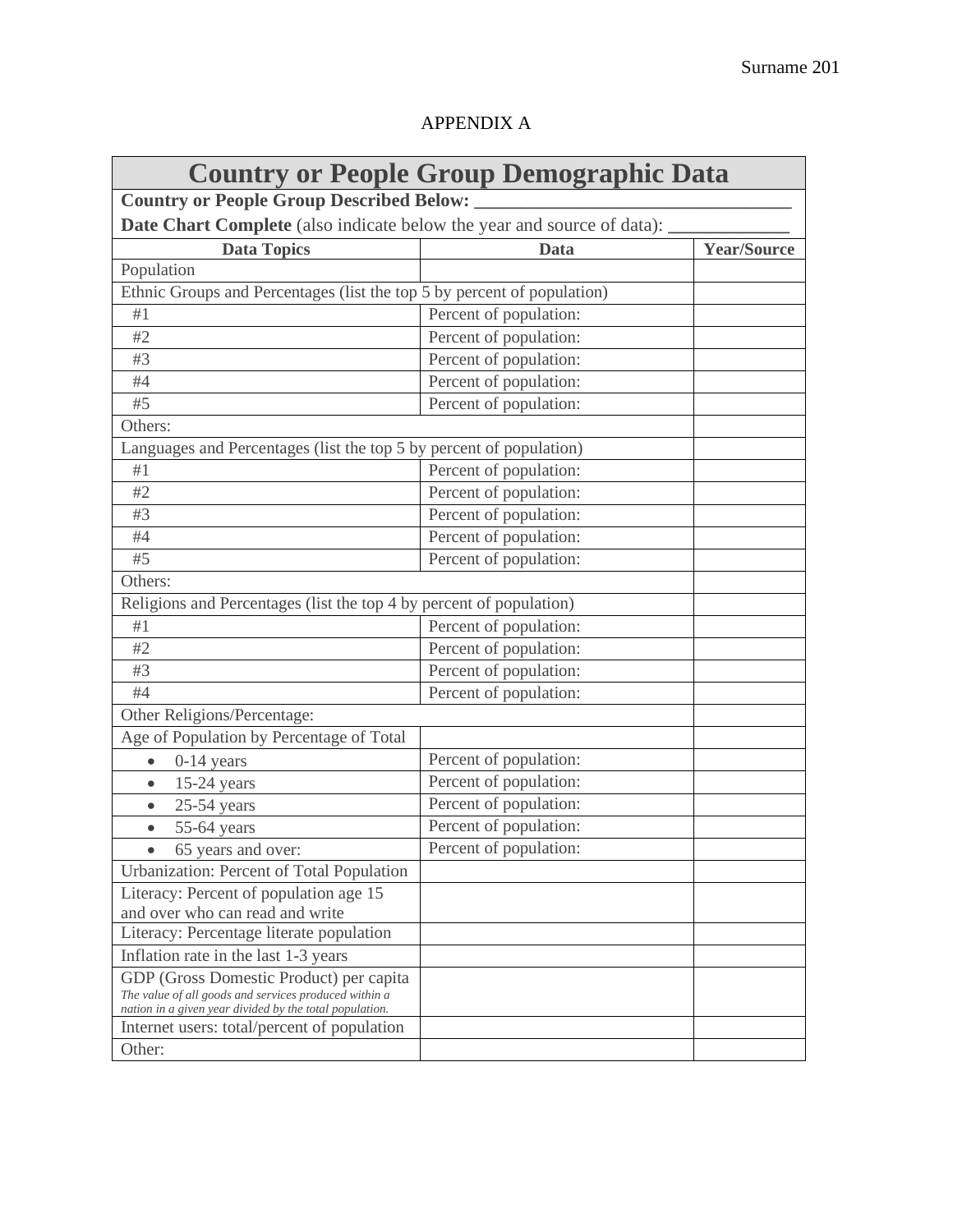#### APPENDIX B

### **Training Center/Target Area Demographic Data**

**Training Center/Target Area Location Described Below: \_\_\_\_\_\_\_\_\_\_\_\_\_\_\_\_\_\_\_\_\_\_\_\_\_** 

Date Chart Complete (also indicate below the year and source of data): \_\_\_\_\_\_\_\_\_

| <b>Data Topics</b>                                                                                                                                          | Data                   | <b>Year / Source</b> |
|-------------------------------------------------------------------------------------------------------------------------------------------------------------|------------------------|----------------------|
| Population                                                                                                                                                  |                        |                      |
| Ethnic Groups and Percentages (list the top 5 by percent of population)                                                                                     |                        |                      |
| #1                                                                                                                                                          | Percent of population: |                      |
| #2                                                                                                                                                          | Percent of population: |                      |
| #3                                                                                                                                                          | Percent of population: |                      |
| #4                                                                                                                                                          | Percent of population: |                      |
| #5                                                                                                                                                          | Percent of population: |                      |
| Others:                                                                                                                                                     |                        |                      |
| Languages and Percentages (list the top 5 by percent of population)                                                                                         |                        |                      |
| #1                                                                                                                                                          | Percent of population: |                      |
| #2                                                                                                                                                          | Percent of population: |                      |
| #3                                                                                                                                                          | Percent of population: |                      |
| #4                                                                                                                                                          | Percent of population: |                      |
| #5                                                                                                                                                          | Percent of population: |                      |
| Others:                                                                                                                                                     |                        |                      |
| Religions and Percentages (list the top 4 by percent of population)                                                                                         |                        |                      |
| #1                                                                                                                                                          | Percent of population: |                      |
| #2                                                                                                                                                          | Percent of population: |                      |
| #3                                                                                                                                                          | Percent of population: |                      |
| #4                                                                                                                                                          | Percent of population: |                      |
| Other Religions/Percentage:                                                                                                                                 |                        |                      |
| Age of Population by Percentage of Total                                                                                                                    |                        |                      |
| $0-14$ years<br>$\bullet$                                                                                                                                   | Percent of population: |                      |
| $15-24$ years<br>$\bullet$                                                                                                                                  | Percent of population: |                      |
| $25-54$ years                                                                                                                                               | Percent of population: |                      |
| 55-64 years<br>$\bullet$                                                                                                                                    | Percent of population: |                      |
| 65 years and over:                                                                                                                                          | Percent of population: |                      |
| Urbanization: Percent of Total Population                                                                                                                   |                        |                      |
| Literacy: Percent of population age 15                                                                                                                      |                        |                      |
| and over who can read and write                                                                                                                             |                        |                      |
| Literacy: Percentage literate population                                                                                                                    |                        |                      |
| Inflation rate in the last 1-3 years                                                                                                                        |                        |                      |
| GDP (Gross Domestic Product) per capita<br>The value of all goods and services produced within a<br>nation in a given year divided by the total population. |                        |                      |
| Internet users: total/percent of population                                                                                                                 |                        |                      |
| Other:                                                                                                                                                      |                        |                      |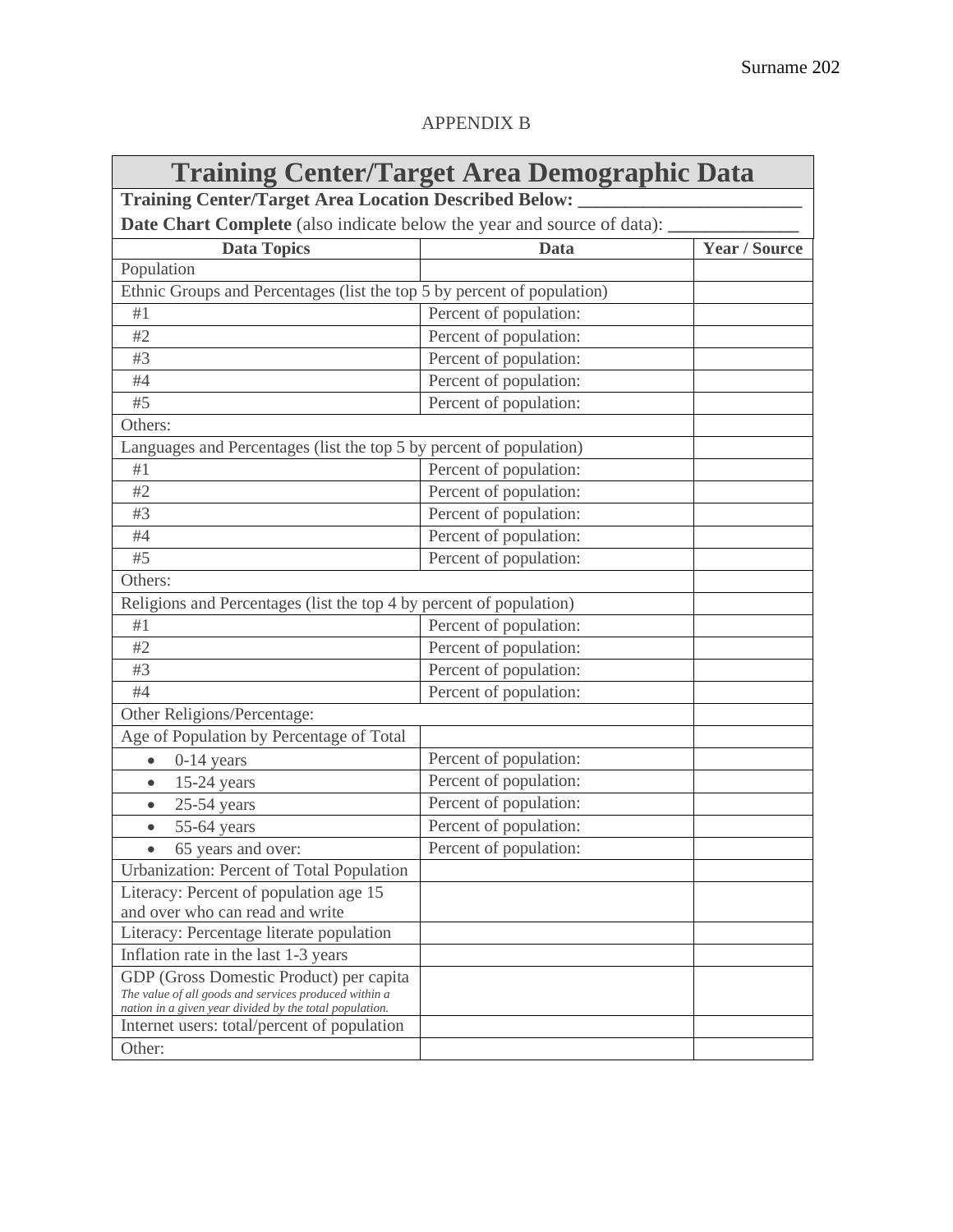#### APPENDIX C

#### FINISHING THE GREAT COMMISSION IN YOUR REGION

What will it take to finish the Great Commission in your targeted region? Date completed:

- 1. Country Population What is your total country population?
- 2. Regional Population What is the total population in the targeted region?
- 3. Total number of disciple making churches needed in my region You will need two disciple making churches (not just any church) with 50 attenders or one disciple making church of 100 for every 1000 persons in your region. Divide your total regional population by 1000 to know the minimum number of disciple making churches of 100 attenders is needed. Multiply this number times two to learn how many disciple making churches of 50 attenders is needed.
	- a. Regional Population  $\frac{1}{2}$  divided by  $1000 = \frac{1}{2}$  churches of 100
	- b. Multiply \_\_\_\_\_\_\_\_\_\_\_\_\_\_ churches of  $100 \text{ by } 2 =$  \_\_\_\_\_\_\_\_\_\_\_\_\_\_ churches of 50 attenders
- 4. Total number of neighborhoods **–** Remember, our strategy states that for planning purposes, you may assume that every 500-1000 people in the area is equal to one neighborhood. For this exercise, we will say that a neighborhood has 1000 people. Based on the population of your region or target area, calculate the number of neighborhoods in which you will need 100 believers attending one or more disciple making churches. (The answer below should be the same as 3a above.)

Regional Population \_\_\_\_\_\_\_\_\_\_\_\_\_\_\_\_\_\_\_\_\_\_\_ divided by  $1000 =$  \_\_\_\_\_\_\_\_\_\_\_\_\_\_\_\_\_ neighborhoods

- 5. Total number of revitalized churches You can usually assume that only one out of five existing Protestant churches will be willing to be trained by T-Net. The rest of the needed disciple making churches must be planted! To calculate the number of churches your region can expect to revitalize through T-Net training, do the following:
	- a. Take the total  $#$  of Protestant evangelical churches in your region and divide by "5"
	- b. Total # of Protestant evangelical churches \_\_\_\_\_\_\_\_\_\_\_ divided by 5 = \_\_\_\_\_\_\_\_\_\_\_\_\_\_
- 6. Total number of church plants you will need in your region or targeted area To calculate this, subtract the number of revitalized churches you will likely gain through T-Net training centers listed in number 5 above from the total number of disciple making churches of 100 listed in number 3a.
	- a. Total # of disciple making churches of 100 needed in region/target area (see 3a) \_\_\_\_\_\_\_\_\_\_\_\_\_\_\_
	- b. Subtract # of revitalized churches that will attend T-Net training (see 5b) \_\_\_\_\_\_\_\_\_\_\_\_\_\_\_\_\_\_\_\_\_
	- c. Total number of church plants you will need (subtract b from a):

Please note that church plants will likely be house churches or a network of house churches that will be much smaller than a church will an attendance of 100. We recommend you plan on planting churches of 50 persons. Therefore, to gain a more realistic idea of the total number of churches you will need to plant through outreach small groups double the number of church plants listed in letter 6c.

- Total church plants of 100 needed (6c): \_\_\_\_\_\_\_\_\_\_\_\_\_\_\_
- Multiplied by  $2 = \_$  (number of church plants of 50 persons needed)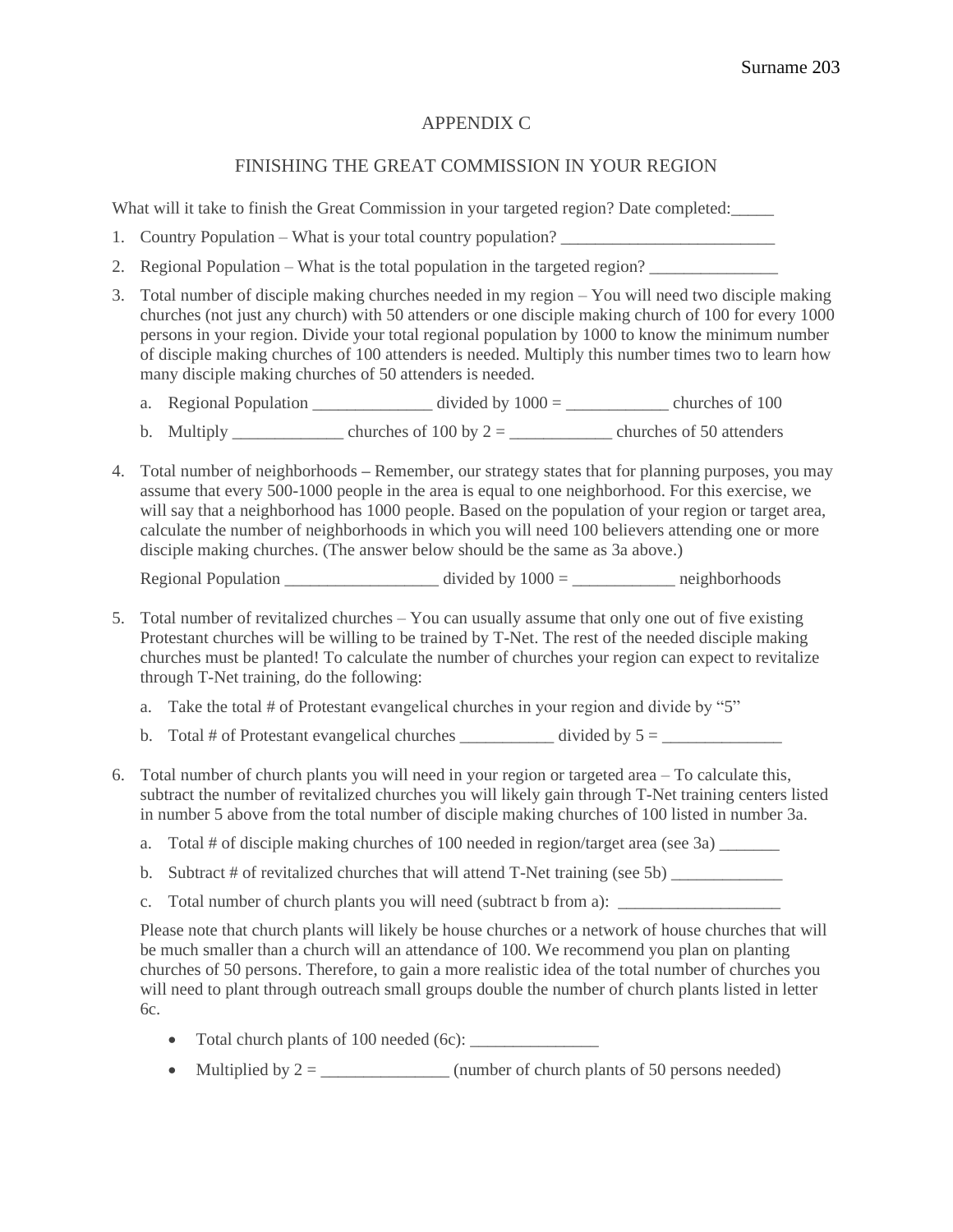#### APPENDIX D

#### GOALS: THREE-YEAR PROJECTIONS

| <b>Explanations</b>                                                                                                                                                                                                                                                                      | <b>Present</b><br>level | 1 year<br>goals | 2 year<br>goals | 3 year<br>goals |
|------------------------------------------------------------------------------------------------------------------------------------------------------------------------------------------------------------------------------------------------------------------------------------------|-------------------------|-----------------|-----------------|-----------------|
| <b>Strategic Objective #1: GC Training Saturation:</b> Equip and empower willing local pastors to create<br>a multiplying, disciple making, church planting, and revitalization movement in your adopted area.                                                                           |                         |                 |                 |                 |
| Revitalize every willing church in your adopted area.<br>Action Plan: Identify every local church in your area and recruit them to participate in a T-Net<br>Training Center process. Mobilize T-Net students to recruit and train others also.<br>current # of churches in adopted area |                         |                 |                 |                 |
| # of churches in training centers                                                                                                                                                                                                                                                        |                         |                 |                 |                 |
| # of training centers                                                                                                                                                                                                                                                                    |                         |                 |                 |                 |
| # of active trainers                                                                                                                                                                                                                                                                     |                         |                 |                 |                 |
| # of pastors in training centers                                                                                                                                                                                                                                                         |                         |                 |                 |                 |
| Strategic Objective #2 Church Saturation: Fill every neighborhood with disciple making churches.                                                                                                                                                                                         |                         |                 |                 |                 |
| Plant new Disciple Making (DM) Churches until each neighborhood of 1000 has churches with at<br>least 100 believers.<br>Current # of identifiable neighborhoods or villages of 1000 or fewer people in the adopted area:                                                                 |                         |                 |                 |                 |
| # of new church plants (Outreach Discovery Bible Study)                                                                                                                                                                                                                                  |                         |                 |                 |                 |
| Strategic Objective #3 Evangelism Saturation: Invite every person to receive Christ.                                                                                                                                                                                                     |                         |                 |                 |                 |
|                                                                                                                                                                                                                                                                                          |                         |                 |                 |                 |
| # of new converts added and attending DM churches                                                                                                                                                                                                                                        |                         |                 |                 |                 |
| Strategic Objective #4 Disciple Making Saturation: Nurture every willing believer (new convert<br>and church member) in an ongoing disciple making process.                                                                                                                              |                         |                 |                 |                 |
| # of church leaders being apprenticed to lead DM<br>small groups                                                                                                                                                                                                                         |                         |                 |                 |                 |
| # leading DM groups                                                                                                                                                                                                                                                                      |                         |                 |                 |                 |
| # of church members attending DM groups                                                                                                                                                                                                                                                  |                         |                 |                 |                 |
| <b>Strategic Objective #5 GC Training Expansion:</b> Take Project Zero to another region or country<br>beyond your adopted area.                                                                                                                                                         |                         |                 |                 |                 |
| # of new "S" curves beyond our adopted area where<br>we have launched T-Net centers in cooperation with<br>the country leader and board                                                                                                                                                  |                         |                 |                 |                 |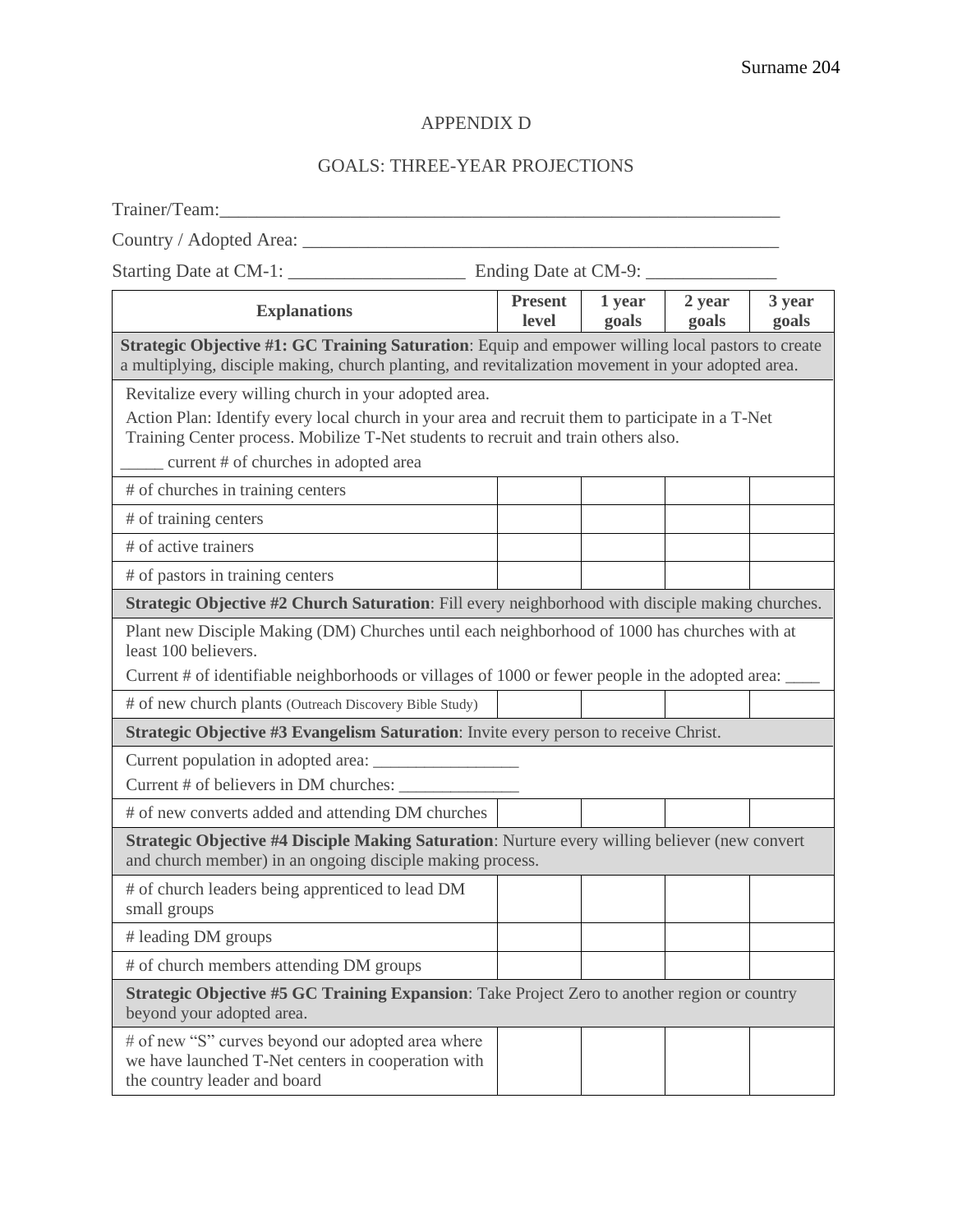#### APPENDIX E

#### **RESULTS: A THREE-YEAR REPORT**

| Trainer/Team:                                                                                                                                                                                                                                   |                            |                   |                   |                   |
|-------------------------------------------------------------------------------------------------------------------------------------------------------------------------------------------------------------------------------------------------|----------------------------|-------------------|-------------------|-------------------|
| Country / Adopted Area:                                                                                                                                                                                                                         |                            |                   |                   |                   |
|                                                                                                                                                                                                                                                 |                            |                   |                   |                   |
| <b>Explanations</b>                                                                                                                                                                                                                             | <b>Starting</b><br>numbers | 1 year<br>results | 2 year<br>results | 3 year<br>results |
| Strategic Objective #1: GC Training Saturation: Equip and empower willing local pastors to create<br>a multiplying, disciple making, church planting, and revitalization movement in your adopted area.                                         |                            |                   |                   |                   |
| Revitalize every willing church in your adopted area.<br>Action Plan: Identify every local church in your area and recruit them to participate in a T-Net<br>Training Center process. Mobilize T-Net students to recruit and train others also. |                            |                   |                   |                   |
| current # of churches in adopted area                                                                                                                                                                                                           |                            |                   |                   |                   |
| # of churches in training centers                                                                                                                                                                                                               |                            |                   |                   |                   |
| # of training centers                                                                                                                                                                                                                           |                            |                   |                   |                   |
| # of active trainers                                                                                                                                                                                                                            |                            |                   |                   |                   |
| # of pastors in training centers                                                                                                                                                                                                                |                            |                   |                   |                   |
| Strategic Objective #2 Church Saturation: Fill every neighborhood with disciple making churches.                                                                                                                                                |                            |                   |                   |                   |
| Plant new Disciple Making (DM) Churches until each neighborhood of 1000 has churches with at<br>least 100 believers.<br>Current # of identifiable neighborhoods or villages of 1000 or fewer people in the adopted area: ___                    |                            |                   |                   |                   |
| # of new church plants (Outreach Discovery Bible Study)                                                                                                                                                                                         |                            |                   |                   |                   |
| Strategic Objective #3 Evangelism Saturation: Invite every person to receive Christ.                                                                                                                                                            |                            |                   |                   |                   |
|                                                                                                                                                                                                                                                 |                            |                   |                   |                   |
| # of new converts added and attending DM churches                                                                                                                                                                                               |                            |                   |                   |                   |
| Strategic Objective #4 Disciple Making Saturation: Nurture every willing believer (new convert<br>and church member) in an ongoing disciple making process.                                                                                     |                            |                   |                   |                   |
| # of church leaders being apprenticed to lead DM<br>small groups                                                                                                                                                                                |                            |                   |                   |                   |
| # leading DM groups                                                                                                                                                                                                                             |                            |                   |                   |                   |
| # of church members attending DM groups                                                                                                                                                                                                         |                            |                   |                   |                   |
| Strategic Objective #5 GC Training Expansion: Take Project Zero to another region or country<br>beyond your adopted area.                                                                                                                       |                            |                   |                   |                   |
| # of new "S" curves beyond our adopted area where<br>we have launched T-Net centers in cooperation with<br>the country leader and board                                                                                                         |                            |                   |                   |                   |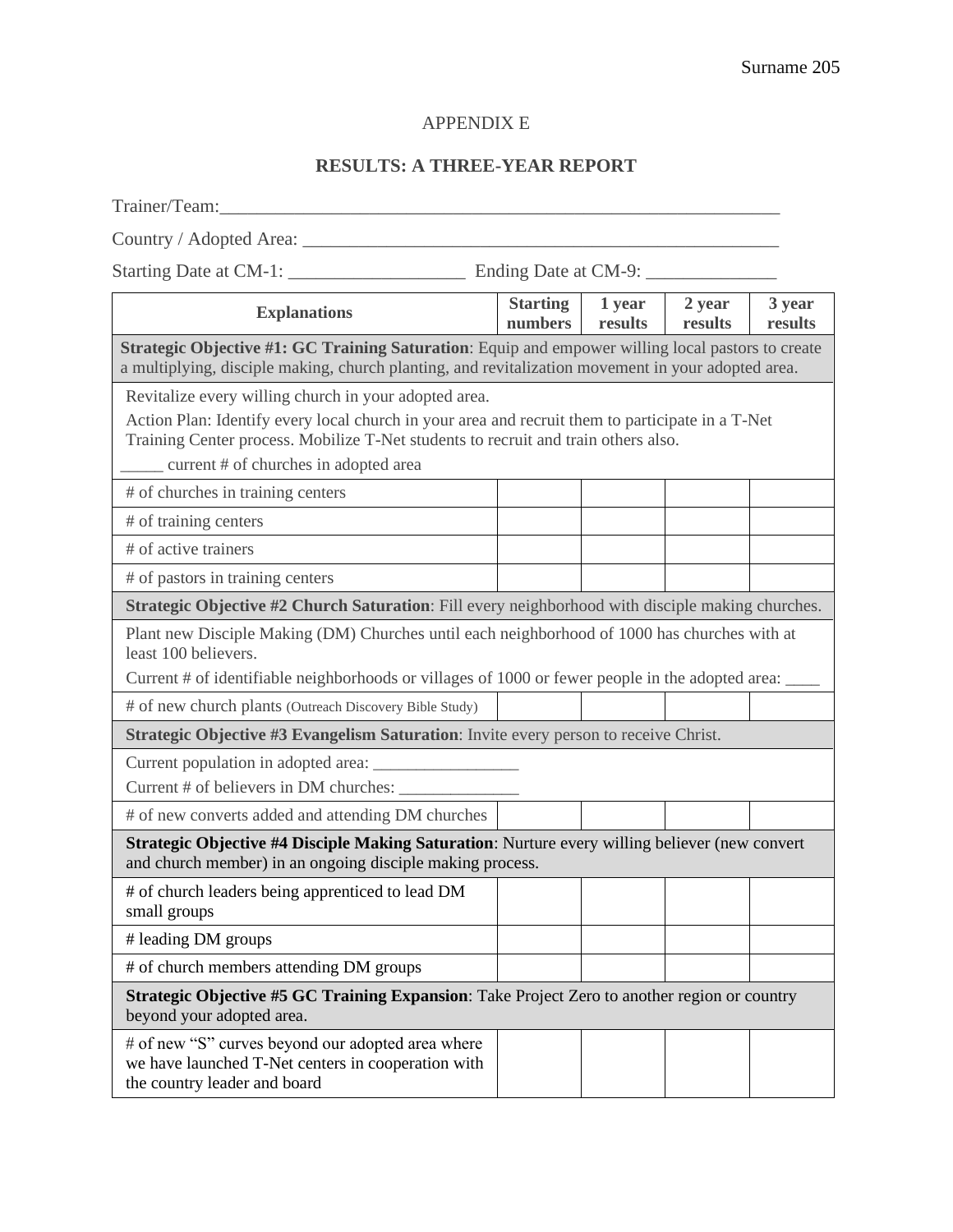#### WORKS CITED

Adsit, Christopher B. *Personal Disciple-Making: A Step-by-Step Guide for Leading a Christian from New Birth to Maturity*. San Bernardino: Here's Life, 1988.

Anderson, Leith. *A Church for the 21st Century*. Minneapolis: Bethany, 1992.

Appel, Gene, et al. "Helping Guests Feel at Home" *Leadership* 19.3 (1998): 53-56.

Arn, Win, and Charles Arn. *The Master's Plan of Making Disciples*. 1982. Grand Rapids: Baker, 1998.

Barna, George. *User Friendly Churches*. Ventura, CA: Regal, 1991.

Bird, Warren, and Michelle C. Bird. "When Should Newcomers Become Leaders?" *Leadership* 11.4 (1990): 90-128.

Burnett, David. *Clash of Worlds*. Crowborough, England: MARC, 1990.

- Cho, David Yonggi. *Successful Home Cell Groups*. Miami: Logos International, 1981.
- Church Dynamics International. *Church Dynamics Leadership Training*. Vista, CA: Here's Life, 1986.

Coleman, Robert E. The Master Plan of Evangelism. 1963. Old Tappen, NJ: Revell, 1987.

- Coleman, Robert E., et al. Disciplemaking: Training Leaders to Make Disciples. Wheaton, IL: Billy Graham Center, 1994.
- Comiskey, Joel. G-12 Groups. Houston: Touch, 1999.
- ---. Home Cell Group Explosion. Houston: Touch, 1998.
- ---. Reap the Harvest. Houston: Touch, 1999.
- Dennison, Jack. City Reaching. Pasadena, CA: William Carey, 1999.
- ---. "Incorporation Strategies." Lecture to PM742 Assimilation Strategies and Small Group Ministries. Multnomah Biblical Seminary. Portland, OR. Jan. 1994.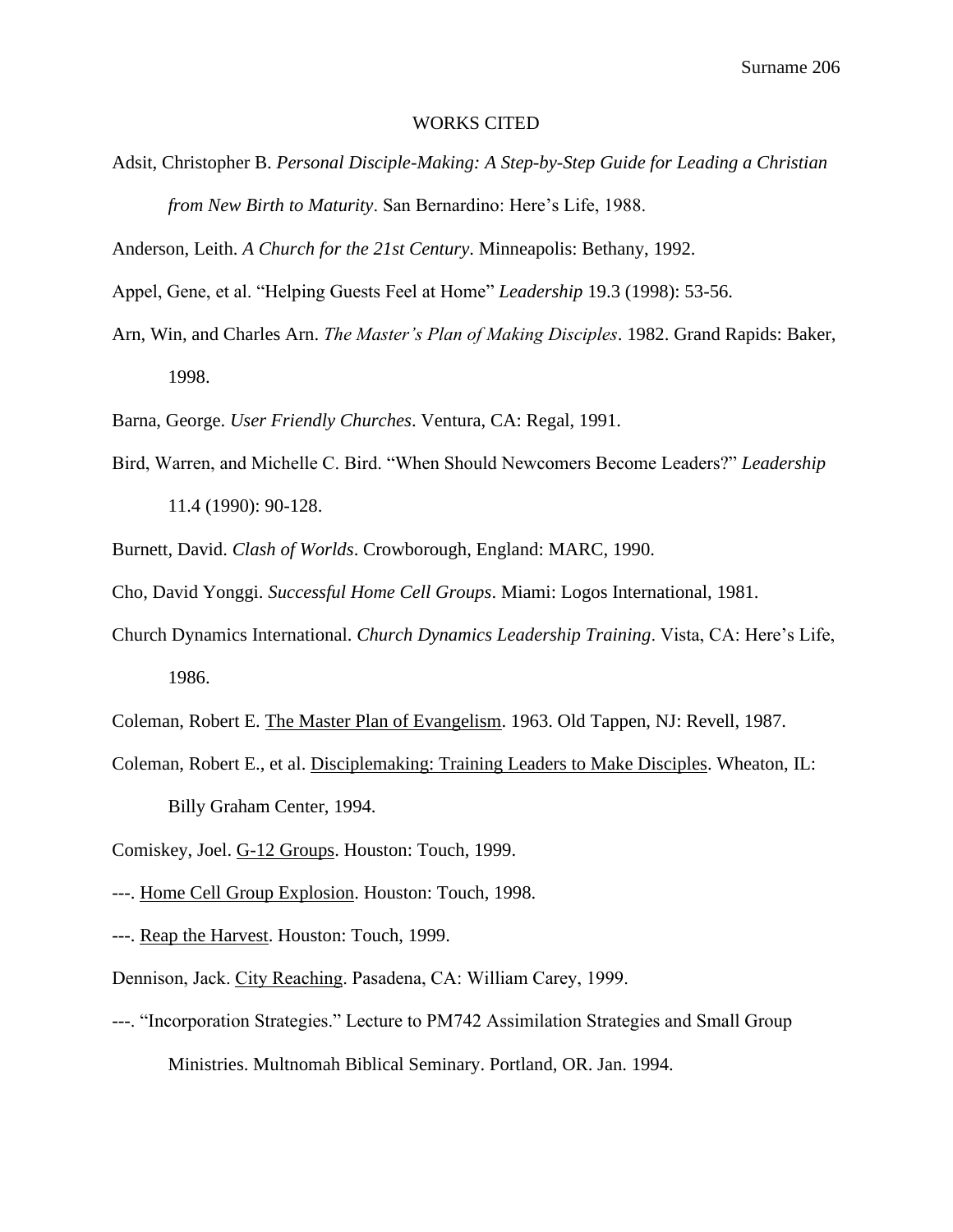#### **Appendix A**

#### **T-NET COURSE MANUALS WORKS CITED**

T-Net International is both the author and publisher of all curriculum manuals, even though they were created by contributors who are subject matter experts. When citing one of the T-Net International curriculum manuals in your paper, use the abbreviated title provided below for your parenthetic citation. For the Course 1 Manual in Version 6, use (*Finishing* 85), *Finishing* represents the manual title, and 85 is the page number. Use the full course manual title as the first item for the Works Cited reference. The examples below follow citation guidelines from the Modern Language Association of America (MLA) Handbook 8th edition. For each course there is a suggested in-text citation followed by the full reference entry for the Works Cited page.

*When a work is published by an organization that is also its author, begin the entry with the title, skipping the author element, and list the organization only as publisher.* 

#### **T-Net Tier 1 Version 6**

**Course 1 Manual, Version 6** - In-text citation example (*Finishing* 85)

*Finishing the Great Commission*. Version 6.0. T-Net International, 2016.

**Course 2 Manual, Version 6** - In-text citation (*A Manual for Training Church Planters* ##)

*Manual for Training Church Planters to Finish the Great Commission.* Version 6.0. T-Net

International, 2016.

**Course 3 Manual, Version 6** - In-text citation (*How to Teach Bible Study* ##)

*How to Teach Bible Study Methods*. Version 6.0. T-Net International, 2016.

**Course 4 Manual, Version 6** - In-text citation (*Evangelism* ##)

*Evangelism and Disciplemaking Training*. Version 6.0. T-Net International, 2016.

**Course 5 Manual, Version 6** - In-text citation (*Coaching Leaders* ##)

*Coaching Leaders and Multiplying Ministry*. Version 6.0. T-Net International, 2016.

**Course 6 Manual, Version 6** - In-text citation (*Developing a Recipe* ##)

*Developing a Recipe and Infrastructure for Disciplemaking*. Version 6.0. T-Net International, 2016.

**Course 7 Manual, Version 6** - In-text citation (*Developing Leaders* ##)

*Developing Leaders and Launching Disciplemaking Ministries*. Version 6.0. T-Net

International, 2016.

Style Guide for Academic Writing 39 Teleo University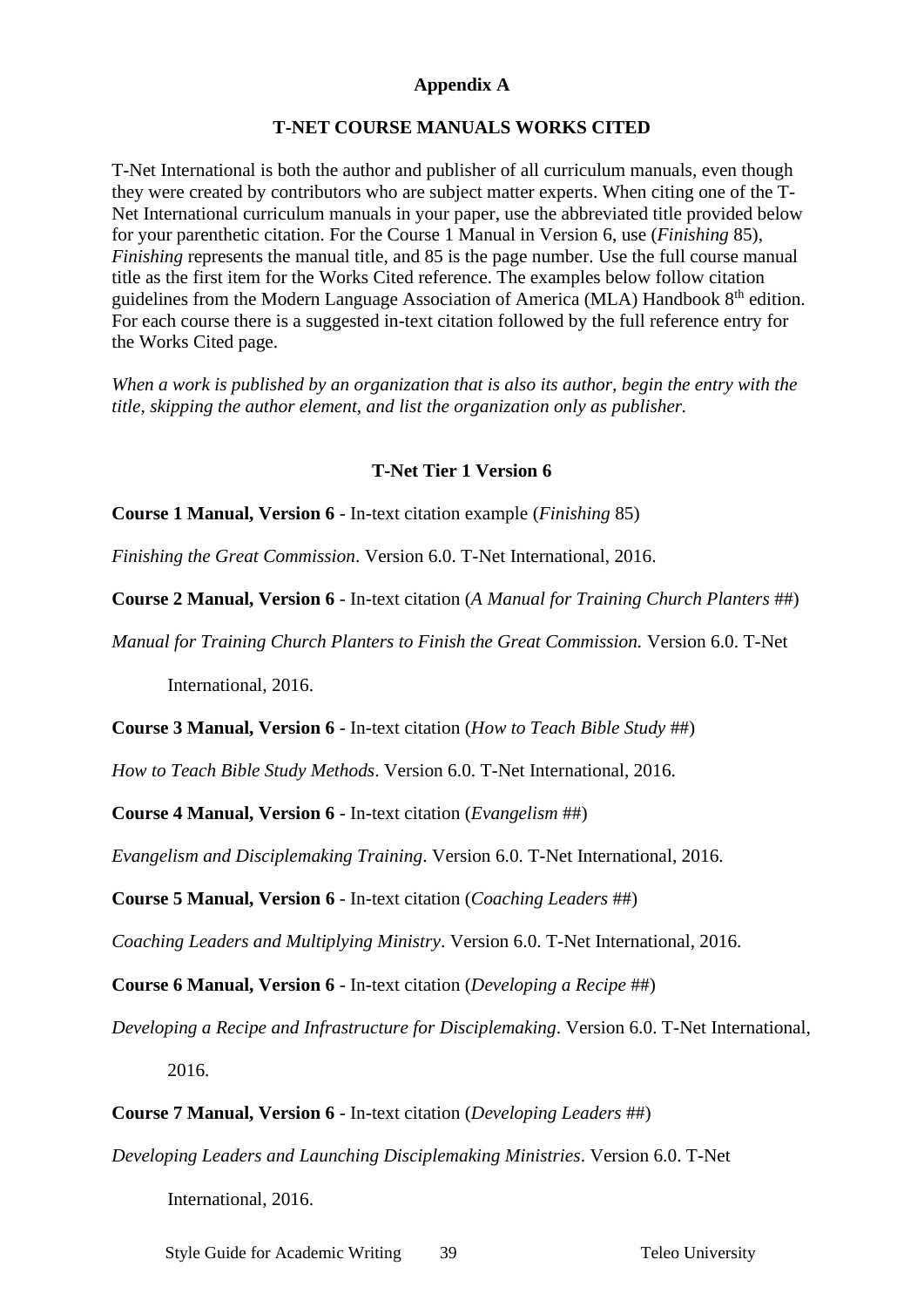#### **Course 8 Manual, Version 6** (*Managing Disciplemaking* ##)

*Managing Disciplemaking Ministries*. Version 6.0. T-Net International, 2016.

**Course 9 Manual, Version 6** - In-text citation (*How to Teach the Whole Bible* ##) *How to Teach the Whole Bible to Your Whole Congregation*. Version 6.0. T-Net International, 2016.

**Course 10 Manual, Version 6** - In-text citation (*How to Teach Bible Doctrine* ##)

*How to Teach Bible Doctrine to Your Whole Congregation*. Version 6.0. T-Net International, 2016.

#### **T-Net Tier 1 Version 7**

**Course 1 Manual, Version 7** - In-text citation (*Finishing* Ver 7 ##)

*Finishing the Great Commission*. Version 7. T-Net International, 2020.

**Course 2 Manual, Version 7** - In-text citation (*Apprenticing* ##)

*Apprenticing Disciple Makers and Church Planters.* Version 7. T-Net International, 2020.

**Course 3 Manual, Version 7** - In-text citation (*Evangelism and World Religions* ##)

*Evangelism and World Religions*. Version 7. T-Net International, 2020.

**Course 4 Manual, Version 7** - In-text citation (*Bible Study Methods* ##)

*Bible Study Methods and Sermon Preparation*. Version 7. T-Net International, 2020.

**Course 5 Manual, Version 7** - In-text citation (*Coaching Leaders* ##)

*Coaching Leaders and Multiplying Ministry*. Version 7. T-Net International, 2020.

**Course 6 Manual, Version 7** - In-text citation (*Foundations* ##)

*Foundations for a Disciple Making Church*. Version 7. T-Net International, 2020.

**Course 7 Manual, Version 7** - In-text citation (*Developing Leaders* ##)

*Developing Leaders and Launching Ministries*. Version 7. T-Net International, 2020.

**Course 8 Manual, Version 7** - In-text citation (*Managing* ##)

*Managing and Multiplying Disciple Making Ministries*. Version 7. T-Net International, 2020.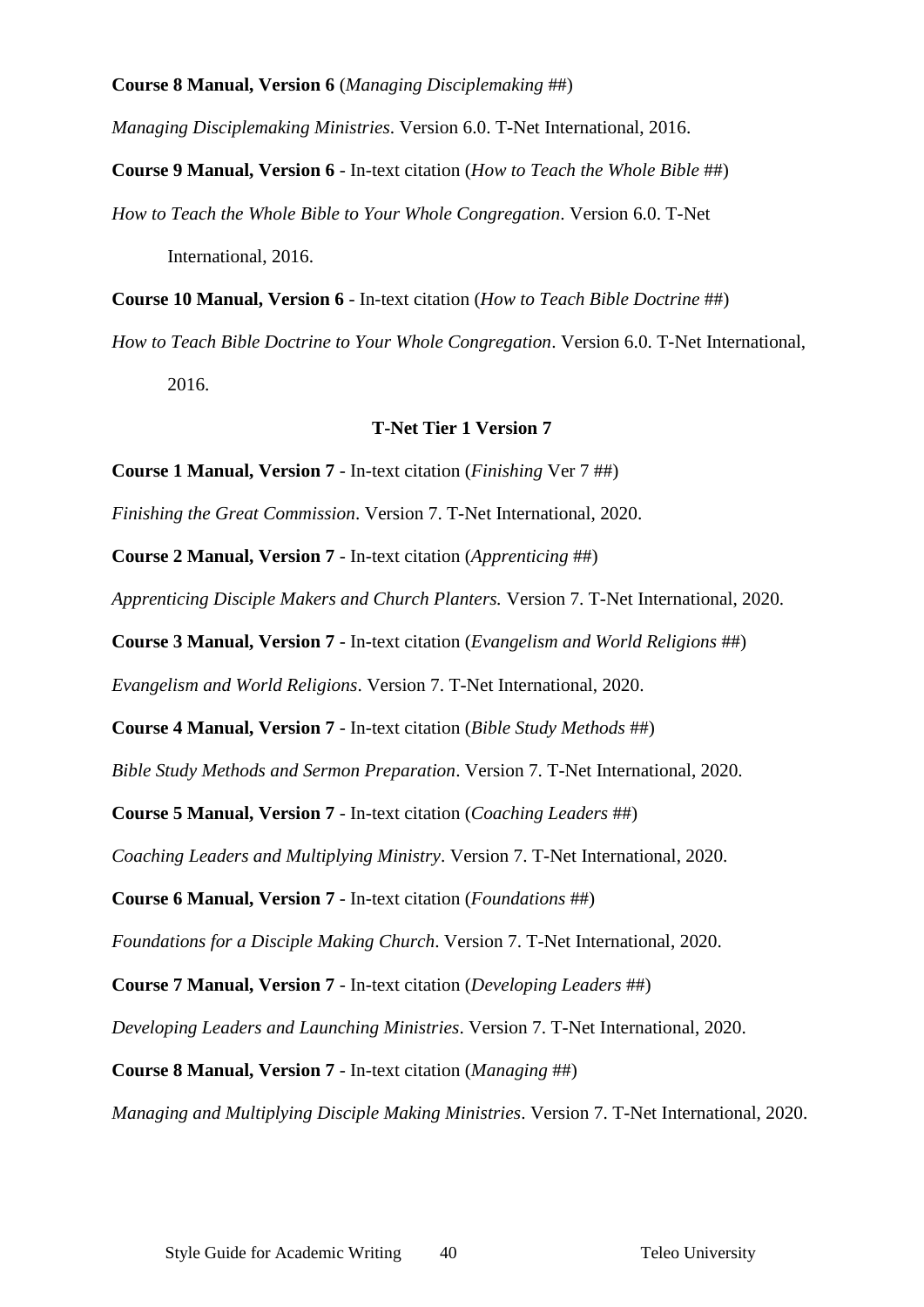**Course 9 Manual, Version 7** - In-text citation (*How to Teach the Whole Bible* ##)

*How to Teach the Whole Bible to Your Whole Congregation*. Version 7. T-Net International, 2020.

**Course 10 Manual, Version 7** - In-text citation (*How to Teach Bible Doctrine* ##)

*How to Teach Bible Doctrine to Your Congregation*. Version 7. T-Net International, 2020.

#### **T-Net Tier 2 Version 1 Course Manuals**

**Core Module MIN510** - In-text citation (*Reporting* ##)

*Reporting and Data Management for Ministry Multiplication*. T-Net International, 2015.

**Core Module MIN511** - In-text citation (*Life and Ministry* ##)

*Life and Ministry Development*. T-Net International, 2015.

**Core Module MIN521** - In-text citation (Coaching ##)

Coaching and Mentoring Leaders. T-Net International, 2015.

**Core Module MIN522** - In-text citation (*Communication* ##)

Communication and Conflict Management. T-Net International, 2016.

**Core Module MIN523** - In-text citation (*Supervision* ##)

*Supervision and Accountability*. T-Net International, 2016.

**Core Module MIN524** - In-text citation (*Leadership Development* ##)

*Leadership Development*. T-Net International, 2016

**Core Module MIN625** - In-text citation (*Strategic Planning* ##)

*Strategic Planning*. T-Net International, 2018.

**Core Module MIN626** - In-text citation (*Personal* ##)

*Personal Spiritual Development*. T-Net International, 2017.

**Core Module MIN627** - In-text citation (*Human Resource* ##)

*Human Resource Management*. T-Net International, 2017.

**Core Module MIN628** - In-text citation (*Ethics* ##)

*Ethics in Ministry and Partnerships*. T-Net International, 2018.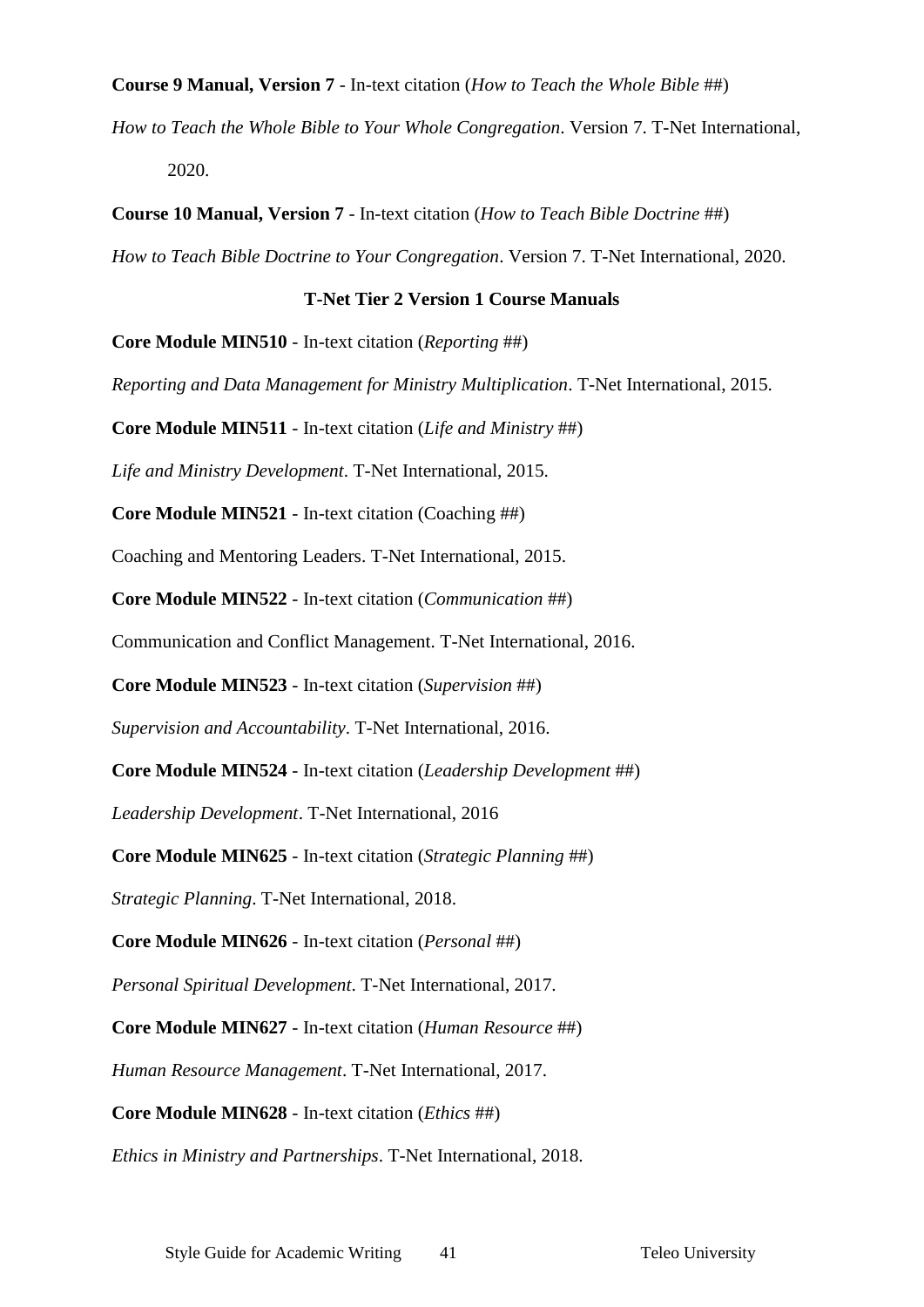#### **Core Module MIN629** - In-text citation (*Final Tutorials* ##)

*Final Tutorials for Ministry Multiplication*. T-Net International, 2018.

#### **T-Net Tier 2 Version 2 Course Manuals**

**CM1 - ML733** - In-text citation (*Disciple Making Church Saturation* ##)

*Disciple Making Church Saturation*. T-Net International, 2020.

**CM2 – SF752** - In-text citation (*Life and Ministry* ##)

*Life and Ministry Development*. T-Net International, 2020.

**CM3 – SF753** - In-text citation (*Mentoring* ##)

*Mentoring Leaders for Effective and Ethical Ministry*. T-Net International, 2020.

**CM4 – PM745** - In-text citation (*Accountability* ##)

*Accountability in Ministry*. T-Net International, 2020.

**CM5 – ML734** - In-text citation (*Effective* ##)

*Effective Christian Leadership*. T-Net International, 2020.

**CM6 – PM746** - In-text citation (*Sustaining* ##)

*Sustaining Strong Ministry Relationships*. T-Net International, 2020.

**CM7 – SF754** - In-text citation (*Personal Spiritual Development* ##)

*Personal Spiritual Development*. T-Net International, 2020.

**CM8 – ML735** - In-text citation (*Equipping* ##)

*Equipping God's People for Effective Ministry*. T-Net International, 2020.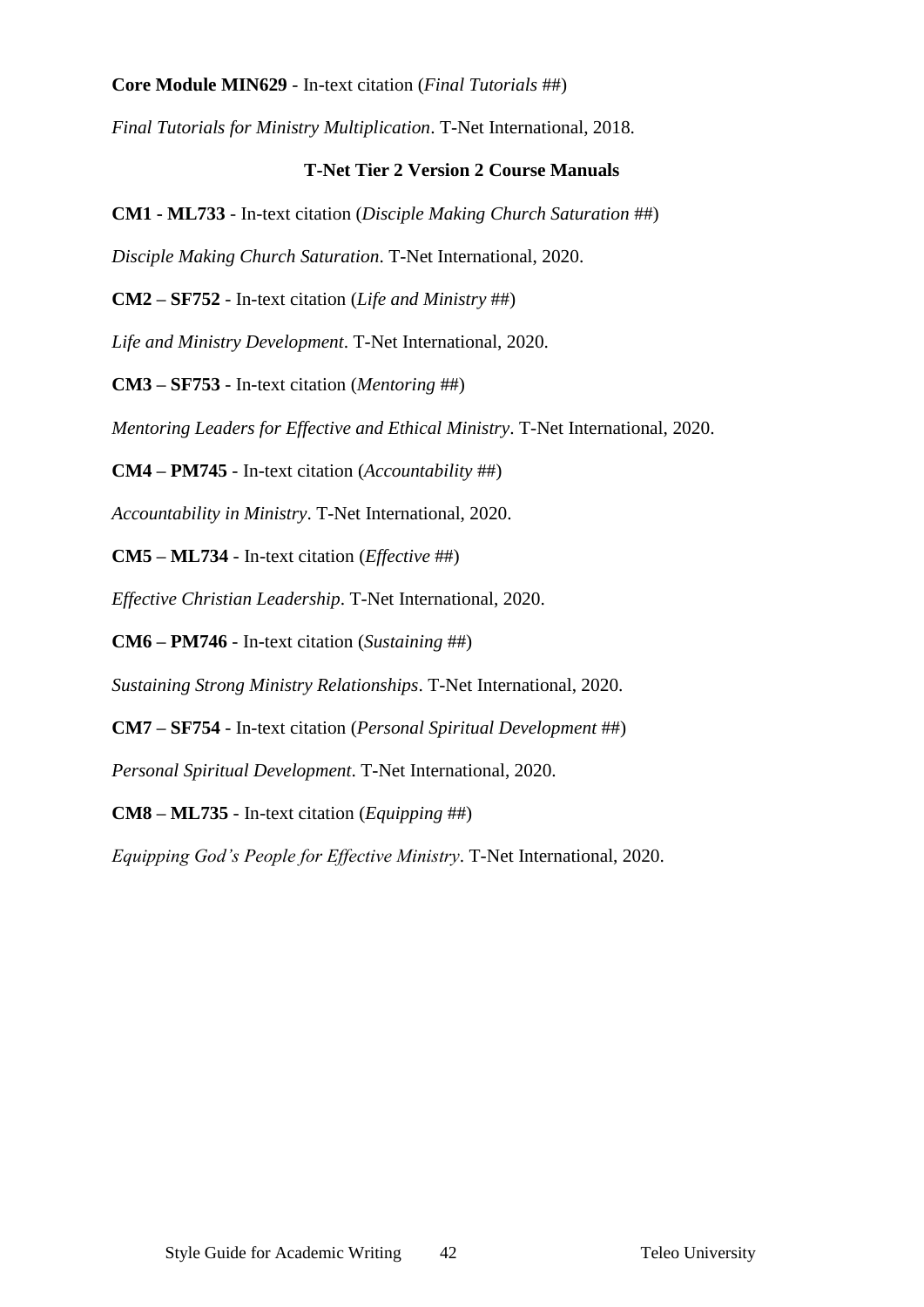### **Appendix B**

#### **ABBREVIATIONS**

### **New Testament (NT) Abbreviations (MLA)**

| <b>Abbreviation:</b> | <b>Book:</b>                        |
|----------------------|-------------------------------------|
| Acts                 | Acts                                |
| Apoc.                | Apocalypse (also called Revelation) |
| Col.                 | Colossians                          |
| 1 Cor.               | 1 Corinthians                       |
| 2 Cor.               | 2 Corinthians                       |
| Eph.                 | Ephesians                           |
| Gal.                 | Galatians                           |
| Heb.                 | <b>Hebrews</b>                      |
| Jas.                 | James                               |
| John                 | John                                |
| 1 John               | 1 John                              |
| 2 John               | 2 John                              |
| 3 John               | 3 John                              |
| Jude                 | Jude                                |
| Luke                 | Luke                                |
| Mark                 | Mark                                |
| Matt.                | Matthew                             |
| 1 Pet.               | 1 Peter                             |
| 2 Pet.               | 2 Peter                             |
| Philem.              | Philemon                            |
| Phil.                | Philippians                         |
| Rev.                 | Revelation (also called Apocalypse) |
| Rom.                 | Romans                              |
| 1 Thess.             | 1 Thessalonians                     |
| 2 Thess.             | 2 Thessalonians                     |
| 1 Tim.               | 1 Timothy                           |
| 2 Tim.               | 2 Timothy                           |
| Tit.                 | Titus                               |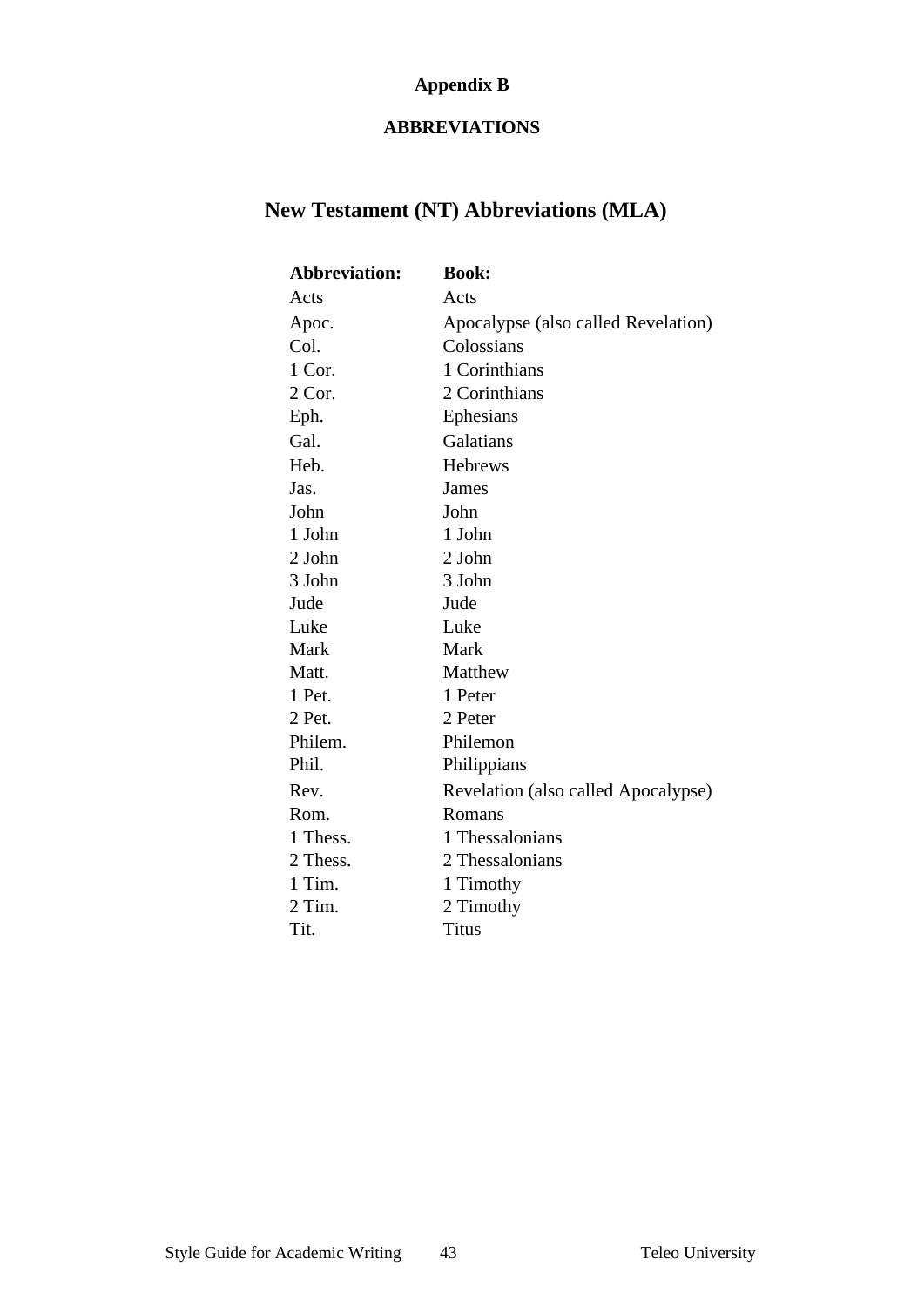### **Hebrew Bible or Old Testament (OT) Abbreviations (MLA)**

| <b>Abbreviation:</b> | <b>Book:</b>                                |
|----------------------|---------------------------------------------|
| Amos                 | Amos                                        |
| 1 Chron.             | 1 Chronicles                                |
| 2 Chron.             | 2 Chronicles                                |
| Dan.                 | Daniel                                      |
| Deut.                | Deuteronomy                                 |
| Eccles.              | Ecclesiastes                                |
| Esth.                | Esther                                      |
| Exod.                | Exodus                                      |
| Ezek.                | Ezekiel                                     |
| Ezra                 | Ezra                                        |
| Gen.                 | Genesis                                     |
| Hab.                 | Habakkuk                                    |
| Hag.                 | Haggai                                      |
| Hos.                 | Hosea                                       |
| Isa.                 | Isaiah                                      |
| Jer.                 | Jeremiah                                    |
| Job                  | Job                                         |
| Joel                 | Joel                                        |
| Jon.                 | Jonah                                       |
| Josh.                | Joshua                                      |
| Judg.                | Judges                                      |
| 1 Kings              | 1 Kings                                     |
| 2 Kings              | 2 Kings                                     |
| Lam.                 | Lamentations                                |
| Lev.                 | Leviticus                                   |
| Mal.                 | Malachi                                     |
| Mic.                 | Micah                                       |
| Nah.                 | Nahum                                       |
| Neh.                 | Nehemiah                                    |
| Num.                 | <b>Numbers</b>                              |
| Obad.                | Obadiah                                     |
| Prov.                | Proverbs                                    |
| Ps.                  | Psalms                                      |
| Ruth                 | Ruth                                        |
| 1 Sam.               | 1 Samuel                                    |
| 2 Sam.               | 2 Samuel                                    |
| Song of Sol.         | Song of Solomon (also called Song of Songs) |
| Song of Sg.          | Song of Songs (also called Song of Solomon) |
| Zech.                | Zechariah                                   |
| Zeph.                | Zephaniah                                   |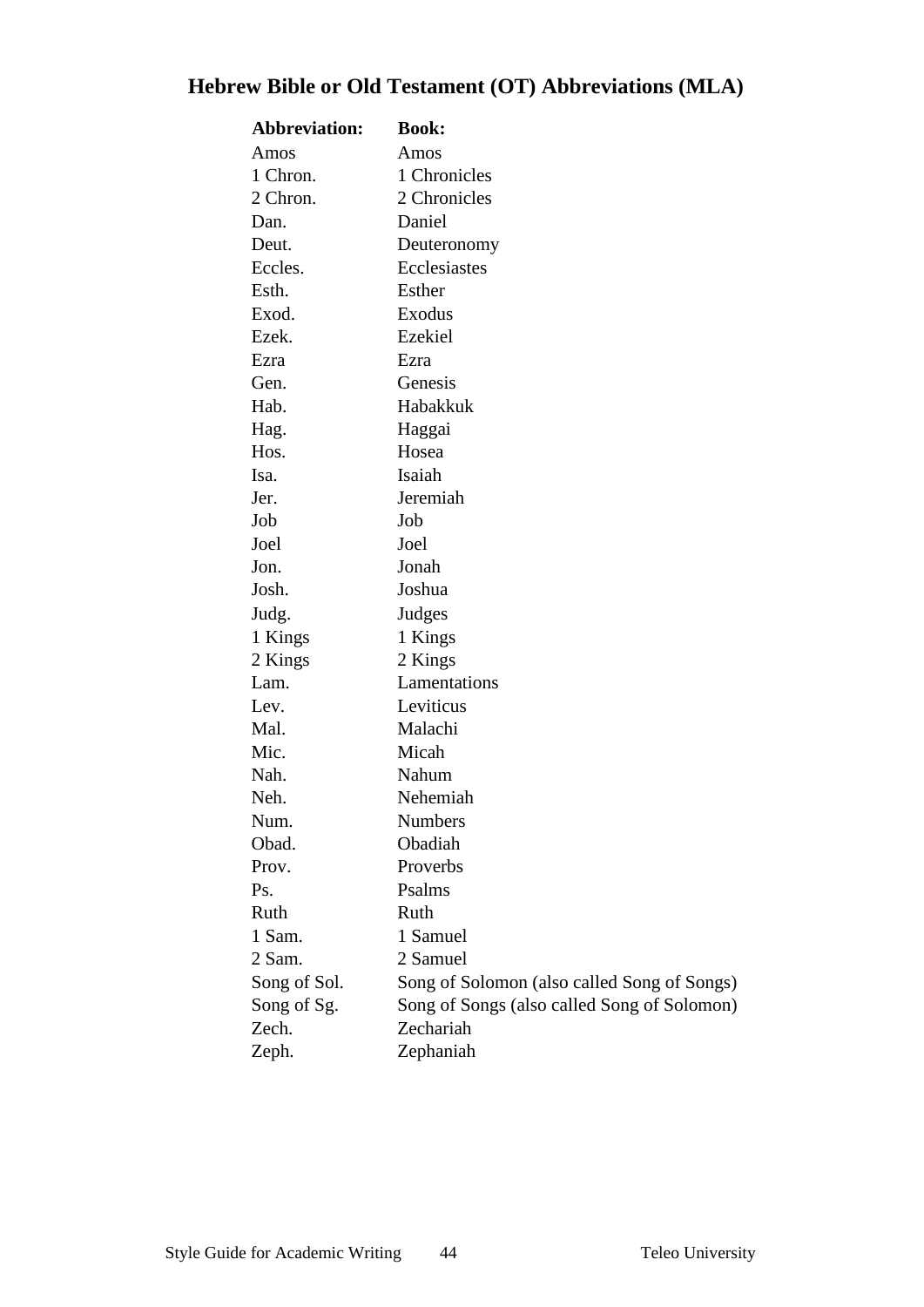#### **Appendix C**

#### **CAPITALIZATION LIST**

The following sources were referenced in compiling the following alphabetical capitalization list:

- Hudson, Robert. *The Christian Writer's Manual of Style*. Zondervan Academic. 2016.
- *Style Manual of the General Council of the Assemblies of God (Springfield, MO), n.d.*
- *School of Divinity Writing Guide, Appendix B: Capitalization Glossary.* Liberty University School of Divinity. 2014.
- For additional resource, see "Appendix A: Capitalization and Spelling Examples," in *The SBL Handbook of Style: For Eastern, Near Eastern, Biblical, and Early Christian Studies* (Peabody, MA: Hendrickson, 1999), 154-65.

#### **A**

Abrahamic Covenant AD (Latin abbreviation for "in the year of our Lord") AD precedes single-year dates: AD 90 Adamic Covenant; Adamic nature adversary (Satan) Almighty, the (Deity) Almighty God Antichrist (the person) Apocrypha (but, apocryphal) the Antichrist (the biblical Antichrist; many generic antichrists) Apostle (when followed by a specific name such as Paul, Peter, etc.) apostle(s) (when part of the title, such as Apostles' Creed, the Twelve Apostles, the Twelve) apostolic (except when part of a title, i.e., Apostolic Church, Apostolic Era) ark (any reference) Ascension, the (as a title for the specific biblical event; but, ascension of Jesus) Atonement, Day of; Atonement, the (but, the atonement of Christ) Authorized Version (King James)

#### **B**

BC (English abbreviation for "before Christ") it comes after references to a year, century, or millennium: (496 – 406 BC) and only after the second date, not both. Babylonian captivity baptism (meaning in the Holy Spirit or in water) beast (Antichrist) **Beatitudes** Bible, biblical, nonbiblical Bible college ("a Bible college education." But, "He went to Bangkok Bible College.") Bible study bishop (unless part of a title, Bishop of Rome) Blessed Hope Blood, the (but, the blood of Christ) Body (the Church, but, body of Christ) Book (as in "the Book of Acts") Book of Life, the Book of Revelation Book, the (Bible) born again brother, (unless used as part of a title, Brother Andrew)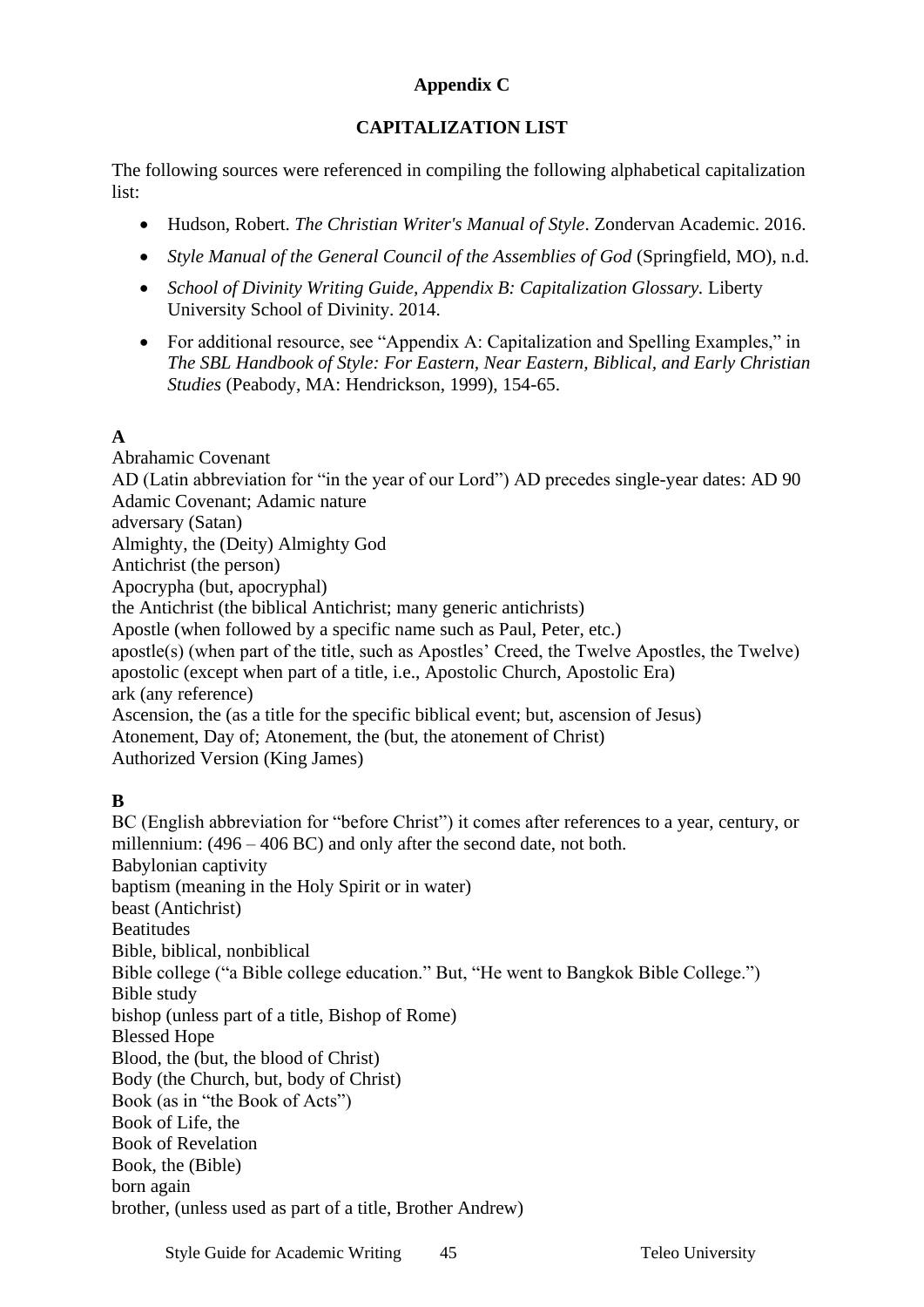Bread of Life (Christ) Bride – (the Church, but, bride of Christ)

#### **C**

Calvary canon (unless used of the Bible, the Canon) chapter (general term) but, Chapter 6 (specific chapter) Catholic (but, catholic, meaning universal) century, first (ninth, tenth, twentieth) hyphenate when modifying: twentieth-century chapter (as in, chapter 5 of this project) charismatic chief priest(s) Children of Israel (but, people of Israel) Christ, Jesus (but, a false christ) Christ Child Christendom, Christianity Christian Christian education (but, Department of Christian Education) Christlike Christological Christology Christ's kingdom church (a building or a local group, but as a title, Church of England) Church Age church and state church fathers City of David clergy Comforter (the Holy Spirit) Communion (the ordinance of the Lord's Supper) Council, Jerusalem, the Council (Jewish Council) covenant (but Covenant: Old or New Covenant, Davidic, Abrahamic, etc.) creation, the Creator, the cross, a (the wooden object) Cross, the (but, the cross of Christ) Crucifixion, the (when referring to Calvary in its total significance but, crucifixion of Jesus)

#### **D**

Davidic Covenant Day of Atonement Day of Judgment Day of Pentecost Day of the Lord Decalogue (the Ten Commandments) Deity (when used as a name for God; lowercase: deity pronouns, a deity, the deity of Christ) devil, the (but, Satan) Divine (only when referring to God, i.e., "the Divine") divine, divinity divine guidance divine providence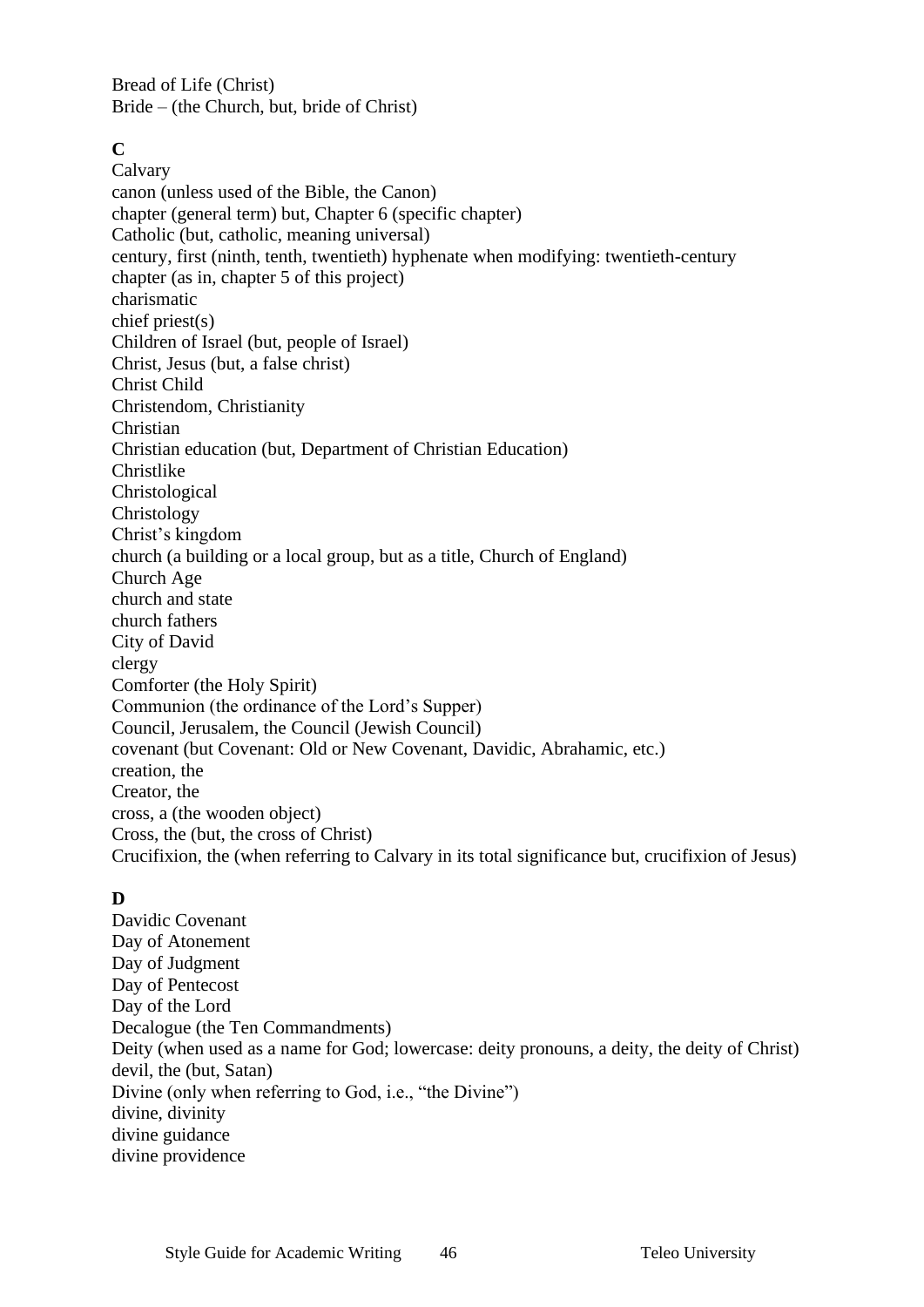#### **E**

Early Church Easter, Easter Sunday Eastern Orthodox, Orthodox eleven, the (referring to the apostles) end-time, end times, end-times event Emmanuel, Immanuel, Emanuel (as a title for Jesus Christ) Epistle (when used as the book's title: "Epistle to the Ephesians") epistle (when not used as a title: "Paul wrote an epistle to the church at Ephesus" Epistles, the (but, Pauline epistles) evangelical (unless used as a title, the Evangelical Free Church of America) Executive Presbytery (but executives, executive presbyters) Exodus, the (and the Book of Exodus) (but, the exodus of the Israelites)

#### **F**

faith, the Fall (of man, biblical event) fall season Father of Lies Father, the (but, fatherhood of God) Feast of Atonement Feast of Ingathering Feast of Passover (but, feast of the Passover) Feast of Pentecost Feast of Tabernacles Feast of Unleavened Bread Feast of Weeks first Adam (but, Last Adam as in Jesus) Flood, the fruit of the Spirit

#### **G**

Garden of Eden, Garden of Gethsemane Garden, the (Eden or Gethsemane) general epistles **Gentile** Godhead God is a Spirit (but, God is spirit) God the Almighty God's Law God-life Godlike godly/godliness God-Man God's Word (when referring to the Bible, lowercase in reference to God's promise) Golden Rule good news (gospel) good Samaritan Good Shepherd, the gospel (when referring to the evangelical message) Gospel (one of the first four New Testament books) Gospels (two or more of the first four New Testament books) Great Commission, the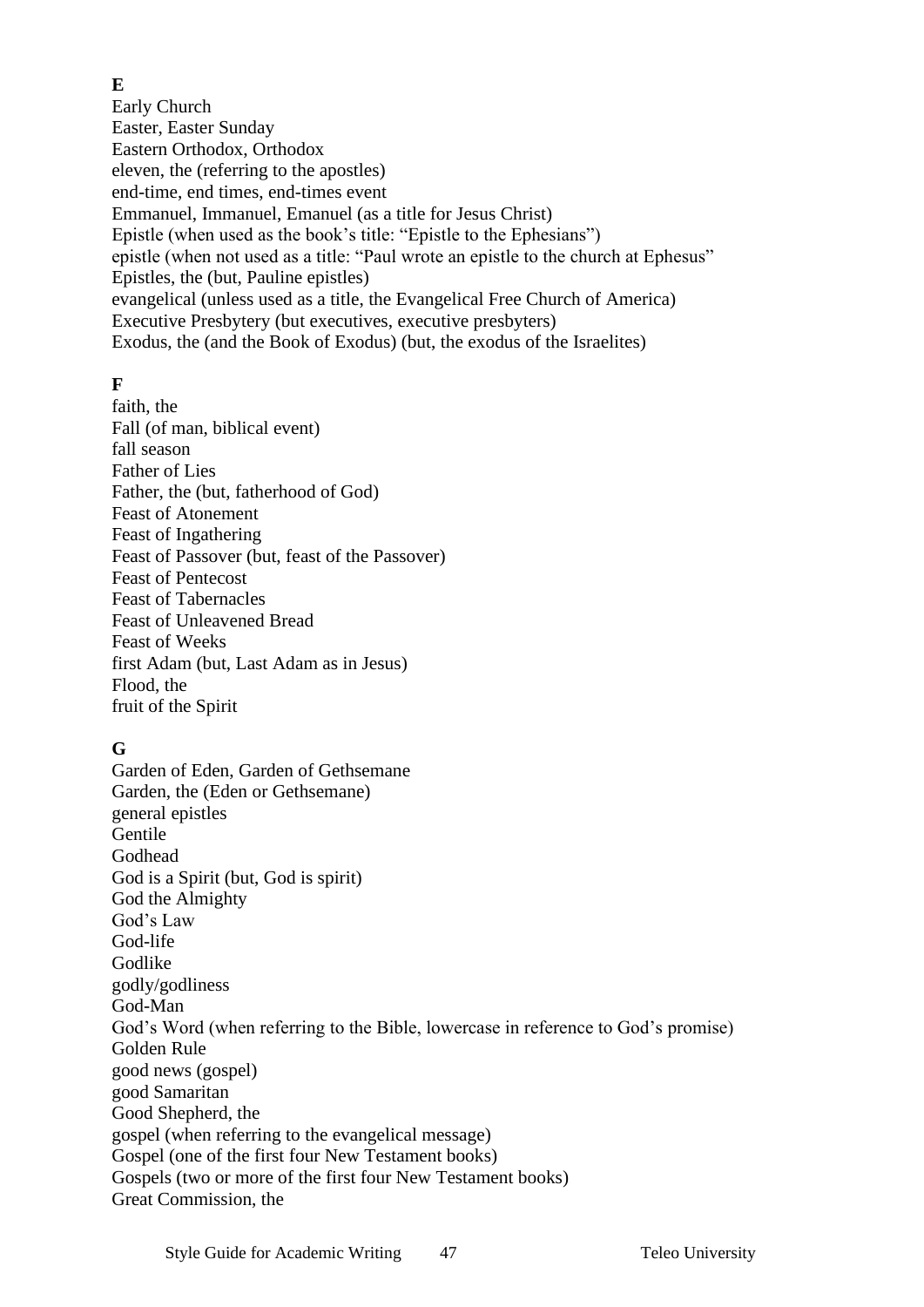Great Tribulation, the Great White Throne, the

#### **H**

heaven Heavenly Father hell High Priest (for Jesus, otherwise lowercase) Holy Bible Holy City (New Jerusalem) Holy Land Holy One (God) Holy of Holies Holy Spirit

#### **I**

Immanuel Incarnation, the (but, the incarnation of Christ) Infinite, the (Deity) internet, the Islam, Islamic, Islamist Israeli, Israelite

#### **J**

Jehovah (but, Yahweh is preferred) Jerusalem Council Jew, Jewish John the Baptist John the Beloved Jordan River (but, river Jordan) Judaism Judeo-Christian Judgment Seat (but, judgment seat of Christ) Judgment, the Judgment, the Great White Throne Judgment, the Last

#### **K**

King James Version King of Glory King of Judah (Jesus) king (of Judah): David was the king of Judah. King of Kings or Lord of Lords kingdom of, (in references to God's rule: kingdom of heaven, kingdom of Christ or "God's kingdom" or "Christ's kingdom") Kingdom of Israel/Judah Kinsman-Redeemer (Christ) Koran

#### **L**

lake of fire Lamb's Book of Life, the land of Promise (but, Promised Land)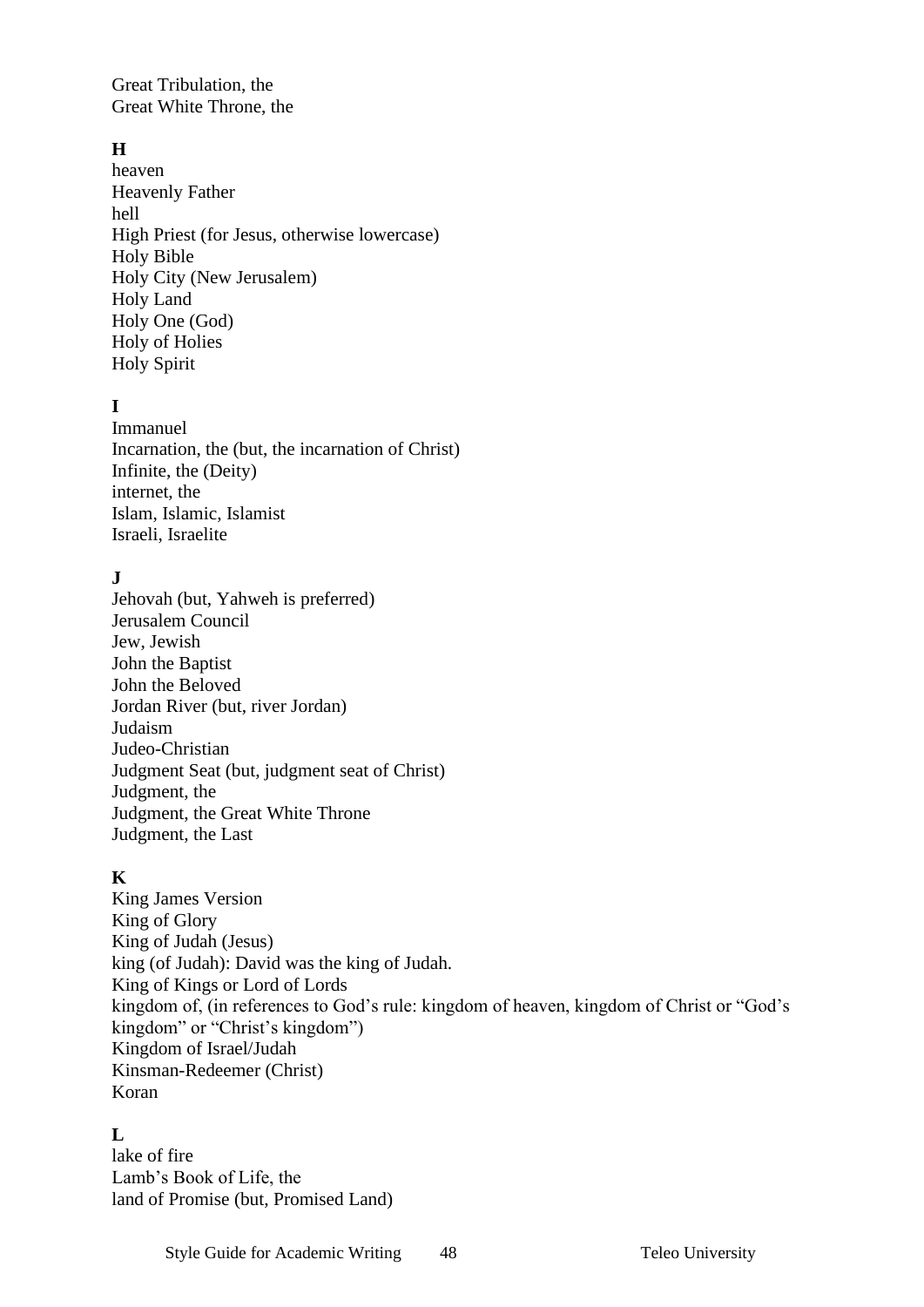Last Adam (but, first Adam) last days Last Judgment, the Last Supper latter day latter rain Law (Pentateuch or the Ten Commandments; lowercase for any other reason) Law of Moses laws of God Levitical Light of the World (Deity) Living Word (Deity) Logos, the Lord, the (referring to Deity) Lord of hosts Lord of Lords Lord's Day Lord's Prayer Lord's Supper (Communion) Lord's table lordship of Christ, the

#### **M**

Maker, the (God)Man, the (Christ) Marriage Supper of the Lamb Mass Master Teacher (Christ) Master, the (Deity) the Master (Jesus) Mediator (Christ) mercy seat Messiah messiahship messianic mercy seat messiah, a messiah, false Messiah, the (Christ) messiahship messianic Messianic Age Middle Ages Millennium, the (millennial when referring to a span of time; Millennial when referring to the "Millennial generation.") Mosaic Covenant Mosaic Law Most High (name of God) most holy place

#### **N**

Name, the (but, name of Christ) Nazarene (place of birth) Nazarite, Nazirite (vow, person)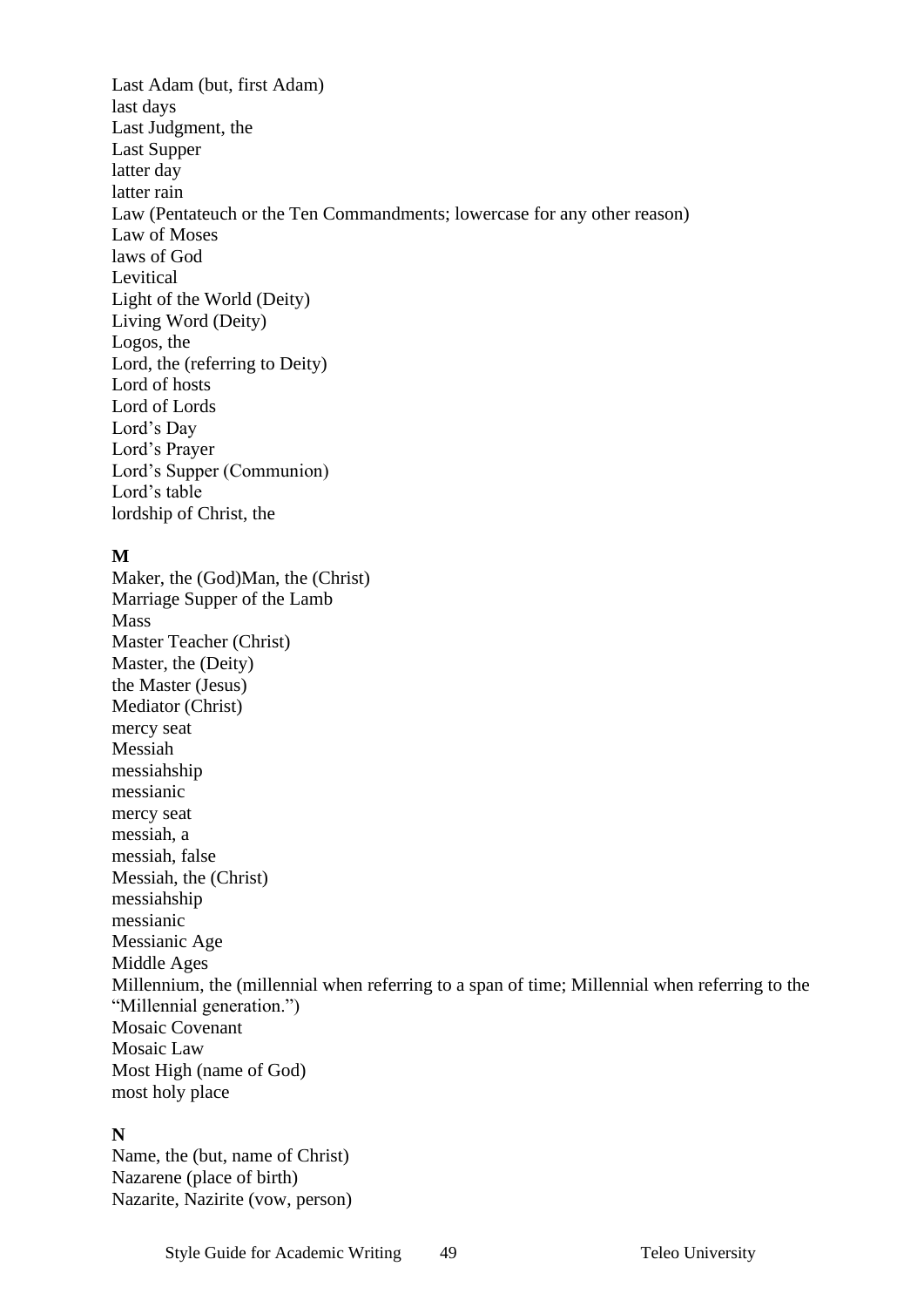new birth New Covenant new earth new heaven New Jerusalem New Testament Era Nicene Creed Nicene Fathers nonbeliever nonbiblical non-Christian (but, unchristian) Northern Kingdom (Israel)

#### **O**

Old Covenant Old and New Testaments, the Old Testament Scriptures One, the (Christ) orthodox Christianity Orthodox (as in Greek Orthodox, Russian Orthodox)

#### **P**

papal parable, (parable of the prodigal son [and other parables] unless used as a title paradise Passover, the; Passover Feast (but, Passover supper) Pastor (as in: Pastor Jones, but, Mr. Jones is a pastor.) pastoral epistles Pauline epistles (but, the Epistles) Pentateuch Pentecost, Pentecostal people of Israel Person (Deity; but, person of the Holy Spirit or the person and work of Christ) Pharisee, Pharisaic, Pharisaical plan of redemption Pneuma (Holy Spirit) pool of Bethesda pope, the (unless used as part of a title, "Pope John, XXIII") Post-Apostolic Church Post-Nicene Period post-Tribulation posttest preferred usage notation: predominantly instead of predominately pre-Tribulation pretest Prince of Darkness Prince of Peace Prodigal Son, the; the Prodigal Promise, land of Promised Land promised land of Canaan Prophetic Books (of the Bible) Protestant, Protestantism Proverbs (always plural in citations Proverbs 3:12; Proverbs 31 or the book of Proverbs)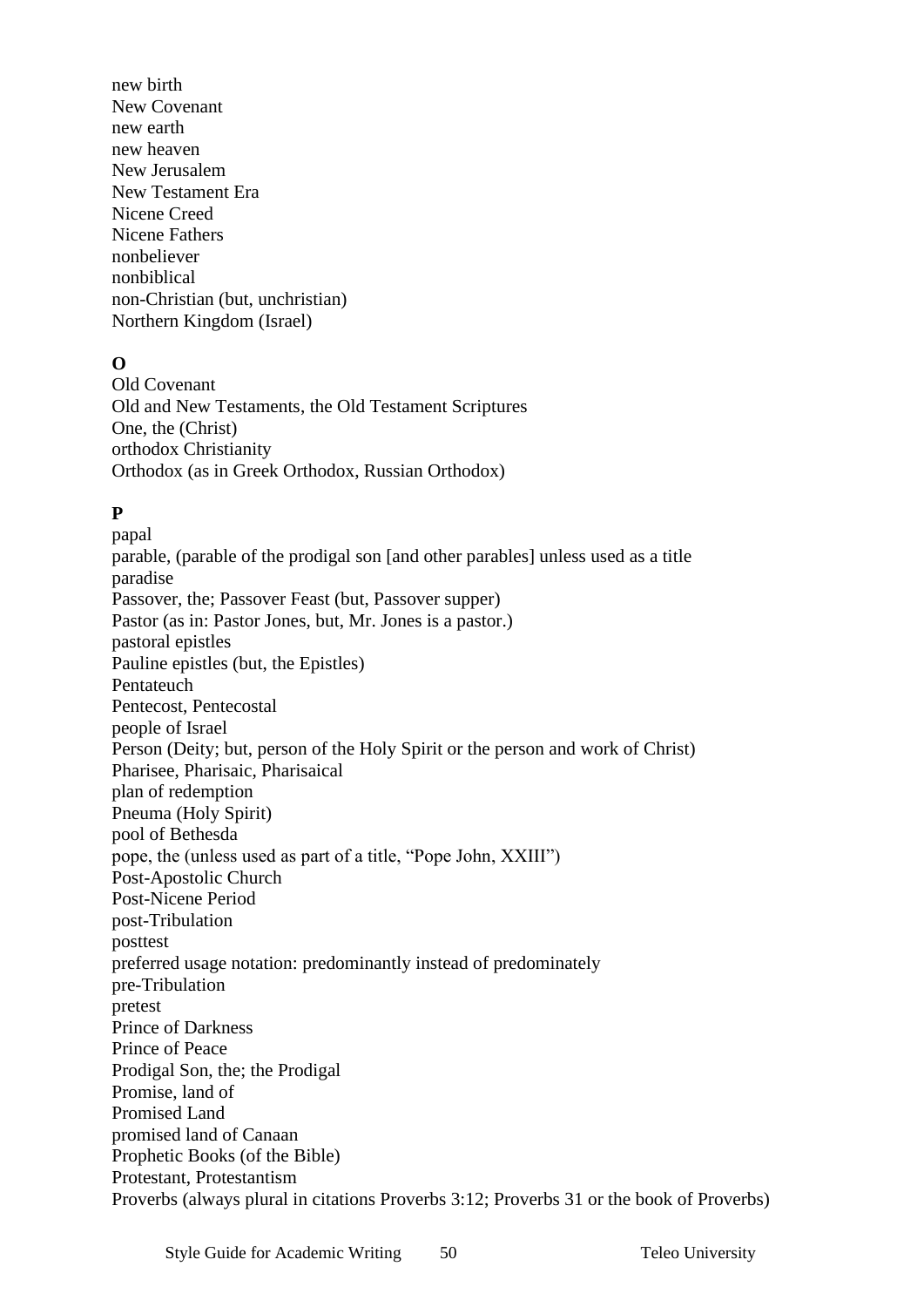proverb (Lowercase "proverb" when used in a general sense: My favorite "proverb" is…) Psalm (specific song or chapter in the Psalms—Psalm 1; but, this psalm) psalmist (psalmist David) the psalms (general reference) Psalms (the biblical book)

#### **R**

rabbinic (except when referring to Rabbinic Hebrew) rapture Redeemer (Christ) redemption, plan of Reformation, the resurrection (final resurrection of the dead) Resurrection, the (but, the resurrection of Christ) Revelation, Book of (The final book of the Christian Scriptures is Revelation (NIV), or The Book of Revelation (KJV) — not Revelations, or The Book of Revelations) revelation of Christ river Jordan (but, Jordan River)

#### **S**

sabbath (a time of rest) sacraments Sabbath, or Sabbath Day Sacred Writings, the Sadducee salvation Satan (but, satanic) Savior (but, a savior) scriptural Scripture, a verse of Scripture, the (synonym of Bible) Scriptures Second Coming, the (but, the second coming of Christ) Septuagint Sermon on the Mount Seventy, the (the specific group Christ sent out two-by-two) Shabbat (Hebrew for Sabbath) Shepherd Psalm, the Solomon's Temple Son of Man (Deity) sonship of Christ, Jesus' sonship Southern Kingdom (Judah) spirit (when referring to a person's spirit) Spirit of God, the Spirit of Truth, the Spirit, the (Holy Spirit) Spirit-filled Stoic(s) (member of the philosophy begun by Zeno) stoic (an attitude) Sunday school Synoptics Synoptic Gospels